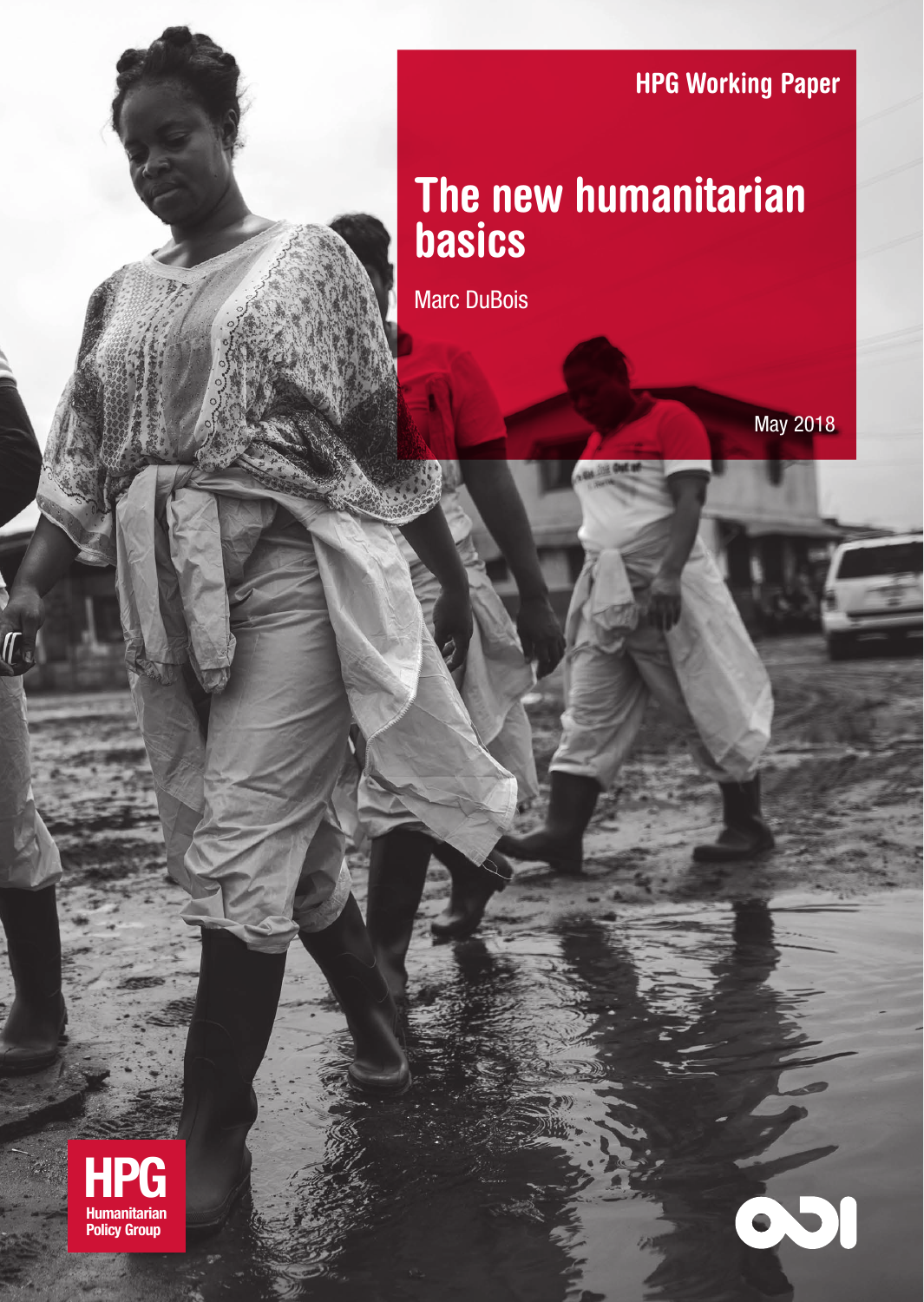### **About the author**

Marc DuBois works as an independent humanitarian analyst and consultant based in London. He previously spent 15 years in various roles with Médecins Sans Frontières (MSF), most recently as the Executive Director of MSF-UK.

This Working Paper is part of the HPG series 'Constructive Deconstruction: Imagining Alternative Humanitarian Action'.

Humanitarian Policy Group Overseas Development Institute 203 Blackfriars Road London SE1 8NJ United Kingdom

Tel. +44 (0) 20 7922 0300 Fax. +44 (0) 20 7922 0399 E-mail: hpgadmin@odi.org Website: http://www.odi.org/hpg

© Overseas Development Institute, 2018

Readers are encouraged to quote or reproduce materials from this publication but, as copyright holders, ODI requests due acknowledgement and a copy of the publication. This and other HPG Reports are available from www. odi.org.uk/hpg.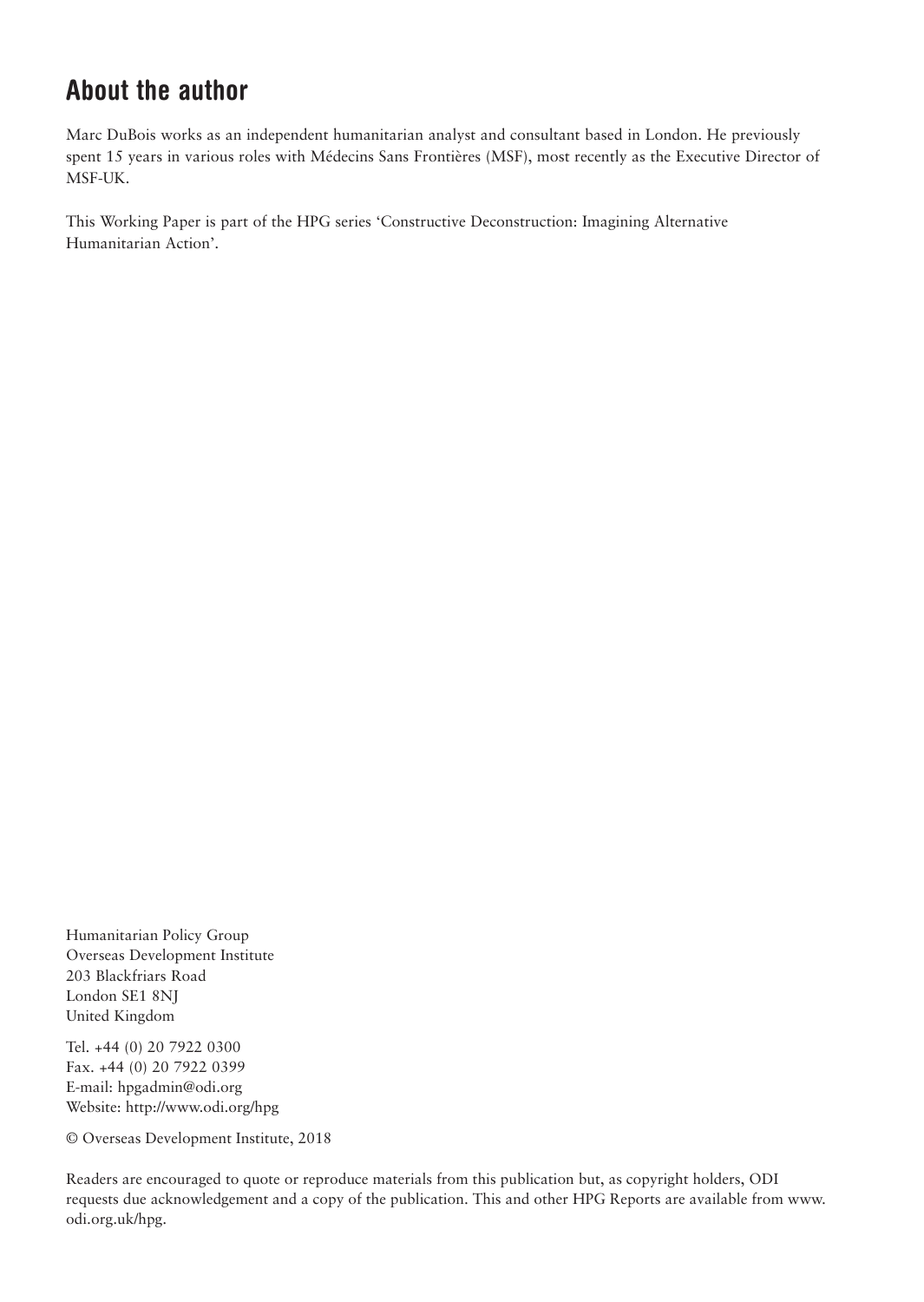## **Contents**

|                | Introduction: prototyping a new humanitarian action                               | 1              |
|----------------|-----------------------------------------------------------------------------------|----------------|
| $\overline{2}$ | <b>Setting the stage</b>                                                          | 3              |
|                | 2.1 What do we mean by 'humanitarian action'?                                     | 3              |
|                | 2.2 Neither a fire department nor a rescue team                                   | $\mathfrak{Z}$ |
| 3              | <b>Rescoping crisis response</b>                                                  | 5              |
|                | 3.1 'Seeing' less humanitarian crisis: rescoping the basis for intervention       | 5              |
|                | 3.2 Fitting the means to the end: identifying the limits of the humanitarian role | 7              |
| 4              | Towards a humanity-centred humanitarian action                                    | 9              |
|                | 4.1 A new humanitarian connectivity: rescoping humanitarian productivity          | 9              |
|                | 4.2 Going local                                                                   | 10             |
|                | 4.3 The principles of humanitarian action                                         | 11             |
|                | 4.4 Reorienting humanitarian protection                                           | 13             |
| 5              | The architecture and mechanics of a new crisis response                           | 17             |
|                | 5.1 The whole-of-problem approach $-$ a half-step in the right direction          | 17             |
|                | 5.2 Architecture and coordination                                                 | 18             |
|                | 5.3 The whole-of-society approach                                                 | 19             |
|                | 5.4 Funding                                                                       | 20             |
| 6              | <b>Concluding analysis</b>                                                        | 23             |
|                | 6.1 What do the new humanitarian basics look like?                                | 23             |
|                | 6.2 Deconstruction and the new humanitarian basics                                | 25             |
|                |                                                                                   |                |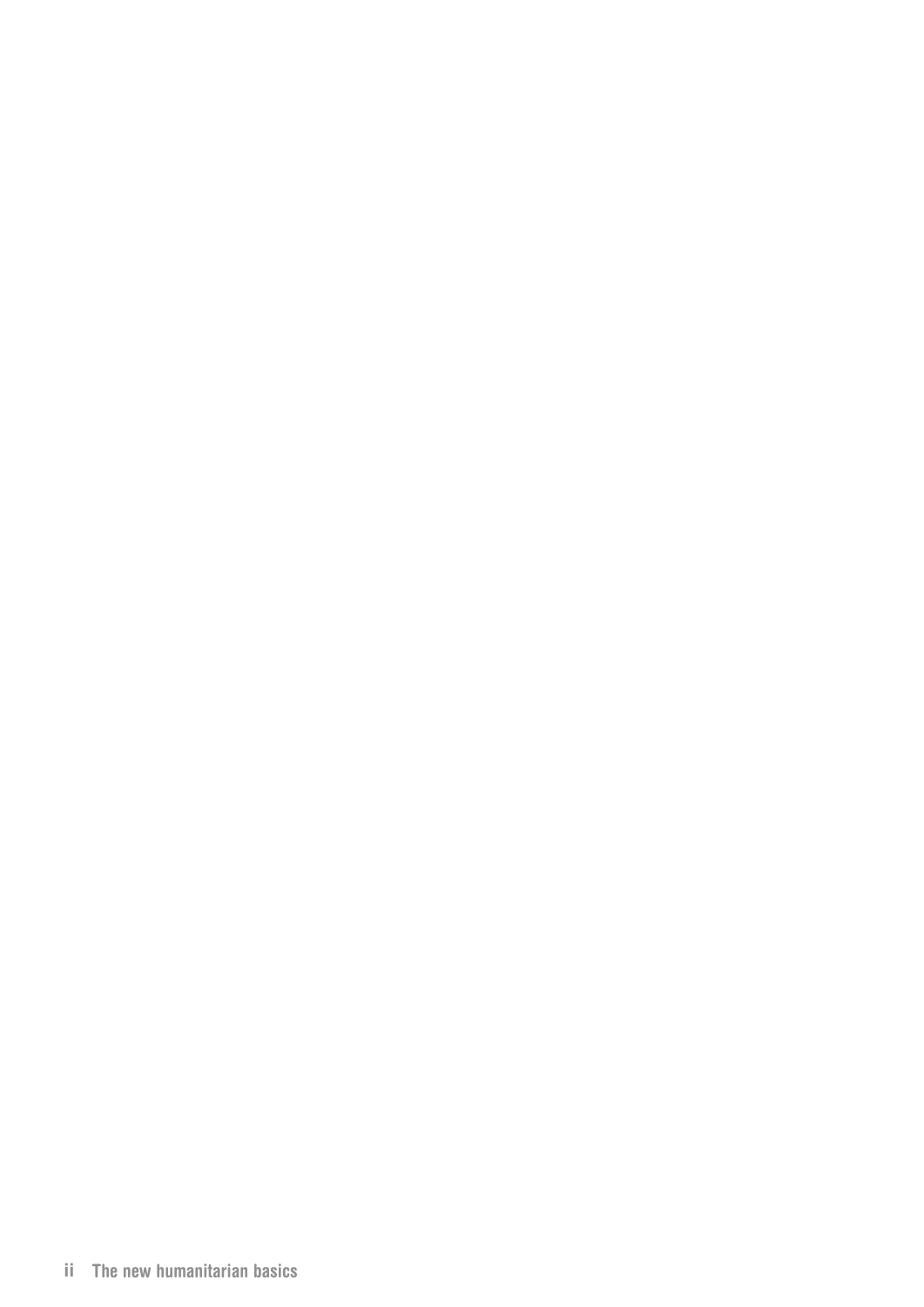## <span id="page-4-0"></span>**1 Introduction: prototyping a new humanitarian action**

Critical analysis of the international humanitarian aid system has arrived at the conclusion that it is time to let go of power; it is time to rethink humanitarian crisis response and allow a transformation it has simultaneously coveted and stifled. But if not the present system, then what? And how do we get from here to there? This paper confronts these questions as part of HPG's research project on 'Constructive Deconstruction: Rethinking the Humanitarian Architecture'.1

That analytical process opened with the inconvenient truth that the 'shortcomings of the humanitarian sector are well-rehearsed' (Collinson, 2016: 1). If those shortcomings seem familiar, then the proffered solutions should be notorious, a litany of reforms that have ultimately served the status quo, as reformist energy and intentions have been channelled into doomed attacks on 'the symptoms of dysfunction, with little progress made over the years to properly understand the underlying causes of this dysfunction' (ibid.). Hence the need to dig deeper – to deconstruct.

This paper envisions a future humanitarianism that is responsive, ethical and attainable. Compared to the present system, it is also less paternalistic, bureaucratic and expansive in its ambitions. It is more local and more basic, even if there can be no going back to the basics, no return to a historical golden age of humanitarian action. Rather, we suggest a break from the past, and a reckoning for a sector steeped in its neo-colonial origins. Equally, we do not aim to describe a humanitarianism-lite; the paper suggests how we might develop a scaled-down and rescoped alternative to humanitarianism's dysfunctional exercise in interventionist, international charity. It seeks to overcome the conundrum of humanitarian action that is at once both unsustainable and self-sustaining.

This proposal for moving forward comprises four interlinked components, sketched out in the next

section and then drawn more fully in Sections 3 and 4. These components address four fundamental flaws in the current humanitarian system:

- 1. The humanitarianisation of a range of crises and problems which are not humanitarian in nature, often resulting in the biased, inappropriate and expansive management of crisis effects rather than causes.
- 2. Overly siloed rather than whole-of-problem interventions, with an increasingly prominent mismatch between the needs of people in crisis and the assumptions, approaches and skills of humanitarians.
- 3. A disconnect or separation between the sector's enormous effort and its actual impact in saving lives and alleviating suffering. This stems primarily from the weight and influence of institutions upon strategic plans and operational choices, over operational weight and a direct connection to human need. In consequence, there is a disconnect from crisis-affected populations and a yawning accountability gap.
- 4. A deep Western bias in the interpretation of the core principles (humanity, impartiality, neutrality and independence). In particular, there is a failure to ensure the transformative promise of humanity by placing human beings and human communities at the centre of crisis response, instead of defining people by their victimhood, their poverty or their helplessness.

This proposal offers no silver bullet. From clusters to accountability mechanisms to an emphasis on complementarity, 'fixing' humanitarian action has long trafficked in new initiatives, roles and responsibilities. To move forward, proposals for changing the symptoms and surface must simultaneously address underlying assumptions, incentives and structures. For humanitarian action to be transformed, we need a more sustained focus on the relationship(s) of power and legitimacy to the international system, the system of states, civil society and, ultimately, individual human beings. As such, the paper concludes with suggestions on how to address the causes and power dynamics of current dysfunction.

<sup>1</sup> See https://www.odi.org/publications/10503-constructivedeconstruction-making-sense-international-humanitarian-system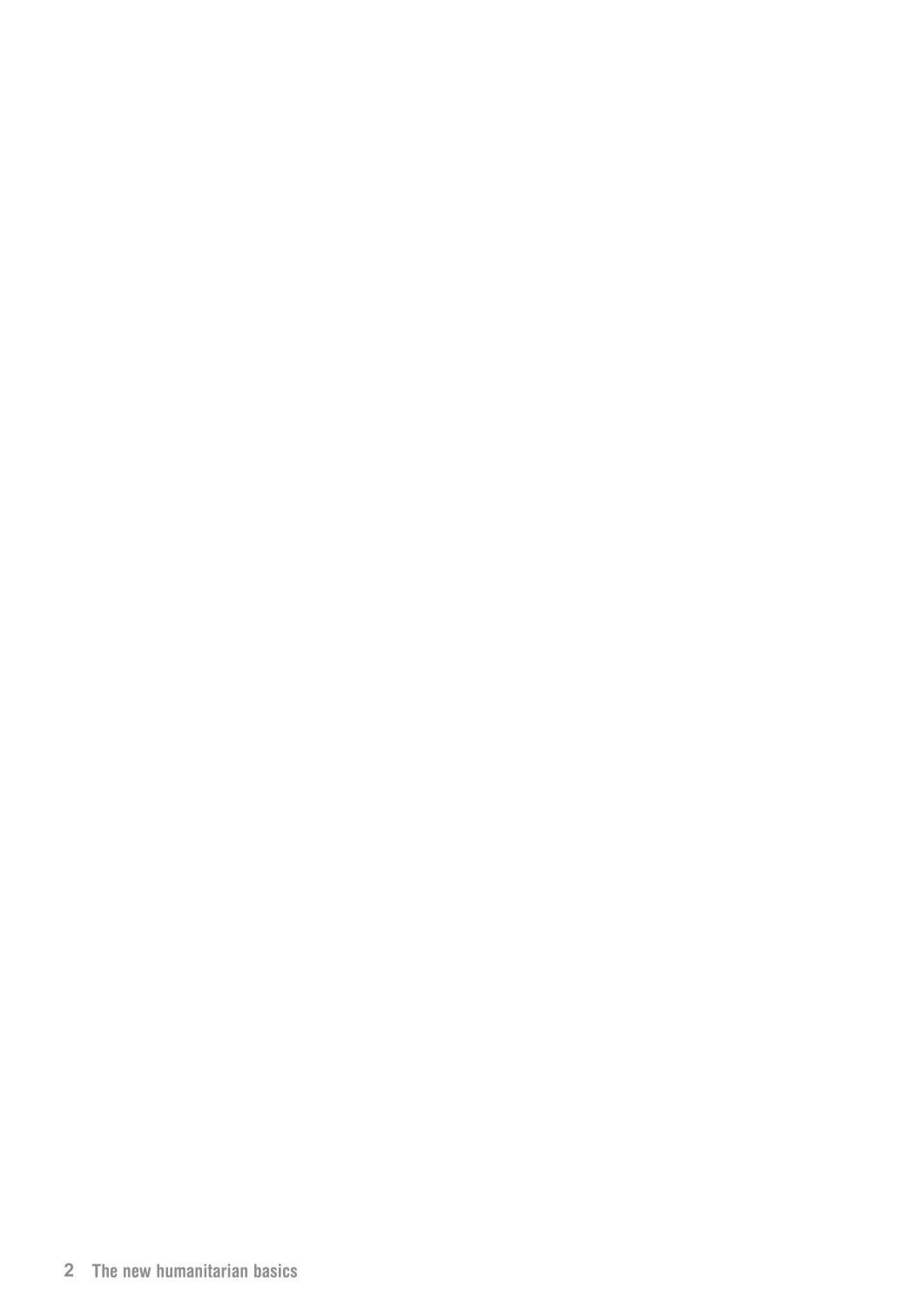# <span id="page-6-0"></span>**2 Setting the stage**

### **2.1 What do we mean by 'humanitarian action'?**

The first step is to recognise the heterogeneity of humanitarianism. The term itself has no agreed definition, and there is no shortage of interpretations that place the interpreter at the centre. So powerful is the label that it now (rather incredibly) defines a subset of international warfare. For our purposes, humanitarianism is at the same time the global embodiment of an ideology of human compassion, and of the hegemonic operations of a Western-oriented crisis relief system.

As for the former, Albert Schweitzer offers perhaps the most eloquently brief definition of humanitarianism writ large: 'Humanitarianism consists in never sacrificing a human being to a purpose'.<sup>2</sup> It is from this moral legitimacy or authorising environment, this beautiful ideal of human compassion and integrity, that the formal system deploys, replete with blankets, food, doctors and no small amount of soft power, saviourism and institutional self-interest. Tellingly, 'the term humanitarianism is perceived by southern states to be moral cover for northern states and humanitarian agencies to secure their political and organisational interests' (Jindal School, 2014: 4).

This paper applies a limited construction of humanitarianism to define the work of the formal sector. This conceptualisation views humanitarian action as the delivery of emergency relief/assistance and protection in times of crisis. Further modalities of humanitarian action, differentiating it from other relief actors, aid providers and the broad global welfare of Schweitzer, include a commitment to the four core principles of humanity, neutrality, impartiality and independence, a set of short-term programme methodologies and an operational objective to meet the urgent needs of people, as opposed to building systems that will, over a longer course of time, meet those same needs (i.e. development, resilience etc.). It is, hence, a subset of the larger domain of disaster relief assistance, stabilisation and development.

This definition does not exclude the many views of humanitarianism circulating beyond the sector, including labels that embrace any act of kindness or the crisis relief efforts of states, corporations, armed actors and everyday citizens. The world will have to live with the many faces of humanitarianism. The point of our definition is to forge a shared understanding within the formal system. We recognise that this is not an unproblematic proposition. As a step towards agreement, in this proposal humanitarian action neither invalidates nor outranks broad and inclusive conceptualisations of disaster relief assistance, nor is it more legitimate than disaster relief work aimed at solidarist and developmental objectives. It is simply distinct from them (see Section 4.3).

#### **2.2 Neither a fire department nor a rescue team**

Defining a limited vision of humanitarianism is confounded by our own mistaken self-conception. Practitioners and policy-makers alike use similar metaphors: core humanitarian action as an emergency room, an ambulance service or a fire department. The value in deconstruction, in pulling humanitarian action apart, comes in realising that these metaphors (often employed by this author as well) are not simply incorrect, but that their inaccuracy is a product of the power of our own false truths.

These metaphors have two things in common. First, they conjure up images of rescue, of direct action, of saving lives in a modern-day version of Henri Dunant, or Florence Nightingale ministering to wounded soldiers. In contemporary humanitarian crises, however, such directness of intervention would be rare, for example in the flotilla of boats plucking asylum-seekers from the Mediterranean. So while more than '80 per cent of humanitarian funding requested by the United Nations goes towards meeting life-saving needs in conflict settings' (Ban Ki-moon, 2016: ¶25), in fact the system works more commonly in countries at peace (e.g. often, in the neighbouring countries to which war-

<sup>2</sup> See https://en.wikipedia.org/wiki/Humanitarianism.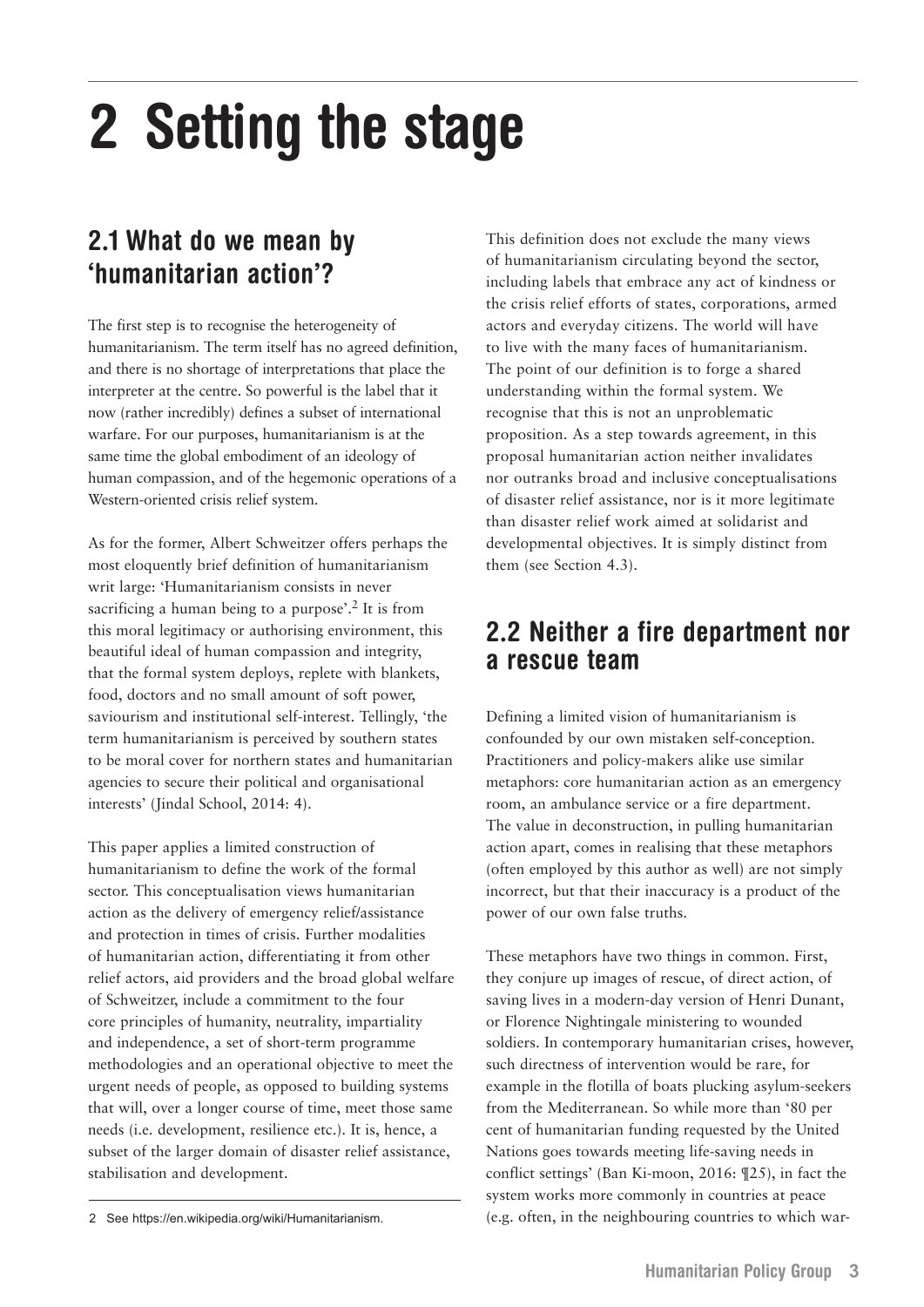affected people flee). $3$  Second, they reinforce an image of humanitarian action as exceptional, separate and neatly delineated in the immediacy of its functions. The difference between the emergency room and the rest of the hospital is relatively clear; patients do not reside in the ER for years, as they do in refugee camps, healthcare programmes in South Sudan or 'emergency' shelters in Haiti.

It is now far more common that formal humanitarian action functions less in a distinct role and more as a

surrogate when state services or community structures fail to cope with immediate needs. In conflict situations, humanitarians deal less with the direct consequences of warfare than with the often-combined consequences of displacement, loss of livelihoods or the retraction of government services. Viewed as a surrogate or replacement, as primarily a parallel service provider rather than a guarantor, rescuer or saviour, humanitarian action thus becomes much less able to justify its exceptionalism. It also makes it more difficult for the system as a whole or for individual agencies to justify their operational siloes and 'sovereignty', or for system/agency coordination mechanisms to function as if they were coordinating a stand-alone service such as a fire department.

<sup>3</sup> See SAVE (Save Access in Volatile Environments) research: http://www.saveresearch.net.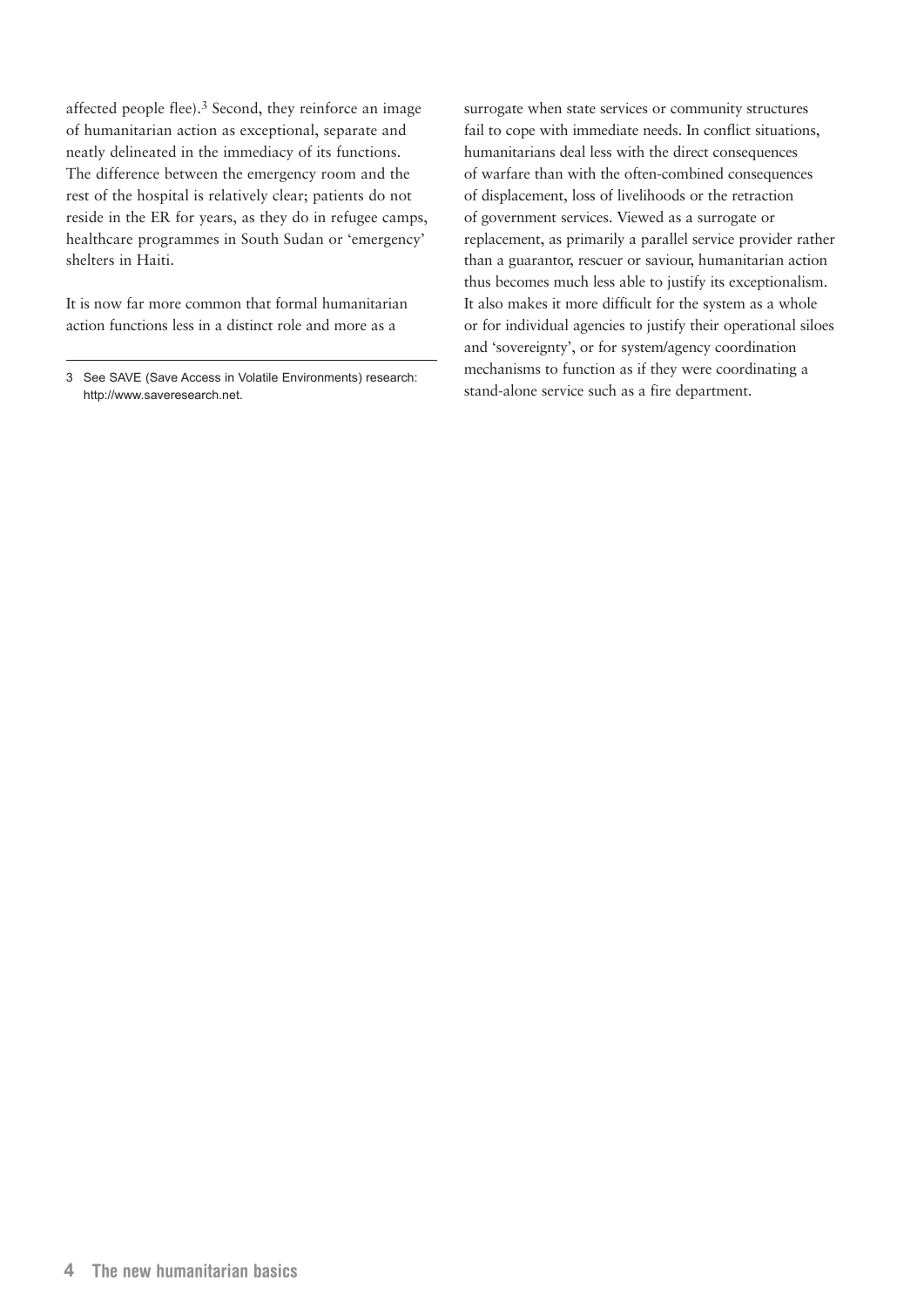## <span id="page-8-0"></span>**3 Rescoping crisis response**

*For years, in determining [aid spending], the needs of poor Americans (or poor Europeans) have received little priority relative to the needs of Africans or Asians … I have long accepted this practical and ethical framework … [Recently] I have come to doubt both the reasoning and the empirical support. There are millions of Americans whose suffering is as bad or worse than that of the people in Africa or in Asia. Angus Deaton, 2015 Nobel Laureate in economics* (Deaton, 2018).

Contemporary analysis of the formal humanitarian sector is consistently unkind. Many reach the conclusion that 'the humanitarian system as presently constituted is not fit for purpose' (Kent et al., 2016: 41). The result is a burgeoning 'mismatch between aspirations and achievable results' (Bennett et al., 2016: 4). At over \$22 billion, 2015 marked a new high for the funding of humanitarian work. Somewhat paradoxically,4 it also marked a new high for unmet humanitarian needs (ALNAP, 2016). Today's system is thus simultaneously larger than ever before and missing a larger sum of identified needs. Past reforms have tried to correct this mismatch by focusing on the front end of the equation – on enlarging humanitarian action, making it more effective and better funded and expanding its coverage. Logic dictates a second approach, reducing the back end of the equation by rescoping the aspirations or purpose of the enterprise. And experience suggests a third approach – call for help. In other words, look outside of the sector (i.e. integration rather than isolation).

#### **3.1 'Seeing' less humanitarian crisis: rescoping the basis for intervention**

A raft of data and research testifies to the expansion – the 'broadening' and 'deepening' (Leader, 1998)

– of both the formal humanitarian system, in terms of the number and capacities of its main actors, its political clout and funding, $5$  and in the scale of its aspirations (Bennett et al., 2016; Kent et al., 2016). Within the humanitarian system, there has been a steady shift since the 1970s from the delivery of emergency relief to long-term developmentalism (Chandler, 2001). This new humanitarianism aimed to reinforce transformative, developmental outcomes, empowerment, the promotion of human rights, protection and peacebuilding (Donini and Gordon, 2015). Ban Ki-moon's flagship report for the World Humanitarian Summit in 2016 turbocharged this expansion by calling for a shift from delivering aid to 'ending need', in the process recasting humanitarian aid as a subsidiary of the objective to 'reduce need and vulnerability', conceptually dissolving humanitarian work into the overall aims and framework of the Sustainable Development Goals (Ban Ki-moon, 2016).

Reining in these grand ambitions is not a call for the cold-hearted abandonment of people in crisis. It is a call to recognise that 'the top-down nature of the [humanitarian] enterprise affects not only the response but also, and perhaps more importantly, the conceptualisation of crises: as humanitarians … we address those vulnerabilities that we recognise … we impose our mental models, we tend to shape reality in our image' (Donini, 2012: 187–88). This proposal understands 'humanitarian crisis' as possessing two key characteristics: (a) a disequilibrium or set of extraordinary circumstances that marks a significant departure from 'normalcy' (the average); and (b) consequences (immediate needs that endanger or diminish life) that surpass existing or customary response capacities. There is, hence, an inherent focus on temporality (on a decisive moment, to track the etymology of 'crisis'), contrasted with a crisis that is more enduring or structural in its causes and primary needs (e.g. the 'protracted crisis', see Section 3.2.2). This definition of crisis thus mirrors the content of

<sup>4</sup> Or perhaps not paradoxically at all. The humanitarian sector has rapidly expanded and humanitarian needs have rapidly grown, the latter always surpassing the former. Correlation is not causation, but this does point to the need to ask some difficult questions. How does the growth of humanitarianism contribute to the disturbing rise in man's production of the starving, sick, abused, persecuted and bombed?

<sup>5</sup> One telltale statistic: the UN's budget appeal for 2016 exceeded \$20 billion, five times greater than just ten years before: https:// www.nytimes.com/2015/12/08/world/un-seeks-more-than-20 billion-for-humanitarian-aid-in-2016.html.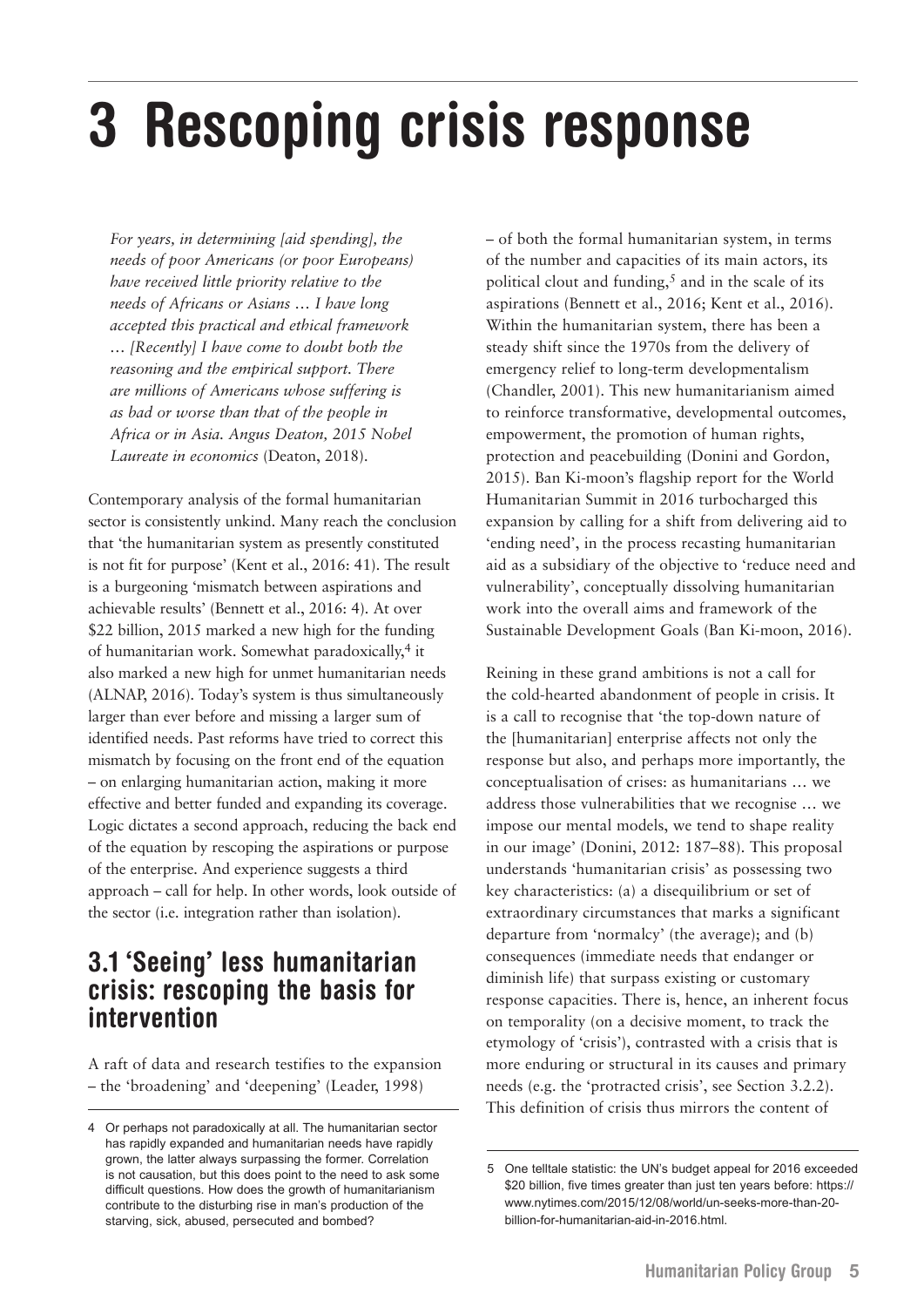humanitarian action itself (per the definition above), and hence is conducive to a short-term, assistentialist response to address symptoms.

A second key problem is the extent to which our perception of crisis manifests the deeply engrained inequities of the Western charity model – plastering hierarchies such as rich/poor or developed/needy and giver/receiver or saviour/beggar upon nations, communities and people. This wicked combination of dominant power and engrained bias leaves us unable to see humanitarian work as anything but a universal imperative (see e.g. Bennett et al., 2016, citing research by Davey on the sector's bias towards 'exogenous solutions' to 'indigenous problems'). As such, even when the sector asks itself 'are we doing the right thing?', this inquiry translates as 'have we addressed the right needs?'. While a crucial improvement over the obsession with 'are we doing things the right way?', this is far from questioning whether there is a humanitarian crisis in the first place.

Our analysis views the system's central dissimulation to be the notion of 'humanitarian crisis' itself. The term casts a self-interested veil over what is, at best, a politico-economic crisis, and more accurately should be assigned an acronym like MDD (man-driven destruction),<sup>6</sup> or Duffield's less emotive term, CPE (complex political emergency) (Duffield, 1994). As Tom Scott-Smith astutely concludes, 'Framing an issue as a distinctly humanitarian one necessarily limits the responses available' (Scott-Smith, 2016: 3). Removing the 'humanitarian' label renders more visible the inadequacy of the humanitarian response, and its attendant externalisation of ownership and responsibility (Harvey, 2013: S156). Smith's point is simple: we send a plumber to fix a plumbing problem and a dentist to fix a dental crisis, so why send humanitarians to fix a political crisis like MDD? This is the problem of the humanitarian alibi, and it is one that the humanitarian sector only half recognises. The assumed wisdom of former UNHCR High Commissioner Sadako Ogata, that 'there are no humanitarian solutions to humanitarian problems', stops short of the reality. While it may be true that aid workers and political powers understand the reality behind the alibi, its force lies in its *public* shaping of the debate. At a deeper level, this alibi buttresses the idea that crisis contexts in the geographic periphery – Rakhine, Eastern DRC, Haiti – are 'shitholes' with humanitarian problems to be addressed

via responses that are humanitarian in nature.7 Starving people in Sudan or Somalia? Send food.

Where does that leave us? First, in crisis response, the presence of immediate needs – food, water, shelter, healthcare, protection – should no longer denote a context where short-term methodologies necessarily dominate the response, meaning that the urgent displaces the important (the systemic or structural) in perpetuity. The humanitarian label also eclipses our view of 'a greater spectrum of human aspirations – to secure livelihoods, education for their children or to live in peace' (DuBois, 2016b: 8), and diminishes the pressure on those with the actual power to act. Second, let us be midwife to a humanitarian sector that responds to the suffering of people in crisis out of compassion *tout court*, without paternalism, pity, self-interest or saviourism giving rise to (often invisibly to us) our sighting of crisis. Hurricane Katrina offers a useful (though certainly not perfect) illustration. Humanitarian and disaster relief teams descended on the stricken city of New Orleans and delivered stuff – water, food, blankets, shelter. In other words, a decidedly punctual, modest response aiming to meet basic needs via the delivery of emergency relief (Eikenberry, 2007). Contrary to the way it intervenes in the 'global South', the humanitarian intervention did not conceptualise the crisis in larger terms, and did not see the need (or feel the paternalistic urge?) to engage in rights-based political and social engineering with the goal of 'fixing' New Orleans. As a result, it did not seek to address long-standing structural vulnerabilities and problems of violence,<sup>8</sup> corrupt governance, substance abuse, racial segregation and discrimination, gender oppression and violence, shockingly poor education and health services and the myriad of other needs the humanitarian system has captured within the scope of the 'humanitarian crisis'.9

<sup>6</sup> The use of a more gender-neutral phraseology seems inapposite in this case.

<sup>7</sup> The humanitarian fig-leaf buttresses the 're-division of international political labour such that aid is no longer a substitute for political action. Rather, it is the primary form of international policy at the geopolitical periphery' (Macrae, 2000: 8, original emphasis and citations omitted). Thus, humanitarians are placed at the media and financial forefront; politicians on all sides escape their responsibilities; and armed actors capture aid and profit from the war economy.

<sup>8</sup> The numbers speak of a warzone: Fothergill and Peek (2015: 7), in their study of the psychological effects of Hurricane Katrina on children, found that 60% of 700 children surveyed who were displaced post-Katrina had directly witnessed a shooting or murder prior to the hurricane.

<sup>9</sup> Another US example of biased perceptions of crisis: why do so many humanitarian actors view gang-related violence in Latin America as a humanitarian crisis, yet have never conceived of the violence on Chicago's South Side in this manner, even after 726 murders in 2016 (see Siegfried, 2016)?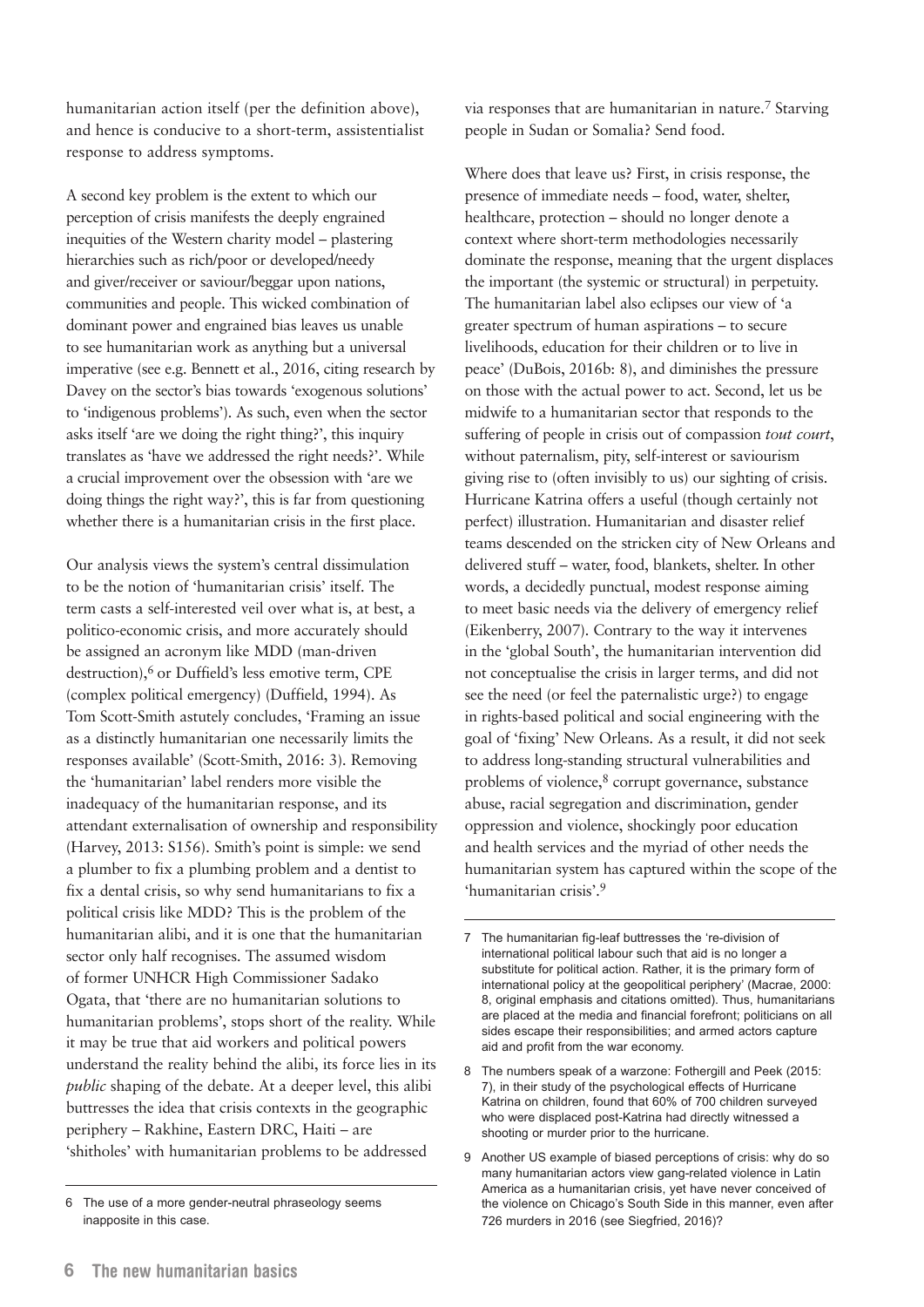<span id="page-10-0"></span>Needless to say, the Katrina intervention ended long before ending need. The differential treatment of Katrina reflects a different mindset, one inextricably tied to the underlying 'paternalism' of the Western aid apparatus (see e.g. Bennett et al., 2016). Ten years on, the impact of the hurricane and the problems of New Orleans remain; elsewhere, such impacts and structural problems justify the humanitarian sector's ongoing presence. As Chandler (2001: 8) concluded nearly two decades ago, in the framing of crisis:

*non-Western governments tended to be seen as … incapable of rational policy-development and prone to corruption and nepotism. The citizens of non-Western states were seen as easily manipulated by their corrupt and inefficient elites and ill-versed in the skills of political decision-making and economic exchange. [Aid NGOs] … tended to portray the non-Western subject as needy and incapable of self-government and in need of long-term external assistance.*<sup>10</sup>

The process of expanding the operational turf of humanitarianism takes this historical paternalism and combines it with an ahistorical analysis of crisis, whereby its 'unprecedented' nature severs it from its past and hence from its political origins (Davey et al., 2013: 1; Fiori et al., 2016). The effect has been 'to superimpose humanitarian ideals and concepts on situations of human suffering previously thought to exist beyond the realm of humanitarian concern' (Fiori et al., 2016: 54). Thus, the humanitarianisation of responses means that 'assistential approaches are normalised to compensate for the persistence of structural problems related to rule of law, democratic accountability, public services and deep-seated social division' (ibid.: 56). Worse still, given insufficient attention to the principle of humanity, the phenomenon becomes a pathologisation of the world's people, or more accurately, some of them (e.g. 'Africans').

The authorising, universalist, heroic imagery of humanitarianism undermines efforts to rescope humanitarian action away from intervention. How

does one say no to the humanitarian ideal without sounding like Marie Antoinette? Without sparking accusations that we are condemning people to suffer? Perhaps one way forward is to confront the difficulty in 'repairing' the system with tweaks and reforms, and the degree to which the 'humanitarian imperative' too easily yields a damaging mix of inappropriate technology (short-term non-fixes to long-term problems), perpetuation of causation and the figleafing of political negligence or abstention. And perhaps also by changing both the role and the key players of humanitarian action.

#### **3.2 Fitting the means to the end: identifying the limits of the humanitarian role**

#### **3.2.1 Humanitarian limits: not a world ministry of welfare**

To illustrate the limits of humanitarian action, consider the difference between humanitarianism as a utopian ideal and utopianism as an operational strategy. This proposal considers humanitarian action to embody an act of triage. Viewed as a rallying cry, we can indulge the World Humanitarian Summit's call to end need. In the praxis of emergency relief, though, our aspirations must be less grandiose, less messianic and less paternalistic, the aim centred squarely on saving lives, alleviating suffering and protecting human dignity. Why? The principles of humanity and impartiality provide guidance. Humanity focuses humanitarian action on the urgency of the immediate needs of *people*, not the needs of a system, even if ultimately it is that system that must deal with those needs in the long term. More deeply, humanity steeps humanitarian action in the dignity of each individual. It teaches that people and communities and states must enjoy the right to determine and address their own needs. Ending need is the work of a society, not a global, multilateral policy intervention, let alone a global, multilateral set of institutions with over half a century's track record of being relatively unaccomplished in this regard. At the very least, it is not the stuff of buckets and blankets. Humanitarians cannot allow the universality of their compassion to breed delusions as to the universality of their objectives and methodologies.

To resolve this glaring mismatch between means and the objectives of responding to those most in need,

<sup>10</sup> The contrast with Hurricane Harvey, which hit Texas in 2017, is telling. Here, the unbreakable spirit and resourcefulness of the locals formed a major media story line (DuBois, 2017). Another example, which could also come from New Orleans: when a white man commits a crime, he is a criminal; when a black man commits a crime, it is all black people who are perceived as possessing criminal tendencies.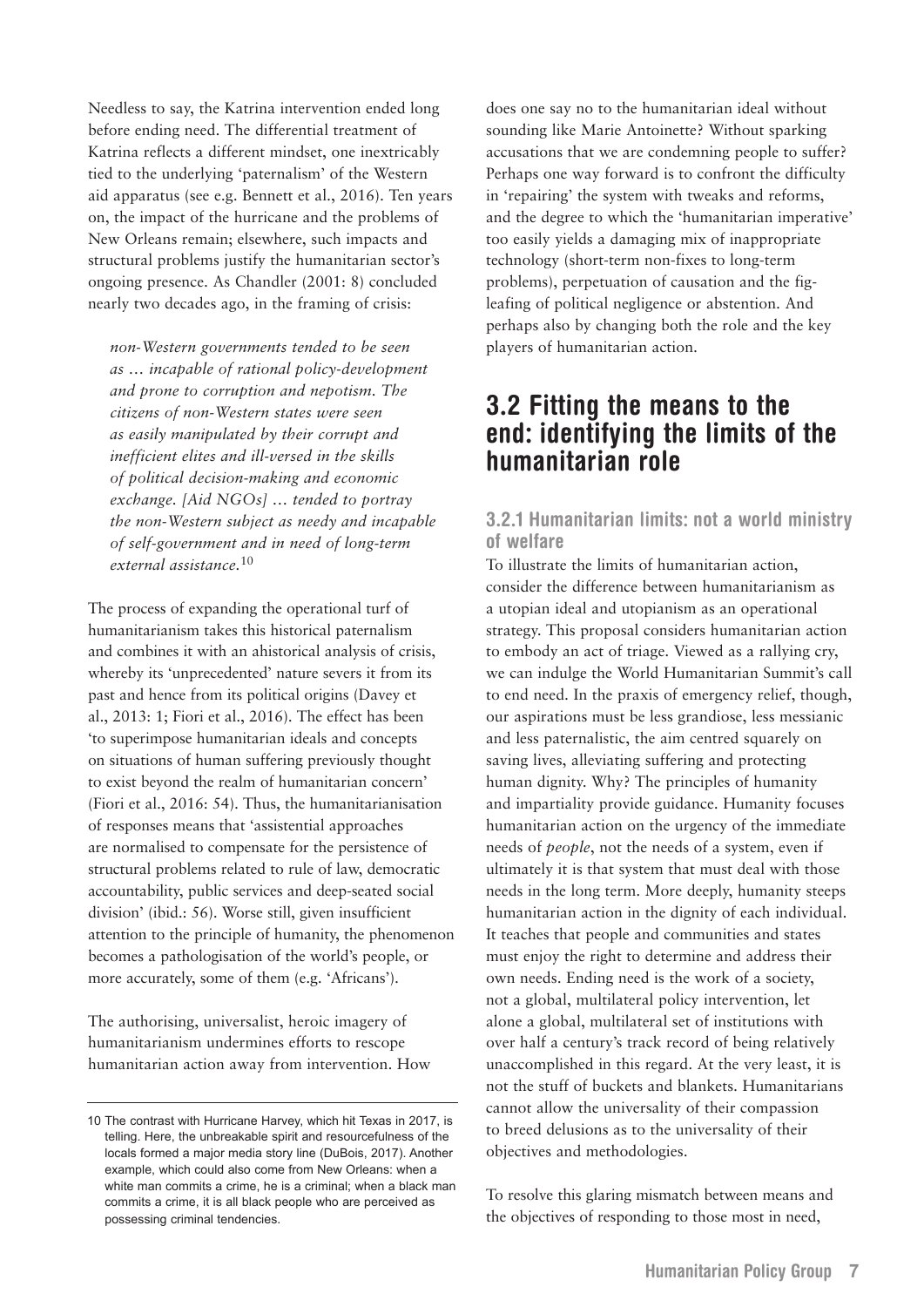humanitarians have the principle of impartiality. Beyond non-discrimination in the delivery of aid at a project level, impartiality needs to be utilised as a management tool in steering both global and crisis-level intervention decisions (see Section 5.2). One of the World Humanitarian Summit's five Core Commitments calls for humanitarian action to 'Leave no one behind' (Ban Ki-moon, 2016). An inspiring political declaration yes, but neither an imperative nor an option for humanitarians. For humanitarians, as Jean Pictet explained, impartiality ensures that the distribution of aid is 'guided solely by their needs, and to give priority to the most urgent cases of distress' (Pictet, 1979). Ending need is a fantastical idea, a symptom of hubris and sectoral megalomania that 'risks diluting the resources available to humanitarian action, while simultaneously failing to sufficiently address the challenges posed by long-term development issues' (Bennett et al., 2016: 35). It thus generates programming that ignores the gap between resources and needs that defines humanitarian action's *limited* nature.<sup>11</sup>

Problematically, the aim to end need undermines impartiality by justifying a response to any need, rather than prioritising the most urgent cases. Humanitarian action implies the necessity of leaving people behind, and hence of triage. Neither personal ideology nor political strategic interests nor organisational preference trumps the immediacy of impartiality. Here is the definition of humanitarian negligence: when the ambulance team ignores your father's heart attack in order to assess the family's diet and deliver a motivational talk on cardio fitness. In effect, too much of the system has long been busy with just that (see e.g. de Castellarnau et al., 2016; Healy and Tiller, 2014). And here is the tragedy of labels that make crisis seem humanitarian in nature: when the ambulance team cures your father's heart attack and then returns him to a house on fire.

**3.2.2 Protracted crisis is not humanitarian crisis** To a certain extent, the expansion of humanitarianism has been driven not just by binaries such as the

11 By way of example, a major hospital in a large Western city would normally have an annual budget of roughly \$1bn. That means the record-breaking total 2015 humanitarian expenditure could run 22 of such hospitals in the United Kingdom, which would fall far short of ending health needs in a single wealthy nation.

humanitarian–development divide, but by a binary mindset as well. Binary thinking, binary funding structures and binary operational siloes have been at their most damaging in the category of context we call 'protracted crisis' or 'complex emergency'. This is also where humanitarian action has most need of standing back.

Let's start with the obvious: the term 'protracted crisis' is an oxymoron. Once the crisis – the departure from the norm, the extraordinary circumstance, the break in the equilibrium – itself becomes the norm, then the short-term tools and mindsets of the formal humanitarian community increasingly become a liability. In protracted crises, emergency response creates a 'risk of undermining institutional recovery' (Hilhorst and Pereboom, 2016: 96). This is a case of inappropriate technology, not to be so casually justified on the grounds that something is better than nothing. Remaining within the humanitarian or emergency relief paradigm misses the fundamental reality that the return to normalcy has been replaced by the normalcy of crisis. Are these still humanitarian needs? As is obvious in the medical profession, one does not simply treat a fever – it is the cause rather than the symptom which determines the nature of the need, and hence the nature of the cure.

One driver of this normalcy of crisis is the degree to which those profiting from the crisis (governments, armed actors, humanitarians and those enjoying the revenues generated by worsening structural inequities) are able to maintain the perception that the crisis is 'humanitarian' in nature, and hence amenable to the series of one-year sticking plasters that reflect and mask various degrees of political inaction and self-interest. But it is also true that humanitarian activities – and aspirations – have, by default, 'expanded into recovery and basic service provision, including long-term health, nutrition and education, food assistance, livelihoods support and social protection measures' (Bennett et al., 2016: 35). There is, hence, a challenge for other sectors to fill the gap as humanitarians stand back.12

<sup>12</sup> We recognise a certain generalisation in this argument. Clearly, even in the South Sudans and DRCs of the world, other efforts are being made – for example peacebuilding, governance and development.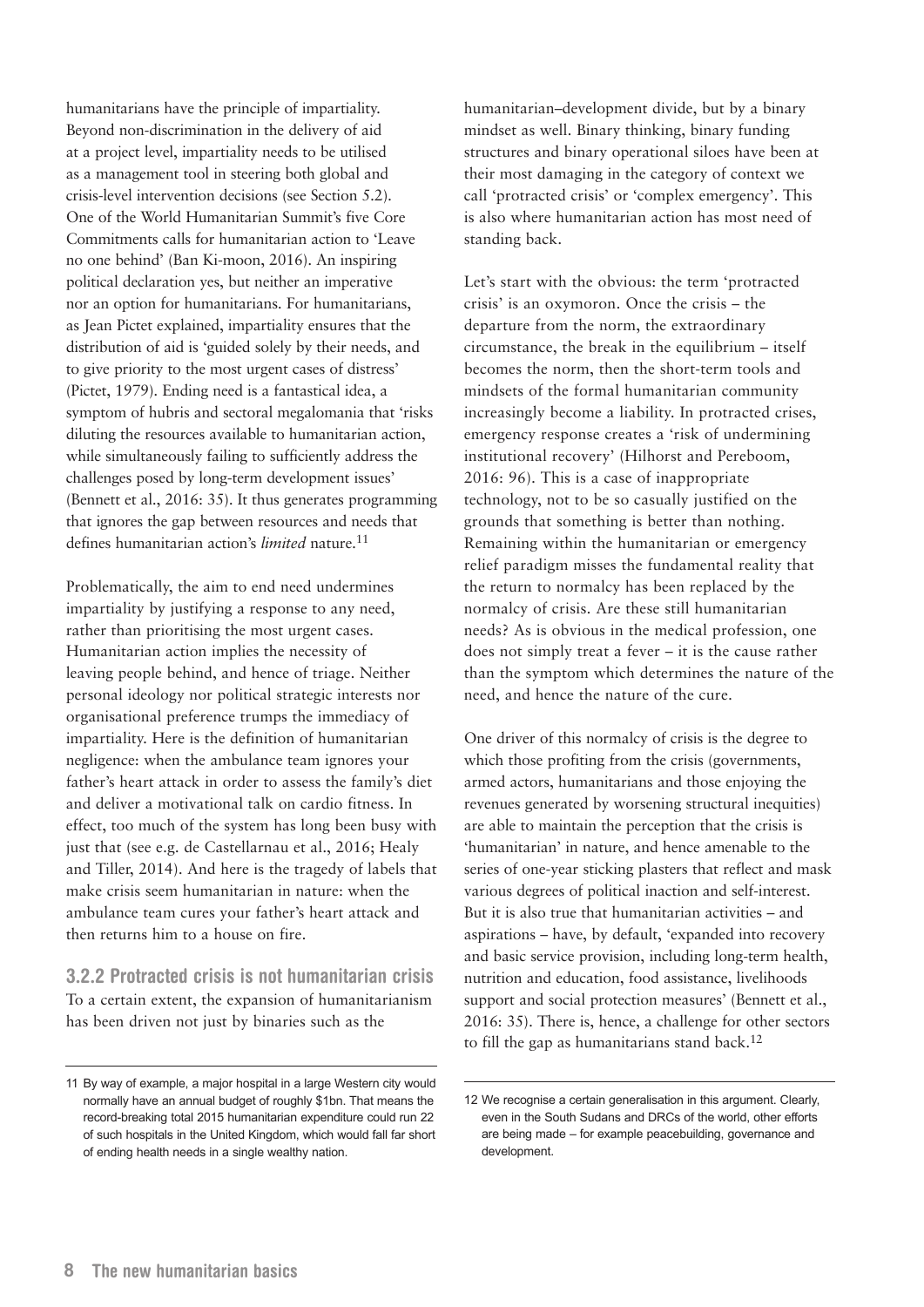## <span id="page-12-0"></span>**4 Towards a humanity-centred humanitarian action**

The way forward does not consist in organigrams or policies. These will arrive in time. This proposal seeks to alter in key ways the environment in which those new organigrams and policies will be shaped. This section highlights four potential areas of focus, all premised on the belief that the principle of humanity should more actively guide the development of humanitarian action in the future.

### **4.1 A new humanitarian connectivity: rescoping humanitarian productivity**

At the root of the principle of humanity is the idea that all human beings are connected to one another. It seems an indefensible violation of that definitive principle for the formal humanitarian sector to have developed such powerful ideologies and practices of separation. The primary consequence and enabler of this disconnect is the above-discussed inequities of the Western charity model, which goes about its business by separating humanity from people affected by crisis, reducing the latter to stereotypes of victimhood devoid of that intensely human trait, agency. Krause takes this even further, to the point where people affected by crisis become a resource to be captured, describing the humanitarian system as one in which INGOs and UN agencies 'market' their projects (i.e. the needs of people) to Western donors (Krause, 2014). In turn, this mentality helps justify a lack of community engagement or downward accountability and results in misguided policies, ineffective responses or, in extreme cases, loss of life caused by major design flaws in an international intervention. The West Africa Ebola response marked the latest major example in this longstanding pattern of contextual disconnect, with deadly consequences (DuBois et al., 2015a).

The 'progress' and professionalisation of the humanitarian sector, though not without important advantages, also undermines the perceived importance of context-specific knowledge or approaches, yielding effectiveness-based management regimes of standardisation and projects whose success is separated from meeting the needs of people in crisis by logframes of objectives and targets. Where in all the system's reporting of 'successful' projects can one find the 71% of logframes that match the 71% of beneficiaries who felt the aid they had received was either not relevant (25%) or only partially so (46%) (WHS Secretariat, 2016: 17)? In effect, a structural disconnection opens between the success of the sector and the needs of affected people (Fiori et al., 2016).

Second, this separation manifests itself in a set of physical separations, in particular the separation of individual humanitarians, humanitarian agencies and decision-makers from the communities and people affected by crisis, a process driven by differing levels of wealth, digital communications, the securitisation of the humanitarian field mission and the development of remote management. The Western humanitarian sector works from within 'a highly visible and separate "island of modernity" that exposes the exclusivity of the international space and its unequal relationship with the surrounding environment – interconnected by exclusive means of transport and representing private spaces that mesh into what, spatially at least, could be likened to a secure archipelago of international aid' (Collinson and Duffield, 2013: 7, citation omitted).

Finally, there is a widening separation between humanitarian *work* and humanitarian *outcomes*, between the effort produced by the sector and the directness of the connection to saving lives or alleviating suffering: in effect, a growing gap between being busy and being productive, where productivity is assessed in terms of a connection to the core objectives of saving lives and alleviating suffering. In practical terms, too much of the sector is focused exclusively on producing, refining and discussing outputs that have, at best, been produced, refined and discussed multiple times over, and that are removed by multiple degrees of separation from the beneficiary.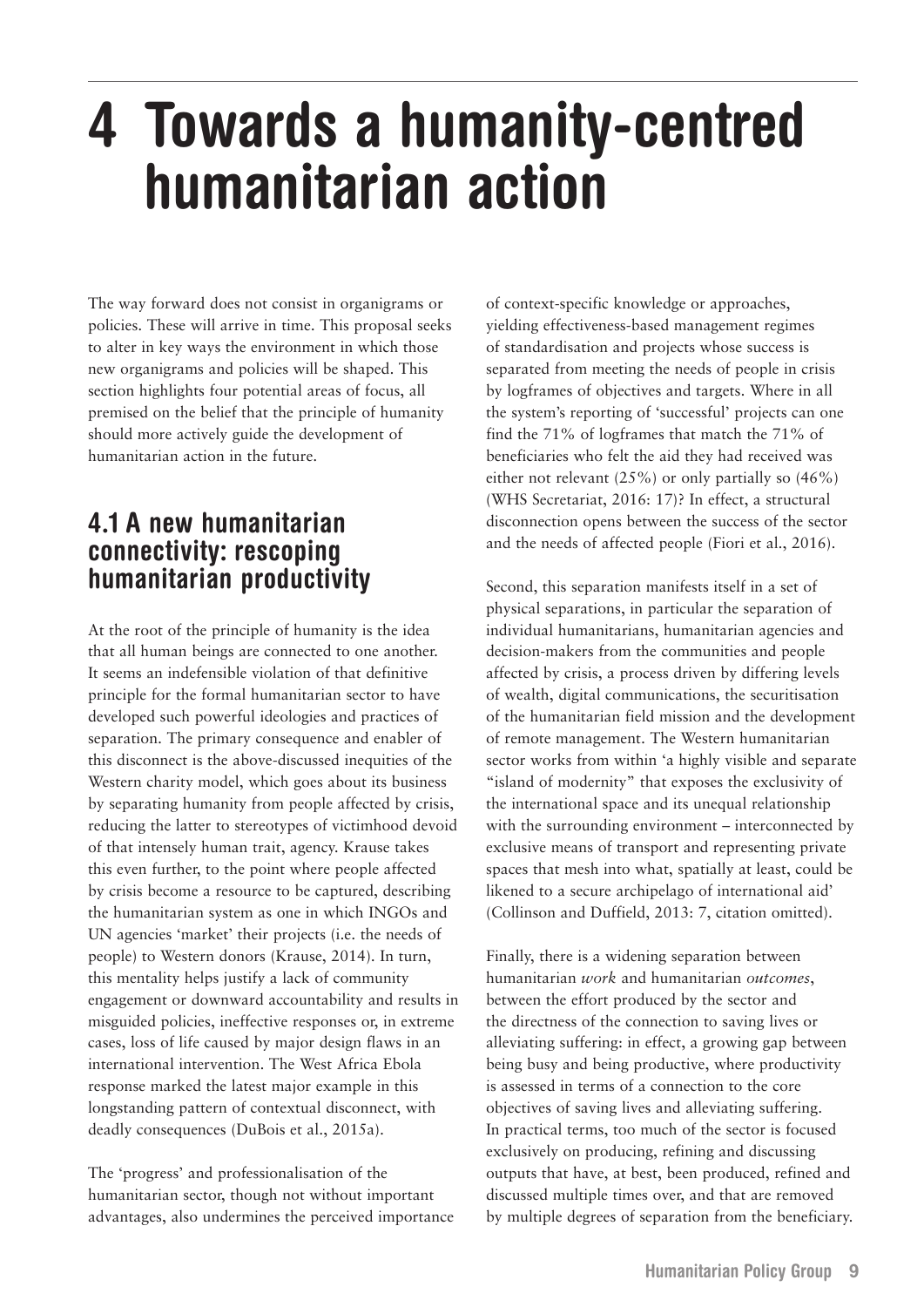<span id="page-13-0"></span>It can be more insightfully seen as satisfying *our* needs as humanitarians. This is the problem of a massive, fragmented internal humanitarian service industry dogpaddling through a perpetual tsunami of information about itself, churning out incremental improvements to its vast array of organigrams, policies, job descriptions, guidelines, etc., etc. (see DuBois, 2015b). So despite its enormity and good intentions, we are left with a state of affairs where the 'current ability of the sector to provide assistance in acute emergencies has proven hugely inadequate in the face of escalating needs' (de Castellarnau, 2016: 3).

Enhancing humanitarian action's fundamental effectiveness requires a new metric and a new culture of directness/connectivity. The function of this new metric is to enable analysis, at the level of the work of individuals within the system, of their contribution to saving lives, alleviating suffering and protecting human dignity. The purpose is to enable decisionmakers within the system to visualise connectivity, and to produce a quantitative analysis that 'sees' the gap between a nurse tending to a patient and a nurse, one among 20 others, drafting an email with suggested changes to a training session's draft module sheet. Let us be clear – we should not question the legitimacy of the nutritional adviser, fundraiser or accountant or HQ department director versus the frontline borehole digger or nutritional nurse. They are all required for humanitarian action; it is their relative weight within the sector that has to be rebalanced towards a more direct form of productivity, alongside humanitarian management and decision-making that is steeped in the physical reality of the crisis and human need. By way of a change, national charity regulations and UN governance regulations should require substantial humanitarian experience among the members of the management team and board of trustees. Once MTs and boards have complied, their first task will be to develop and implement a strategy to build an organisational culture where the primacy of operations replaces the primacy of headquarters.

### **4.2 Going local**

As a countermeasure to disconnection and distance, this proposal joins calls for greater localisation: to be more efficient and effective, it is necessary to situate a much greater proportion of the apparatus of humanitarian action in greater direct relationship to

the operational project.<sup>13</sup> But the case for localisation cannot be reduced to efficiency gains and effectiveness. First, the system needs to think of effectiveness and efficiency differently, to acknowledge and value the necessity and advantages of proximity and connectedness versus those of distance and separation. Then, importantly, we need to situate localisation within the ethical framework of humanity.

Broadly speaking, the localisation agenda seeks to progressively shift the power and resources of crisis response to local governments and organisations (and is discussed voluminously elsewhere).14 The path has been set: '"local" actors in all their diversity – including well-informed, tech-savvy and empowered beneficiaries themselves – will increasingly determine the type, source and duration of aid' (McGoldrick, 2016). Put differently, this is the principle of subsidiarity, where the greater pressure of responding to needs can be felt rather than computed.15 The aim is to reduce bureaucratisation and proceduralisation in a system designed to gather and transmit northwards reams of information.

While this paper is not the place to review the topic of localisation, it is worth noting that the localisation agenda tends to focus on transferring resources to local NGOs, as discussed in the World Humanitarian Summit's Grand Bargain, and has largely circumvented localisation's oldest and clearest directive – the primacy of state responsibility (see UN General Assembly Resolution 46/182, from 1991). Because human beings possess the right to self-determination (again, the principle of humanity), this proposal assumes the de facto primacy of the local state and communities, even if these entities struggle with various aspects of effectiveness or neutrality. As an immediate step, national crisis management teams should replace the cluster system, which dovetails well with the emphasis states place on protecting and exercising their sovereignty.

There is probably no greater challenge to the prevailing humanitarian paradigm and its modes of operation than the need to reinvent the way

14 See e.g. The Charter4Change: https://charter4change.org.

<sup>13</sup> Hence, where decision-making remains physically close to the field (thus reversing current trends) to ensure the primacy of the needs of populations affected by crisis rather than the needs of desk-bound humanitarians to feel they are still making a difference (e.g. this author).

<sup>15</sup> The principle of subsidiarity implies that matters ought to be handled by the smallest, lowest or least centralised competent authority (Bennett et al., 2016: fn. 17).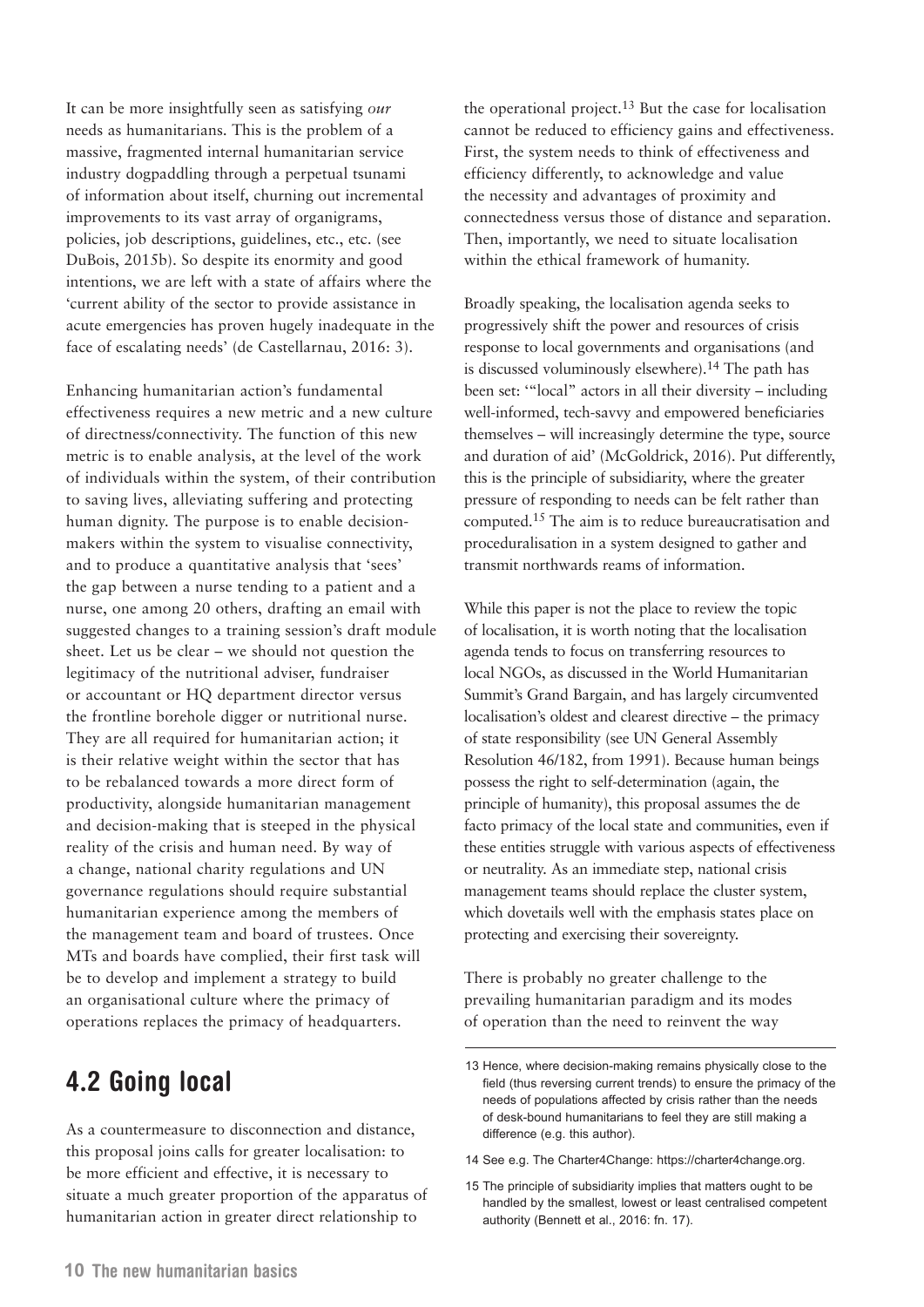<span id="page-14-0"></span>humanitarian actors relate to and work with national governments. Flawed as they were, the roles of Liberia, Sierra Leone and Guinea vis-àvis the international community in the response to Ebola provide an example (and offer many lessons) of how even weak states can assume leadership responsibility.16 There, the UN Mission for Ebola Emergency Response (UNMEER) supported national crisis mechanisms from behind, rather than the UN leading through its cluster systems, and the main UN/ NGO implementing agencies were largely absent from the incident management team (DuBois et al., 2015a). This change will be neither smooth nor without profound complications in conflict settings. One particular challenge lies in stubborn ideologies of isolationism, and in particular adherence to 'stateavoiding' methodologies.17 The need, then, is for humanitarians to overcome a binary approach to the world, yielding us/them, good/evil conceptualisations of states, and replace it with a practice that is able to overcome what Harvey calls the 'trust deficit' by engaging with states on a principled basis, rather than avoiding them on the basis of misapplied principles (Harvey, 2013).

In order to develop a new approach to navigating in-country politics, humanitarians will need to better understand and accept a government's political challenges and constraints. Traditionally, humanitarians have too often viewed such concerns as roadblocks to circumvent in the name of serving humanitarian goals. To better navigate government structures, humanitarian staff will also need to cultivate stronger relationships with people within government who can help them understand political sensitivities and co-develop creative ways forward that work within local political constraints.

Almost by definition, localisation will require financing for greater capacity within crisis contexts, but this does not mean funding extensive capacity-building exercises that risk transforming localisation into an exercise in

exportation (see Lwanga-Ntale, 2017).<sup>18</sup> As the NEAR Network points out, decades of 'capacity-building' and 'partnership principles' have not resulted in any significant gains (NEAR Leadership Council, 2017). Rather, international financing should aim to create greater 'redundancy' within crisis contexts, to enhance preparedness with a standing response capacity, such as through Red Cross/Red Crescent volunteers, civil defence reserves or localised specialist initiatives modelled on Western efforts such as UK-Med.19 In the same vein, standing pooled funds should be set up for emergency response within crisis contexts, fully within the control of local authorities or civil society.

Finally, localisation seems to frighten much of the formal system with the prospect of irrelevance. In this proposal, the emphasis on improving the directness of the connection to productivity and the primacy of local needs suggests a rejection of recent calls for the vast formal humanitarian machinery (UN agencies and INGOs) to be recast according to the principle of subsidiarity (see Bennett, 2016; Maietta et al., 2017). We reject visions of a future humanitarian system where the main purpose of the international agency is to act as a broker of relationships, provider of funds or repository of expertise. Once removed from direct operational responsibility, international agencies will lose much of their comparative advantage in the exercise of such 'back office' roles. The system should not aim to split off an international humanitarian service industry as distinct from a local sector that manages and implements operations. Rather, the vast machinery should contract, maintaining its operational capacity to respond to a narrow (specialised?) range of emergencies, while leaving the emerging institutions of the global South to grow *within* the societies of the global South, capitalising on existing expertise, while also being open to and engaging with a much broader range of actors (private sector, South–South cooperation, etc.).

### **4.3 The principles of humanitarian action**

In order to rescope the legitimacy and objectives of humanitarian intervention, and enlarge the legitimacy

19 See https://www.uk-med.org.

<sup>16</sup> Crisis response is difficult – the major flaws in the US government's response to Hurricane Katrina are not due to it being a weak state.

<sup>17</sup> The humanitarian system's 'assumption of responsibility' imposes a flip side, one in which states and societies themselves cede responsibility, expecting the international community to fill enormous gaps in state services and deal with the consequences of violence that purposefully destroys civilian lives. This can stunt the development of the state, undermining the social contract (Chandran and Jones, 2008).

<sup>18</sup> Essentially, to ensure that local agencies possess the proper bureaucratic mechanisms to be able to access the risk-averse funding mechanisms of the Western-oriented system.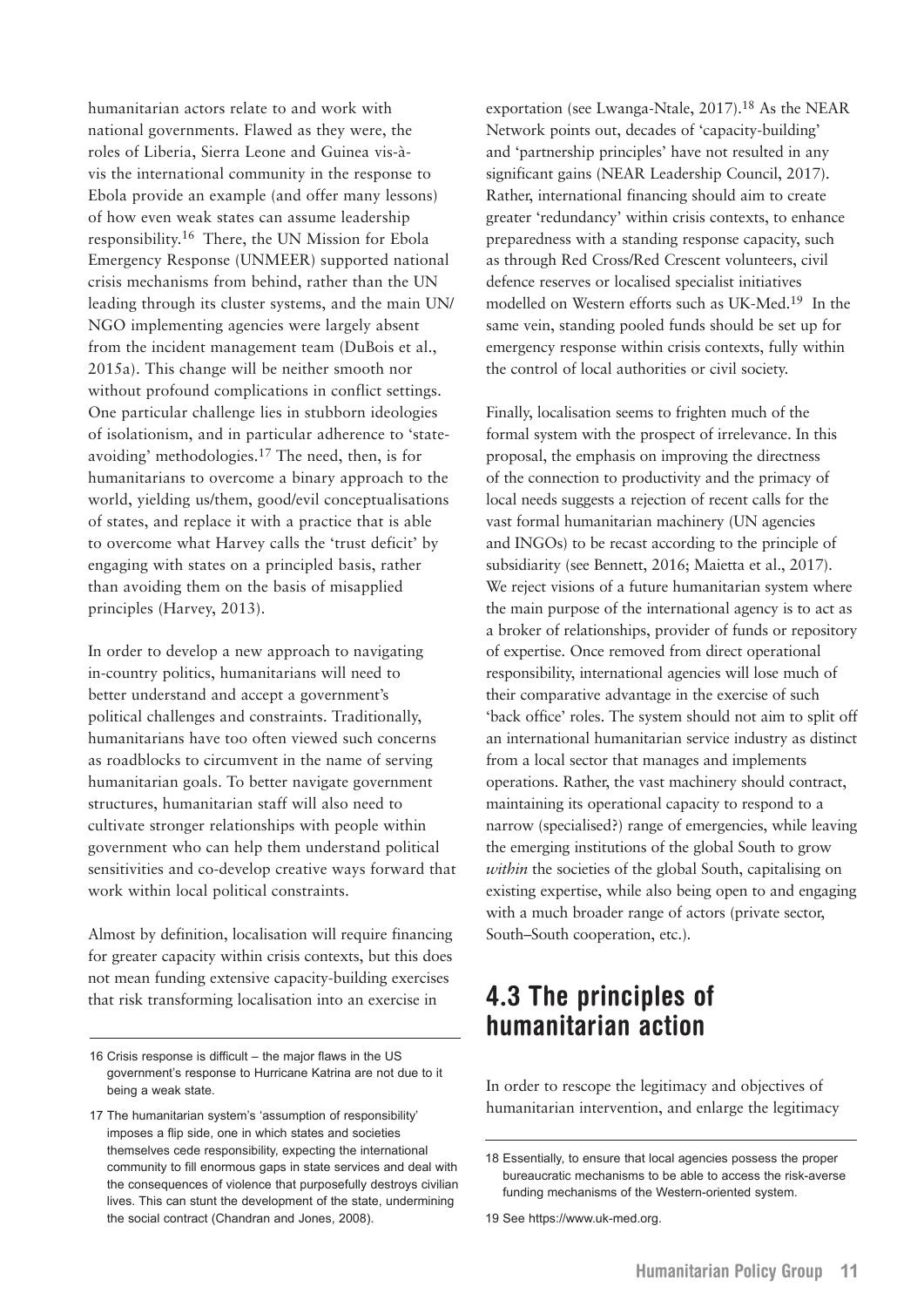of and opportunities for a broad range of actors to respond to people in crisis, the principles of humanitarian action need to be reinterpreted. They must function as they were originally intended: to define and guide humanitarians in their work, and to distinguish humanitarian actors from other active parties in the context, including others delivering relief.

To some, the humanitarian system presents a muddle of action and actors locked into a single sector, all applying the same label to their work, in the process blurring the distinctions and core principles necessary – at least for some actors – to gain trust, acceptance and access to people in need. As a starting point, then, the sector needs greater honesty and transparency about digressions from the principles (HERE-Geneva, 2016: 5). It would safeguard the principles and improve principled humanitarian action if more aid actors were willing and able to see their work in certain contexts as 'mere' disaster relief because of an inability to act in sufficient compliance with the principles. The aim is a sector where 'ordinary' relief work is distinguished from humanitarian action, without being judged as inferior to it.

This function contrasts with the use of the principles to reinforce state avoidance and exceptionalism, their undermining by a pervasive Western bias in their interpretation and the double-standard in their application (Bennett et al., 2016; HERE-Geneva, 2015). To be clear, the problem does not lie with the principles. They need to be reaffirmed. They ground humanitarian action in International Humanitarian Law (IHL) and their consistent implementation is essential to its effectiveness and integrity. Adherence to the principles helps build the trust and acceptance that is critical to (though no guarantee of) access to people in crisis, particularly in the conflict situations generating the overwhelming majority of humanitarian needs (Donini and Gordon, 2015; Egeland, Harmer and Stoddard, 2011). Principled behaviour is also deeply tied to the moral authority of the sector, the only authority by which it derives its power to intervene, even if the subordination of the principles to the expanded strategic objectives of 'new humanitarianism' has left humanitarian actors more prone to manipulation, and hence more likely to become part of the dynamics of conflict (Donini and Gordon, 2015).

The problem lies in the humanitarian system's scattershot, unexamined operationalisation of the principles, meaning that central to any renovation of the principles is a meaningful discussion of their

implementation.20 'In a sector rife with guidelines, it is telling that so little focus has been placed on operationalising principled performance' (HERE-Geneva, 2016: 5). The sector must begin to articulate best practice or, at least, red lines. Similarly, the principles should feature more prominently in project design and evaluation. Conversely, donors and subcontracting agreements should no longer 'promote' the principles by contractually obligating their adherence, as such contracts transform the principles into a bureaucratic requirement, render them divisive and obstructive within the sector and fuel more lipservice than observance.

Instead, we must ensure that programming within the formal, principled humanitarian sector is actively shaped by these core, definitional principles (see HERE-Geneva, 2017). This will require establishing the means by which organisations and agencies can be held accountable to them. We suggest beginning with agency boards and trustees, ensuring that they maintain accountability for principled implementation (or the deliberate decision to engage in 'mere' relief). This significant change represents a 'professionalisation' of trusteeship within the sector. We view the current state of affairs, where too few trustees of organisations within the sector understand the basics of what it means to be humanitarian (such as the meaning of the principles), as a dereliction of responsibility, as unacceptable as would be a board of trustees with little comprehension of basic accounting. This gap can be remedied by regulation and appropriate training.

The interpretation and implementation of the principles has suffered from the Western dominance of the discourse. Nowhere is this more evident than in the formal humanitarian system's treatment of the principle of humanity. In short, the 'sector needs to stop assuming its humanity and instead define its boundaries' (HERE-Geneva, 2016: 5; see also Section 5.6.4). This assumption of humanity is irrevocably contradicted by the degree to which the formal humanitarian sector is built – financially, narratively, operationally, conceptually – upon a model of helpless victimhood. Further, it is contradicted by the system's decades of resistance to accountability from below or the inclusion of local stakeholders – local humanity – in the design and decision phases of projects.

<sup>20</sup> For an example, see the discussion of the operationalisation of neutrality and independence in Schenkenberg, 2015.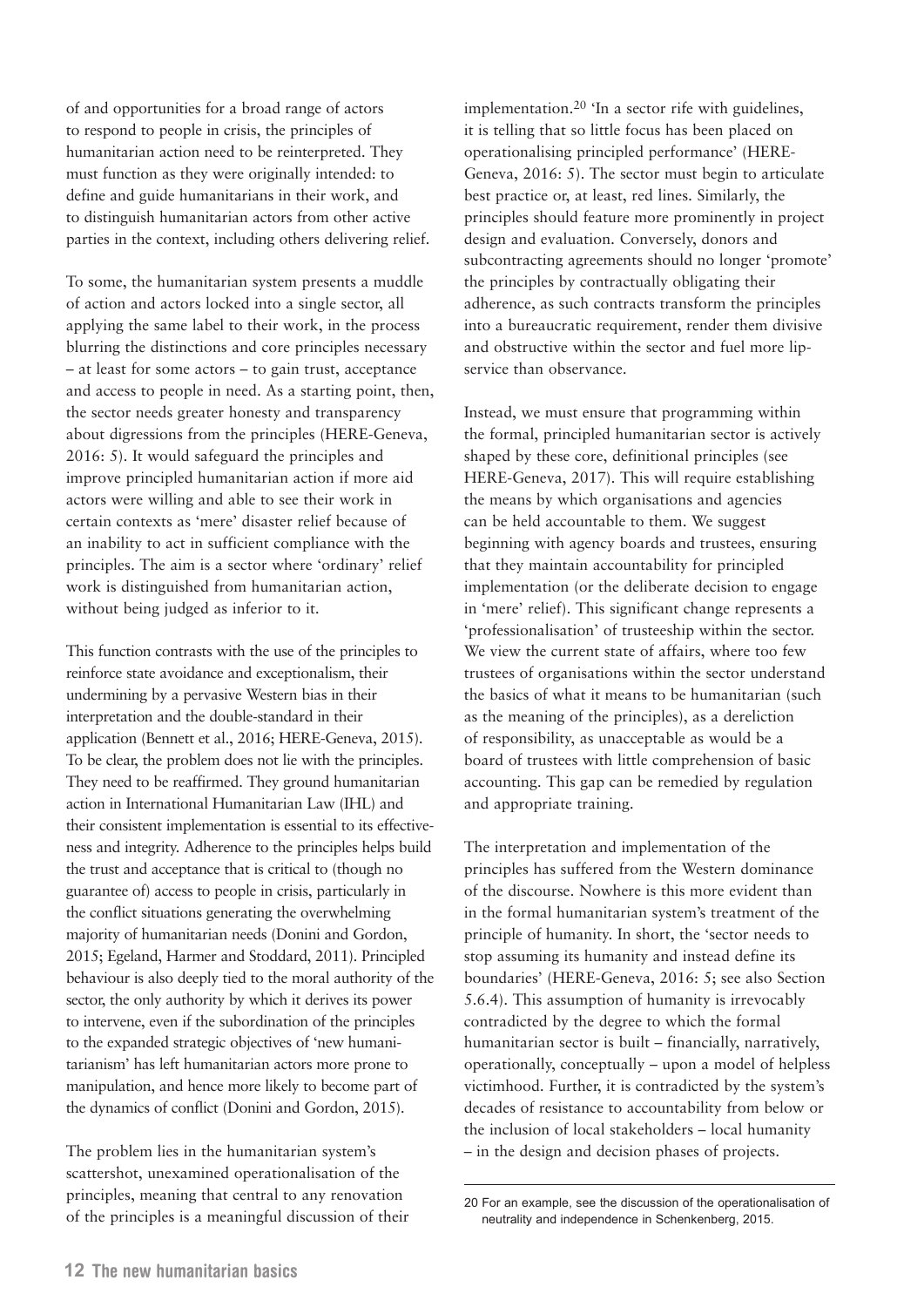<span id="page-16-0"></span>Definitionally, this short-changing of the principle of humanity should throw into question the legitimacy of the sector's humanitarian identity. How then does such a flaw avoid *notice* within the system? This is the power of the humanitarian system's 'truths' to shape its internal discourses, shielding a structural and operational weakness in the application of humanity while producing, for example, a state of 'truth' where the proximity of local NGOs to local people is seen to degrade their humanitarian legitimacy (i.e. accusations that they inherently lack neutrality and impartiality).

The fixable problem lies with the principles' instrumentalisation by the sector itself. Under this proposal, the principles will continue to confer operational advantages, such as access to people in crisis, but they will no longer define access *within* the sector, such as access to funding or to being viewed as a legitimate responder to a crisis. As a result, there will be less necessity to either squeeze diverse forms of aid into the straitjacket of the principles, undermining their integrity in the process, or to exclude certain actors (who then push back against the 'neo-imperialism' of the principles). In an important shift, the principles should be seen as building identity, rather than cascading down from it – they must be seen as defining how humanitarians act, not as emanating from either membership in their club or empty declarations of 'principledness'.

In the end, there are two key implementation errors to overcome: the way in which the principles have reinforced a counter-productive exceptionalism and isolationism within the sector; and the imbalanced power distribution between the Western sector and other stakeholders or crisis responders. Neither of these tensions is inherent to the principles themselves. Born in the specificity of Western humanitarianism, these distortions can be partially overcome by the rescoping described above. They will also have to be overcome by practice and by a much more inclusive dialogue, one that allows for their reinterpretation – their 'universalisation' – by unpacking their antiquated and biased (mis)application (see also Section 6.2.3).

### **4.4 Reorienting humanitarian protection**

An analysis of 'humanitarian protection' leads to a difficult diagnosis: both the term and its practice are

fatally confused (DuBois, 2009). This institutionalised confusion persists despite years of investment in defining, refining and rolling out humanitarian protection. In a damning conclusion, the 2014 *Whole of System Review of Protection in the Context of Humanitarian Action* found that 'the widespread perspective among humanitarians [is] that they do not have a role to play in countering abusive or violent behaviour even when political and military strategies and tactics pose the biggest threat to life' (Niland et al., 2015: 27).

In its simplest form, humanitarian action seeks to protect human life and ensure respect for the dignity of the human being (ICRC, 1991). Harm to human life and the degradation of human dignity can come from disease, hunger, forced displacement or a barrel bomb being dropped on a children's playground. Much has evolved from that simple recognition of the necessity of protection, and today the humanitarian system possesses a sizeable institutionalised protection apparatus. In contrast to the confusion among rank and file humanitarians, a protection expertocracy has developed, and with it much of protection has become heavily specialised, proceduralised and bureaucratic. It too often functions through a preponderance of toolkits and checklists and an attendant inertia. One of our principal concerns is thus its increasing separation from humanitarian operations. At a deeper level, the problem with humanitarian protection is its fitness for purpose within the humanitarian's response to crisis.

Aside from the internal confusion, humanitarian protection faces formidable external challenges in both theory and practice as respect plummets for international law and the institutions or conventions that embody it. The power of multilateral approaches to international governance is in decline as national sovereignty and self-interest ascend, trumping the ideals of human rights and IHL (Donini, 2017; Ban Ki-moon, 2016). In parallel, the face of humanitarianism is changing. The theory and practice of humanitarian protection is emblematic of the system's Western origins, and with the internationalisation of the humanitarian ecosystem. With the increasing frequency of major state-led humanitarian efforts by countries such as China and Turkey and the shift of humanitarian action to a more pluralistic set of actors, the future of this Westerncentric model of humanitarian protection will come under increasing pressure.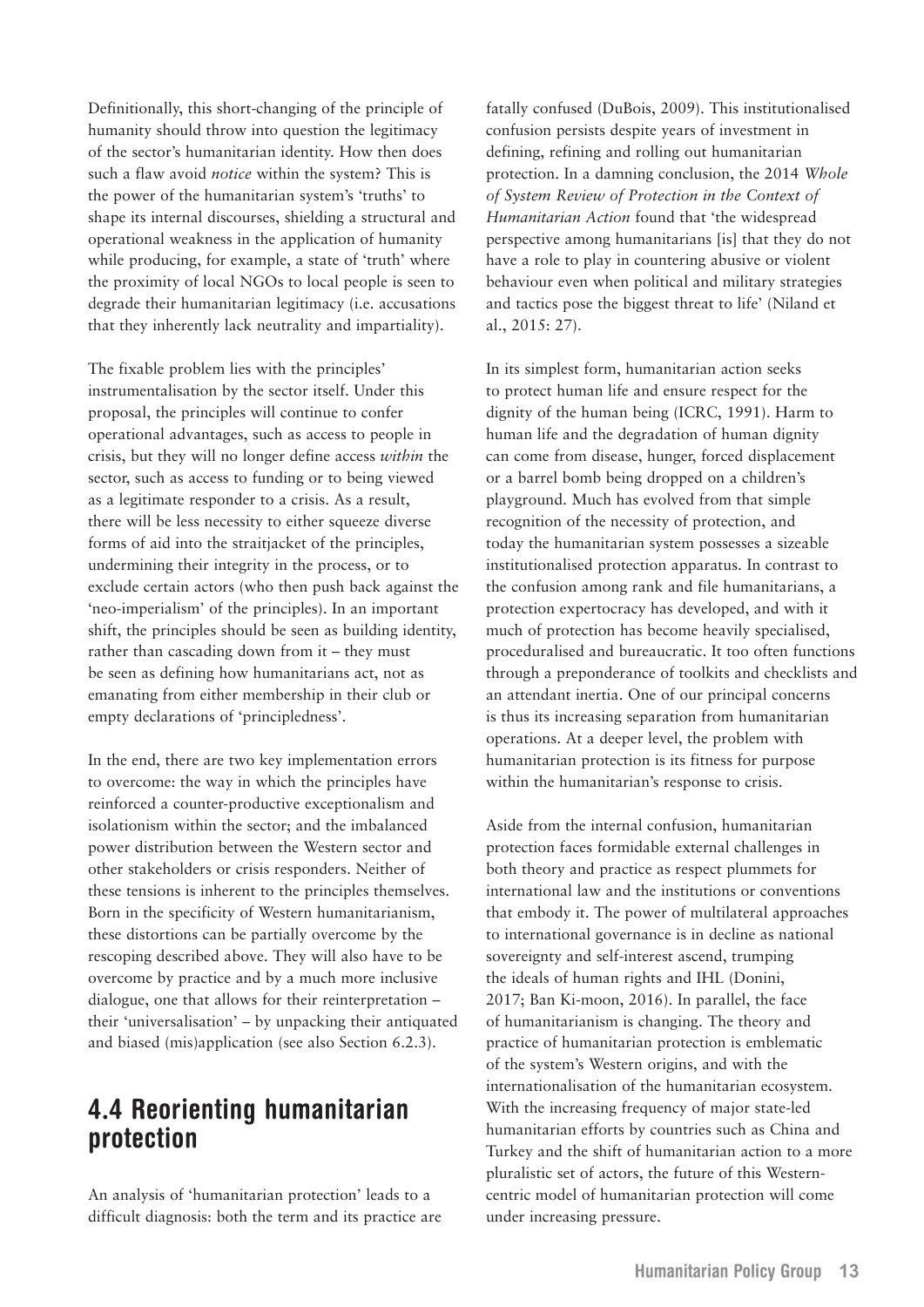Although this argument is often (and here) oversimplified, the public advocacy associated with humanitarian protection – its vocal denunciations and defence of legal obligations – increasingly jeopardises the delivery of assistance given these changing political winds. Many states and many people today reject the universalist imposition of and governance through human rights or IHL, and increasingly enforce sovereignty by regulating the activities of foreign UN/ NGO actors or denying access to those who will advocate in public on sensitive issues such as the death of civilians or violations of rights. Protection work has rightly decried the plight of the 'well-fed dead'. It has also declared with conviction that 'silence kills' (Orbinski, 1999). The problem in today's world is that speaking out by a humanitarian actor increasingly results in costs borne by the people it is meant to help, in the form of denied access to assistance.

What does that mean in terms of people's protection? Who gets to decide whether an agency raises its voice, but risks its access? Are we approaching a tipping point between the 'well-fed dead' and the 'unfed dead'? Difficult questions, not of right and wrong but of balance. Our approach does not seek to strip protection objectives away from the delivery of aid, but to reengage the two: humanitarian protection must be recentred in the operational response, using humanitarian rather than human rights methodologies.21 Aid actors should refocus protection by designing programmes to protect people and human dignity within the delivery of aid, as opposed to nonoperational protection efforts (e.g. public advocacy), and by emphasising direct, principled engagement with state and non-state (armed) actors (i.e. pushing for change via diplomatic rather than media channels).

By way of example, when IDP women in Darfur were repeatedly attacked as they left camps to collect firewood, the humanitarian system produced a plethora of public reports decrying this violence.22 What they did not produce was firewood so that these same women could cook food without endangering their lives (DuBois, 2009). This proposal would, for example,

*first* see and act upon the delivery of wood to IDP women, as a direct operational response that protects either the individual or their dignity. This manner of operationalising protection is what pushed the ICRC to develop and call for greater rigour and systematic effort in identifying missing migrants in the Mediterranean, with the aim of rectifying the indignity and pain caused by the deaths of unknowns (ICRC, 2017).

Note that, in both of these examples, the starting point is the human need, and the ending point is the development of a new operational response to protect the dignity and security of people. More generically, the emphasis would be on programming that reduces people's vulnerability, mitigates threats to their security or strengthens their capacity to cope with or contest these threats and risks. It requires becoming more innovative in our delivery, not more strident in our denunciation. Additionally, we would propose that humanitarians engage with protection issues at the preventative stage, pressing much harder for political solutions at the early stages of violations, before sporadic clashes, violence and abuse calcify into intractable situations of destruction.

This proposal would result in a significant reduction in the protection and campaigning bureaucracy of the humanitarian system, moving protection away from the experts and into field teams, or into other sectors and communities. Such a proposal is rooted in complementarity – leaving denunciation, pressure/ shame and other polarising us/them or good/evil discourses (at an international level) to the human rights community and journalists.23 It also shifts protection work to the local sphere. To begin with, the 1990s have passed, and less of the world accepts the idea that the Western INGO community articulates a world conscience, a global finger-pointer-in-chief. Second, there is a growing realisation that people, not human rights reports, hold power over bad actors (see e.g. Chenoweth, 2013). Furthermore, communitybased research has shown that people are capable of taking the lead in protecting themselves. People 'make arrangements with belligerents, work on preventing violence against their communities, document violations, train communities in where to find refuge during attacks and teach armed groups the basics of IHL' (Bennett et al., 2016: 32).

<sup>21</sup> Key categories of humanitarian protection, such as ensuring that humanitarian operations do not themselves place people at risk (e.g. locks on latrine doors, security-aware food distributions) remain vital and are not affected by this proposal.

<sup>22</sup> The system benefited from the well-hyped 'Save Darfur' theme, giving rise to the accusation among Sudanese officials that much public advocacy was in fact a form of fundraising and promotion.

<sup>23</sup> This approach does not apply to agencies that possess a specifically mandated protection role, such as ICRC and UNHCR.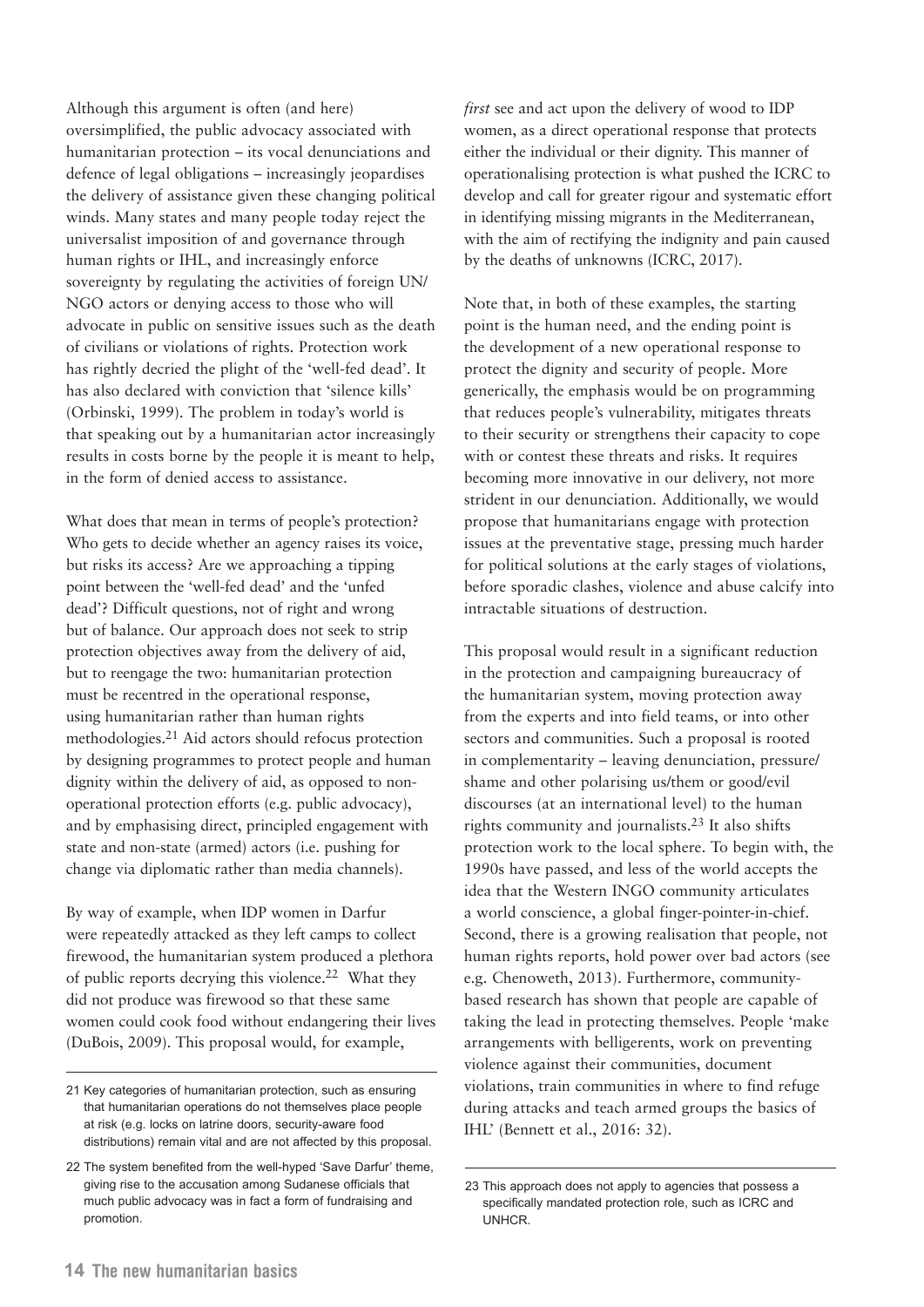This proposal's apparent downsizing of humanitarian protection is not permanent. The narrowing of its scope and machinery is made in the belief that, in a rapidly evolving humanitarian ecosystem, the necessity of protection will result in its rebirth. Protecting people is inherent in humanity and unavoidable in crisis response, but the act of protection must be much more reflective of a less Western and more localised humanitarianism,

with much of its frontline work situated in local civil society. This will not result from an expensive process of internal engineering or from the years of conferences and position papers produced by the existing protection apparatus. Rebirth will hopefully generate a different apparatus, situating protection in people's own responsibility and power to act, rather than expecting UN or INGO press releases to end abuses.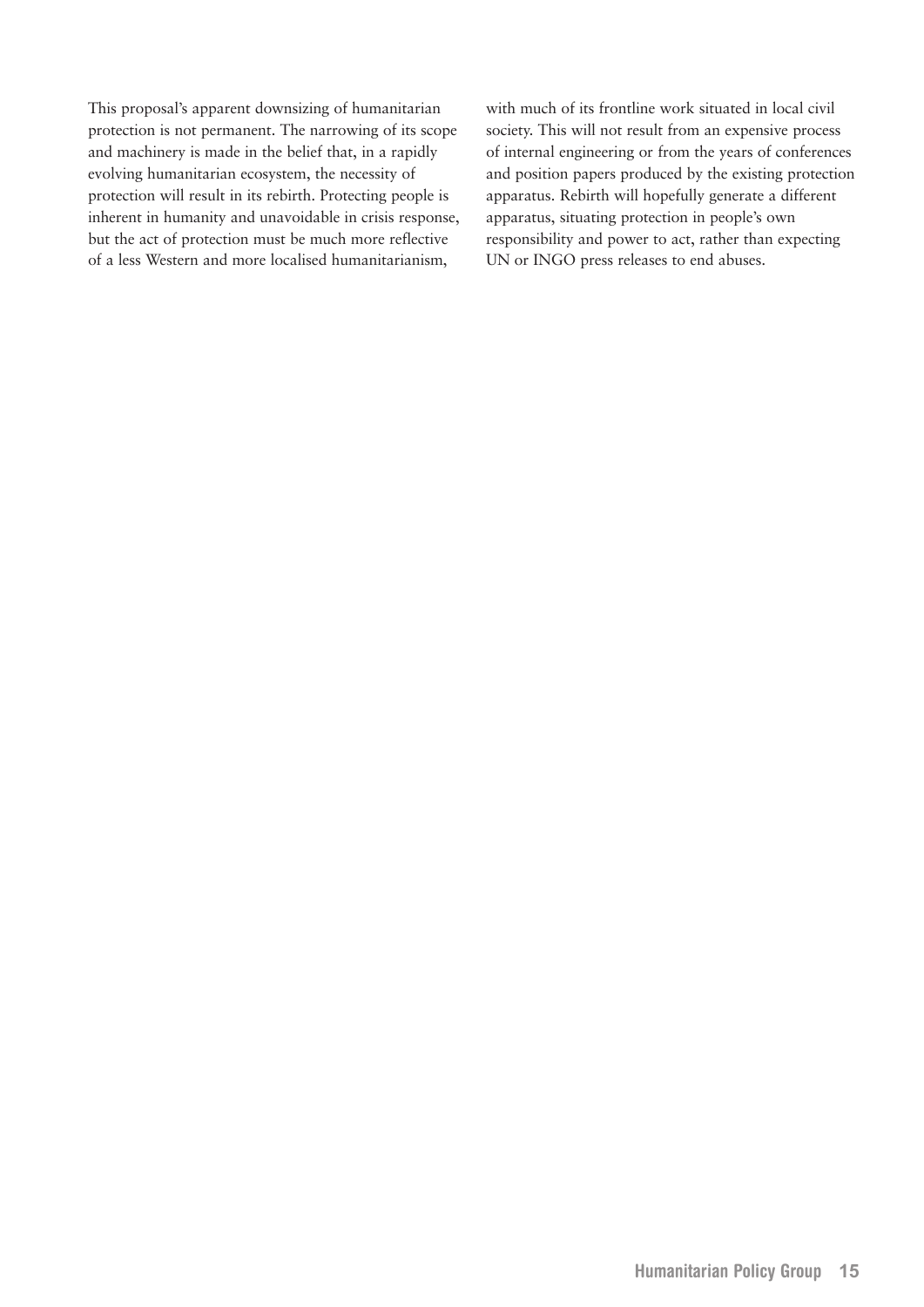**The new humanitarian basics**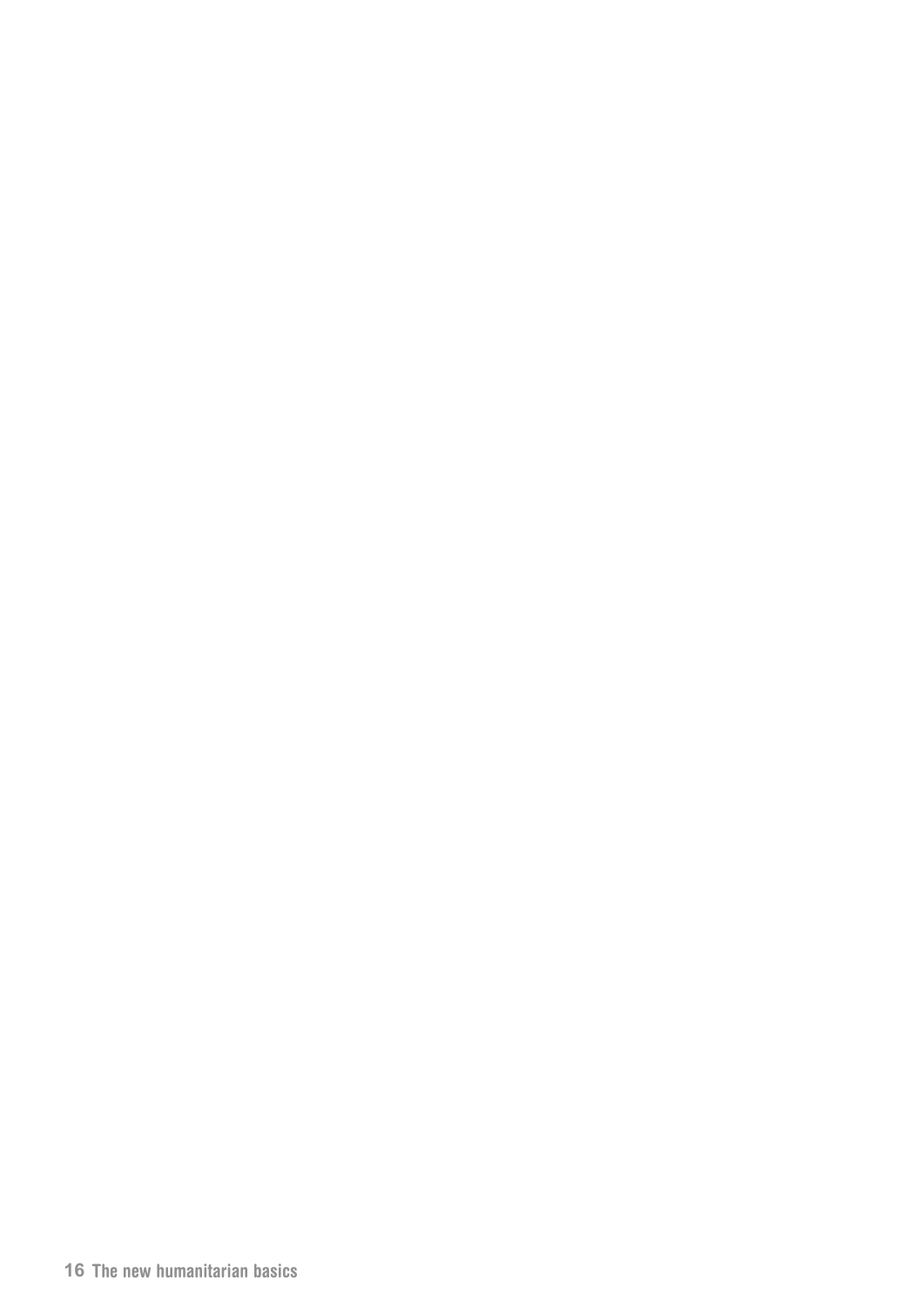## <span id="page-20-0"></span>**5 The architecture and mechanics of a new crisis response**

This proposal is not concerned with new water pumps or innovative digital health platforms. At a programming level, the humanitarian response of the future as defined here will look very similar to today's. Humanitarians will still deliver food and cash to Somalis displaced by conflict and drought, clean water and medical treatment to Yemenis suffering with cholera and services to Rohingyas driven across the Naf river into Bangladesh. This proposal is concerned with the underlying architecture and dynamics of humanitarian action, with shifting its conceptualisation of crisis and its treatment of the oft-assumed but insufficiently effected principle of humanity. Putting aside the metaphysical, however, there will be obvious differences in the sector's relationship to other sectors, in the positioning of humanitarian action within national/local efforts and in its architecture and coordination.

### **5.1 The whole-of-problem approach – a half-step in the right direction**

Ignoring for the moment the impact of national coordination (discussed immediately below), perhaps the greatest difference being proposed here lies in how humanitarians relate to one another and to the world beyond: they must leave their siloes of specialisation/ cluster (WATSAN, health, shelter) and, more broadly, the silo of the sector itself. Frontline work in a crisis will still comprise emergency relief, but will also encompass a wider range of actors responding to the full range of people's needs.

In this vein, our vision echoes numerous calls and existing initiatives for a more inclusive, operationally diverse response to crisis. As a first step, this proposal builds on HPG's position as described in *Time to Let Go*, and reflects ongoing efforts in the sector

to improve complementarity, work on the basis of comparative advantage, transform the humanitarian– development divide into a humanitarian–development relationship, or roll out policies and practices under the New Way of Working (NWOW).24 The present proposal sits within a new envelope of complementarity and comparative advantage that joins not the different cluster themes within humanitarian action, but the different sectors outside it: hence, humanitarian action in conjunction with recovery, resilience, development, human rights, democratisation, good governance, rule of law, securitisation and peace-building, to name but a few. The humanitarian–development divide is but one institutional divide to overcome.

This is the whole-of-problem approach, under which numerous schemes might be placed. Some address more directly the relief-to-development transition, such as the World Food Programme (WFP)'s PRRO (Protracted Relief and Recovery Operations), or are in the process of escaping from siloes, such as the World Bank funding relief efforts in Somalia (Parker, 2017). Others fall under the hopeful initiative of the NWOW, with a focus on 'working over multiple years, based on the comparative advantage of a diverse range of actors, including those outside the UN system, towards collective outcomes' (OCHA, 2017: 6).

The move towards a whole-of-problem approach or NWOW requires pragmatic adaptation. A number of advances are already under way, but need more urgent adoption in order to arrive at an approach to humanitarian action that:

<sup>24</sup> See, for example, 'High-Level Workshop on the New Way of Working – Advancing Implementation', 13–14 March 2017, Copenhagen (http://www.agendaforhumanity.org/sites/default/ files/Copenhagen%20New%20Way%20of%20Working%20 Outcome%20Note%20Final%20version.pdf).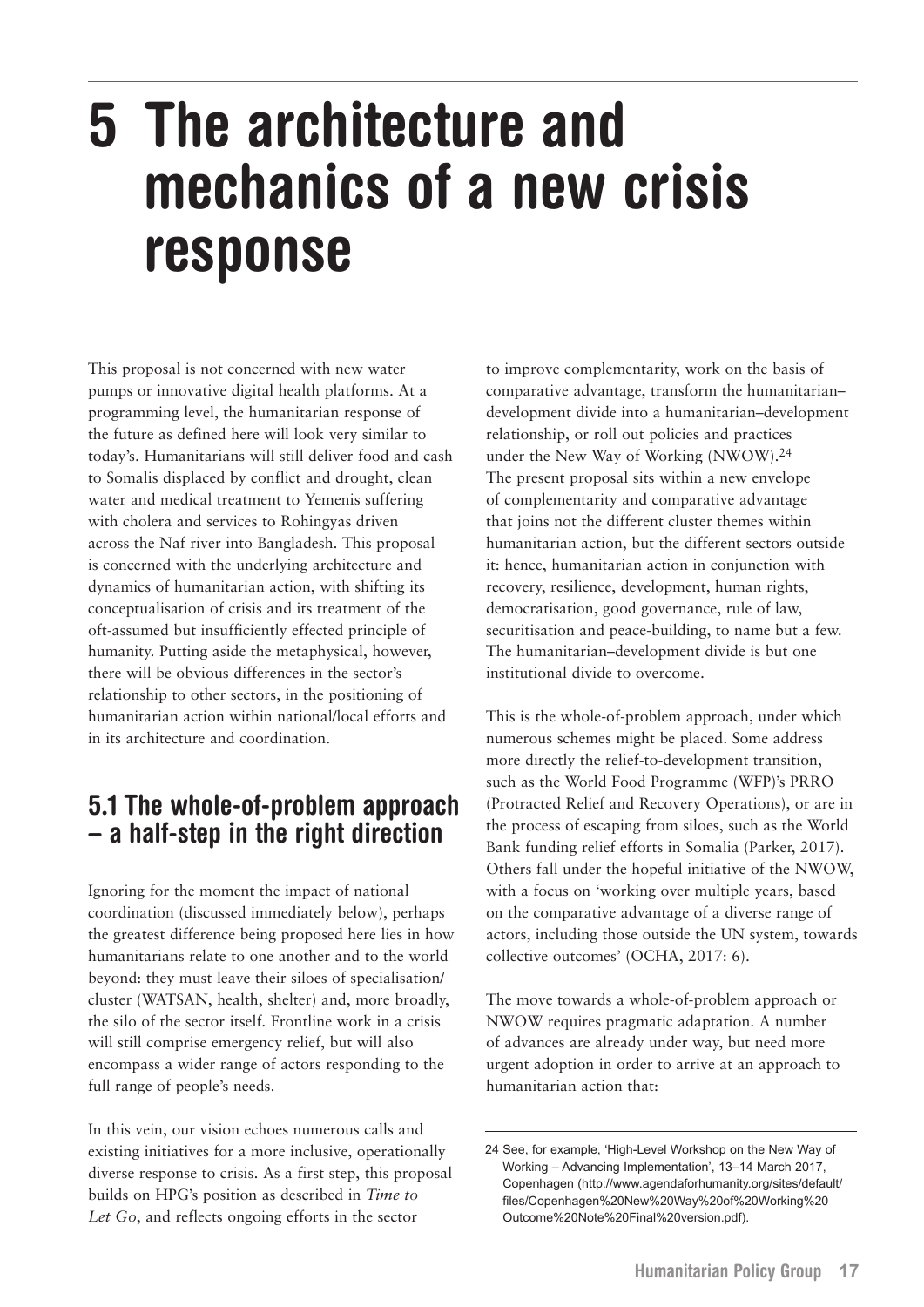- <span id="page-21-0"></span>• Builds relationships between thematic sectors that yield more comprehensive approaches to programming. See for example the Syria Regional Refugee and Resilience Plan, which melds a direct response to the immediate needs of refugees with a much more penetrating plan of action to deal with issues such as social cohesion and natural resource management (Scott, 2015). Ultimately, though, our proposal results in those thematic siloes being replaced at an operational level (though thematic siloes may be effective in maintaining 'back office' expertise/support).
- Eschews defining the effectiveness of its work by short-term project goals, with insufficient regard to its potential to build upon or reduce negative consequences for development efforts, and embraces the centrality of 'smart' relief, which reflects the structural causes of crisis and which seeks opportunities to capitalise on local capacity (Hilhorst and Pereboom, 2016: 98).
- Emulates, in specific operational terms, the ICRC's policy of improving the future-friendliness of its response to crisis. This includes the development of multi-year approaches, deepening engagement with affected populations and securing 'development holds' against the backslide caused by conflict or disaster (ICRC, 2016: 6).
- Accelerates commitments to the inverse of development-friendly humanitarianism: relieffriendly development. Research by Save the Children in Niger highlights the necessity of aid supporting communities both '*in time and over time*' (Matyas, 2016). The UN Development Programme (UNDP) has also done significant work in this direction (UNDP, 2009). The 'repetitive, foreseeable nature of these shocks provides a rare opportunity to normalise adaptive development systems that can then seamlessly accommodate humanitarian support in terms of exceptional case-load or need' (Matyas, 2016: 77): so, for example, dedicated budget lines that allow development projects to respond to known/ common emergencies in a given context (see e.g. USAID, 2015). This approach can be labelled 'developmental relief' (Hilhorst and Pereboom, 2016), which is pre-emptive, as opposed to the approach of LRRD, which tends to link relief back to development after the fact.
- And, while beyond the scope of this paper, we note that if development programming is going to enter areas of crisis, it must relearn how to work in those environments, including managing security threats,

negotiating with armed actors and dealing with highly dynamic environments (Mosel and Levine, 2014: 18).

Let us be clear (and employ a caricature in order to make the point): having a weekly meeting between the humanitarian team and the development team is the least ambitious 'new' way of working, both a concession to the power of siloes and a reinforcement of them. Siloed programming is indeed a problem. But the greater problem may not lie in the organigrams of coordination and inter-disciplinary target-setting, but in the need to break down existing mentalities. Like the architecture of our institutions (from filing cabinets to global clusters), the compartmentalisation of our thinking reflects the primacy of disaggregated themes – health, nutrition, WATSAN, etc. – and nothing remotely resembling a whole-of-problem perspective.

### **5.2 Architecture and coordination**

The whole-of-problem approach implies a shift to context-based (rather than expertise- or theme/sectorbased) teams that are integrated across disciplines, where hammers who see a world of nails sit with wrenches who see a world of bolts, and where neither a hammer nor a wrench decides strategic priorities. This same architecture should be reflected in agencies themselves, reorganised in such a way as to give primacy to the contextualisation of an intervention, rather than to professional areas of expertise.<sup>25</sup> This implies, for example, a major (and long-resisted) change in how the United Nations organises itself within a country, moving away from a system of siloes reporting back to Geneva, Rome and New York, rather than to the Humanitarian Coordinator or to the leader of the government's crisis management team. Ditto at project level. This focus on context also removes the blind spot in our interventions, which should be based as much on an assessment of needs as an assessment of the capacities of states and societies, rather than an assumption of their irrelevance.

This discussion of how the international community organises and coordinates its intervention should become almost irrelevant as localisation gains prominence, placing the international community under the control of national

<sup>25</sup> This arrangement need not apply to back offices and technical support, which could still fall into thematic departments where this is effective.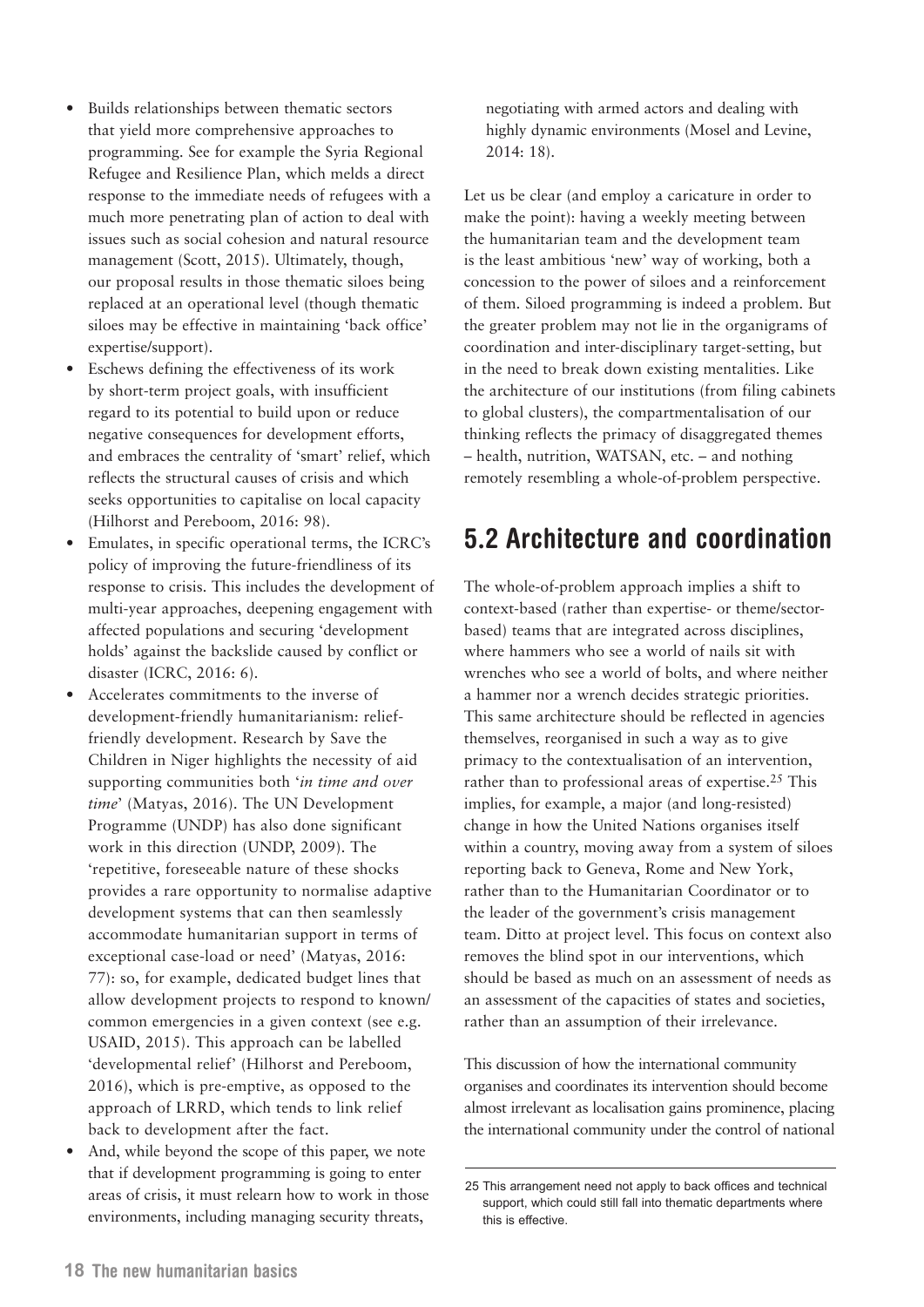<span id="page-22-0"></span>coordination. To the extent that the state will assume a position of leadership, it is then not within the dominion of the humanitarian system to decide on the coordination structures of its intervention, and we can leave behind coordination structures that rest on the misconception of humanitarian relief as an independent emergency services team. We envision the direct involvement of authorities/ actors responsible for sectors such as the environment, development, peacebuilding and governance, national and, where necessary, international. In line with the aforesaid rescoping of humanitarian crisis, this crisis management structure will help us shift away from decades of foreign intervention to crisis response that is led and implemented by national and local actors, first within a crisis management structure and then reverting to government ministries. This follows from viewing needs in less pathological terms, prioritising a response to the causes of protracted crisis and placing greater emphasis on the humanity, legitimacy and accountability of a response controlled by local governments and communities.

This proposal should not be read as an endorsement of systemic attempts to enforce coherence and coordination. As suggested above, in developing a more basic, direct humanitarian action, coordination is a hurdle rather than a solution (see DuBois, 2016b). Notwithstanding the expectation that local states will follow the international model and establish centralised crisis management structures, this proposal sees as bankrupt the sector's repeated restructuring initiatives to further centralise planning and responsibility for outcomes. The perennial fantasy of a single, coherent intervention diverts time, money and people away from responsiveness and amounts to an exercise of inappropriate technology when applied to an ecosystem of independent actors; all the more so if enlarged to include other sectors. It is hence hamstrung by, rather than able to capitalise on, the diversity of the sector (ibid.: 19–20).

To be clear, this proposal regards the independence of the humanitarian system as crucial to its effectiveness – planning and coordination with peacebuilders and development institutions and efforts at good governance do not imply being subordinated to these other objectives and efforts. The specificity of humanitarian action – essential to the ability to negotiate with belligerent actors on the basis of the principles – can be preserved, while jettisoning 'misguided claims to exclusivity or superiority', with 'action defined through praxis, with specific,

pragmatic and principled adaptations to operations within a given context' (ibid.: 4).<sup>26</sup>

The way forward also involves strengthening needs-based drivers and incentives so that such bureaucracies become unnecessary, as the underlying function of coordination and coherence is to 'compel' humanitarians to do what they are already obligated to do – address the most urgent needs. Localisation is one way to increase the direct influence of needs upon the system, and direct accountability to people affected by crisis. Rigorous accountability to impartiality by aid actors – to national governments and to agency boards of trustees – is another. This would obviate the need for a cumbersome coordination bureaucracy to identify and then direct agencies towards those most in need. In other words, impartiality, if implemented, acts as a 'market force' able to effect proper coverage of needs by a range of independent actors (in effect, an ecosystem). We support even more militant ideas to place financial control directly in the hands of affected communities, such as *A Design Experiment's* mutualisation of community choice (HPG, 2018: 100).

It goes without saying that this proposal has pros and cons. By placing greater emphasis on national leadership and implementation, by organising the system around contexts rather than themes/sectors, and by creating greater connectivity between decision-makers and the context, this proposal marks a choice for the advantages and disadvantages of contextualisation over the advantages and disadvantages of siloed approaches and disconnection; and hence to the weight of the crisis supplanting the weight of Geneva- or London-based institutional interest. That states will be in charge of crisis response even where they are a belligerent actor is intractably problematic, but is a less worse option than international governance. The requirement is for fresh thinking rather than knee-jerk isolationism and protection of the status quo.

#### **5.3 The whole-of-society approach**

In his analysis of the US healthcare system's response to the problems of an ageing population, Atul

<sup>26</sup> ICRC President Peter Maurer: 'Pluralism has taken its toll on the humanitarian sector … We are standing at the crossroads, between integration of the international response on one hand and the integrity of a principled humanitarian response on the other' (NRC, 2012: 12).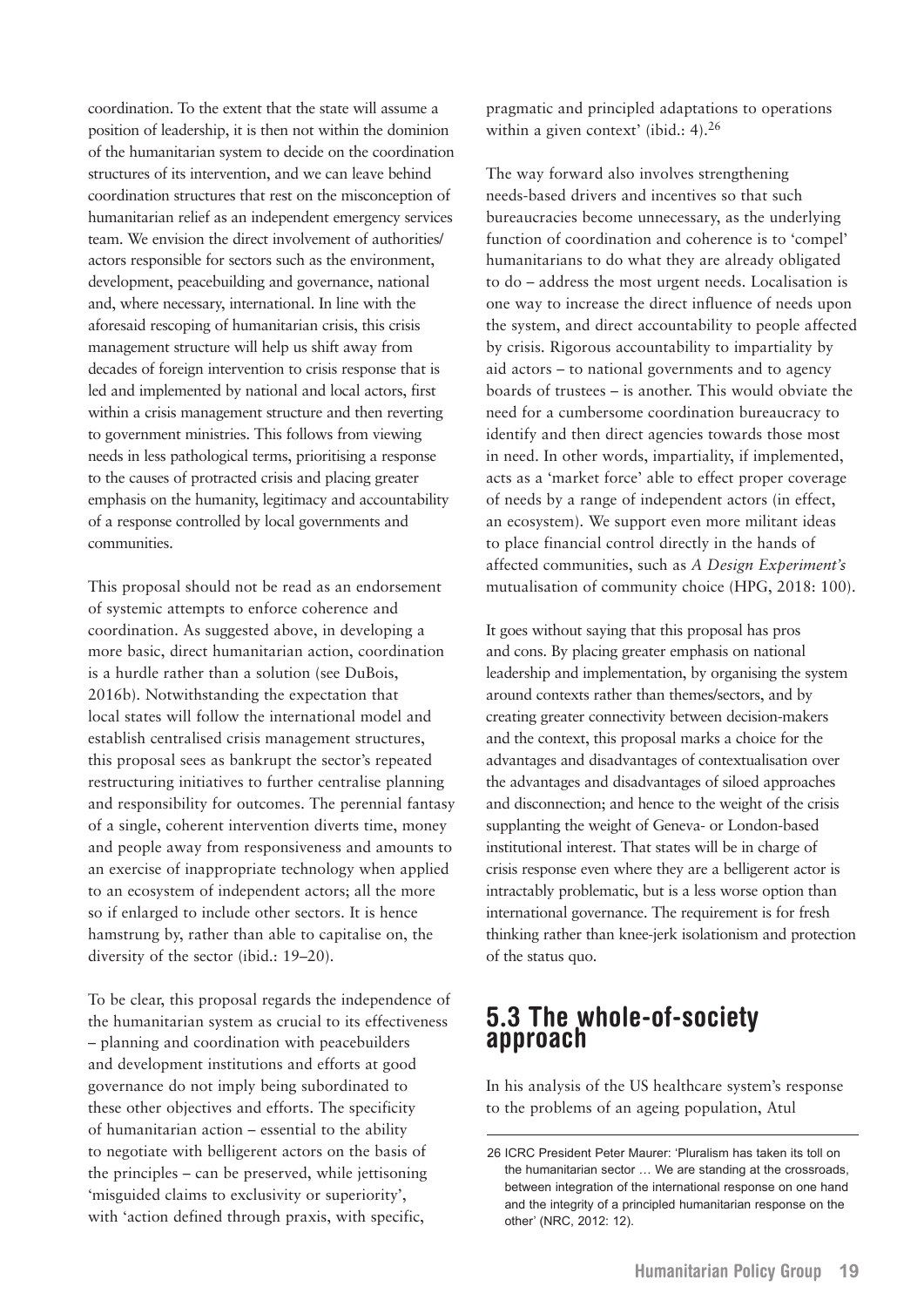<span id="page-23-0"></span>Gawande explains the absurdity – the heavy expense and poor outcomes/effectiveness – of responding to the elderly through a series of independent medical specialists (cardiologists, oncologists and so forth) (Gawande, 2014). At the heart of his analysis is the conviction that disjointed, separate interventions cannot successfully treat a complex organism. Put simply, the interconnectedness of a human body is not the interconnectedness of a house or an aircraft. And that is the first problem with the whole-of-problem approach or the NWOW: human society, even more than the human body, is massively complex. It may be superior to current approaches, but it nonetheless offers only a (more sophisticated) mechanical solution to the problems of wickedly complex adaptive systems.

The second problem with the NWOW is that it is only half new: new methods and relationships; same old siloes. We believe that it will yield better inter-disciplinary programming and a more effective response to crisis. Yet it leaves in place the sectoral siloes that constitute the central structural logic of the humanitarian and development systems (siloes not typically found in the more polyglot community NGOs of the global South). The system is organised around professional specialisation: hence a departmentalisation structured upon the personal power of aid givers will have to reorganise itself around the contexts and needs of aid recipients. Within operations, the ultimate goal of this proposal is to move from better-linked siloes to no siloes at all.

Importantly, localisation inherently favours an approach where context becomes the central building-block of the humanitarian system's operational architecture and decision-making structures. But localisation will prove insufficient in the absence of more fundamental changes. For example, building a whole-of-society approach means that the urgency of immediate needs cannot perpetually trump the importance of addressing their causes. This requires leadership to trump management, and restraint in the pursuit of short-term gain. It will require both vision and selfcontrol to overcome the power of the immediate, to reject the deluded value system in which the imperative of immediate action trumps building development, development-friendly relief or engaging with local authorities, agencies and communities.

The humanitarian community and international media would do well to interrogate their roles in ensuring that the urgent obliterates the important – with advocacy/

media campaigns designed to shock, raise funds and push for urgent action, it is unsurprising that long-term objectives will be deprioritised or ignored by national governments and/or the international community. We question whether states would have the freedom to implement difficult resource allocations that 'sacrifice' the urgent for the sake of long-term goals without (unelected) humanitarian agencies loudly exerting pressure to counter such decisions and maintain their dominant position.

There are also ethical problems in the whole-of-problem approach: using the problems of a society as the filter through which to comprehend it forms the first step on the road towards excepting societal problems from a more complete picture. This humanitarianisation reduces people to their victimhood, and is hence a step away from the principle of humanity (see the discussion of happiness in Somalia in DuBois et al., 2018: 39). Lastly, the whole-of-problem approach described above marks a significant improvement over the status quo, but how do we celebrate its enormity of effort without losing sight of its insufficiency? Political and economic crises or MDD cannot be addressed by firefighters responding to a house on fire, not even well-coordinated ones who also work in ensemble with the police and ambulance services. If it takes an entire village to raise a child, it takes an entire society to respond to a crisis. Consider, for example, the complexity of Public Health England's plan for responding to a heatwave.<sup>27</sup> The plan involves businesses, care homes, housing authorities, environmental planners, community centres, religious institutions, nongovernmental organisations and others, in addition to the National Health Service. In thinking about changing humanitarian action, Knox-Clarke astutely observes that we 'have much less control over change than we think' (Knox-Clarke, 2017). A whole-of-problem approach, then, should be designed as a way-station on the road to whole-of-society crisis response.

### **5.4 Funding**

One key challenge to a whole-of-problem approach lies with the political bodies that fund the majority of humanitarian assistance.28 Political pressure impedes

<sup>27</sup> See https://www.gov.uk/government/uploads/system/uploads/ attachment\_data/file/429384/Heatwave\_Main\_Plan\_2015.pdf.

<sup>28</sup> This paper is not the place to address the sector's weak financial independence, nor is there value in reviewing here existing work on alternative funding mechanisms. Nor do we take the opportunity to argue that in the 'poor' countries of the world there is often ample wealth to finance crisis response.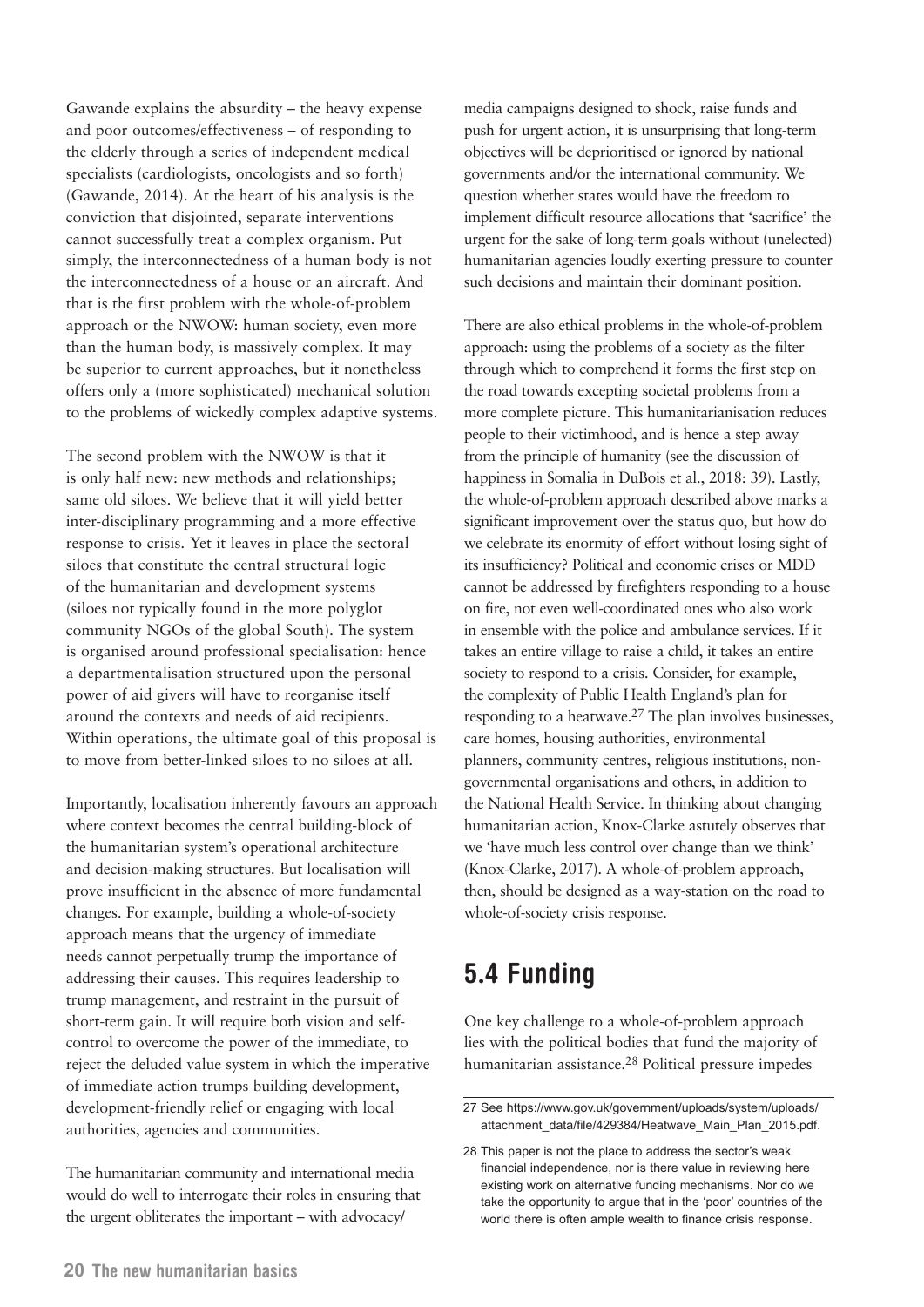institutional donor support for aid to unsavoury regimes or for non-strategic contexts, other than for urgent life-saving assistance.29 In some ways, this proposal will require states to receive the great majority of donor funds. Can the major Western donors adequately fund development, disaster prevention or peacebuilding? Can they do this under a logic of development, rather than within a framework driven by stabilisation and security? Can they address prevention/ causation rather than crisis/symptoms? The flip-side of the question is whether non-Western donors and, in particular, South–South donor funding can sustain the necessary programming, or whether states themselves can take up their responsibilities.

In light of the above, and building on the Grand Bargain, we call for a Grander Bargain. There are three components. First, and admittedly this is unrealistic, government aid donors eliminate the restrictions on non-emergency relief programming in so-called humanitarian crisis contexts, with the aim of broadening the response in terms of actors and programme content, while also ensuring that responders possess the appropriate skills and are meeting the full range of needs. Financially speaking, this proposal requires far less money to be placed into humanitarian action. The windfall can be shifted into the efforts of states and other actors to address underlying structural problems.

Second, a designated (and significant) proportion of institutional funding must go to multi-sectoral consortiums of aid responders acting in a given context and, preferably, build on the Grand Bargain

through the direct inclusion of local authorities (i.e. consortiums that bring humanitarian action, development, peacebuilding etc. together). The purpose of this joint funding is not to create a single integrated intervention or to dictate a coherent plan of implementation (see the critique of coherence above), but to compel siloes to learn from one another at the planning and analysis stage, rather than coordinating later on implementation. Third, local organisations must be supported in developing private funding sources to build their financial independence and avoid their co-option and bureaucratisation by Western donor demands. In this, local agencies will have to capitalise on their home markets, winning the market share currently being colonised by 'local' branches of Western agencies (Usher, 2017), as well as entering the sophisticated markets of the West.

What's in it for the donors? First, the Grander Bargain offers a rescoped humanitarian understanding of crisis, a more limited operational role and an emphasis on the directness of action. This will reduce considerably the total humanitarian budget at a time when prevailing political winds are blowing in the direction of cuts to aid budgets. Second, financial savings will be realised over time, through the greater attention paid to addressing causes. Government donors also gain because they are released from their historical role as world saviour (even if this also means a loss of soft power). Finally, based on an analysis of local markets, the support to local private fundraising and hence independence will increase long-term savings. We also note that this Grander Bargain, plus the main contours of this proposal, play to the strengths of the bulk of the formal humanitarian system's key actors, as organisations such as World Vision, Save the Children, Oxfam and UNICEF are multi-mandate agencies, able to deliver a broad range of programmes beyond emergency relief.

<sup>29</sup> Perhaps humanitarians and human rights agencies must engage in a dialogue on how pressure by human rights agencies against funding by Western governments to rightsviolating regimes has led to the instrumentalisation of nonemergency aid.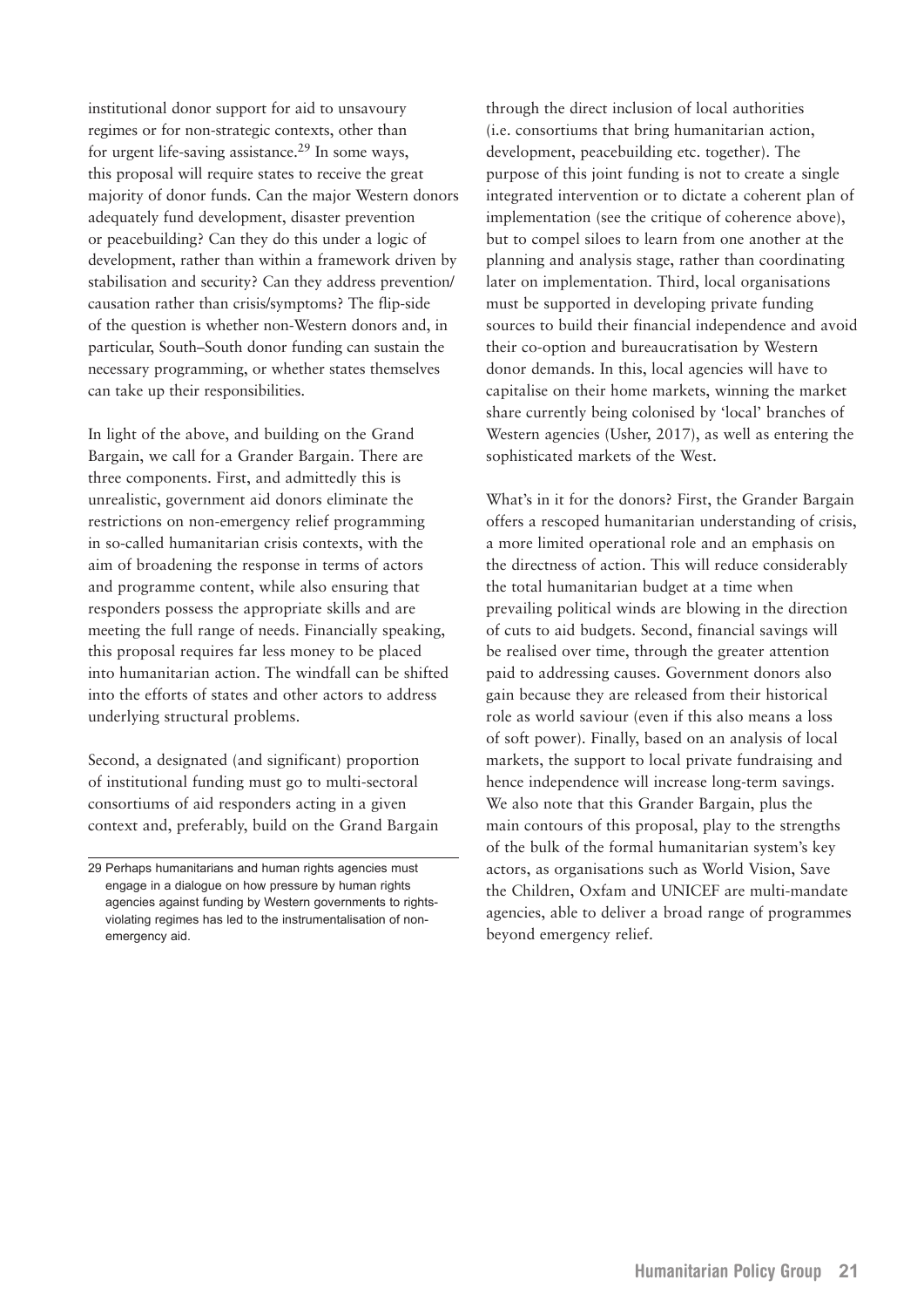**The new humanitarian basics**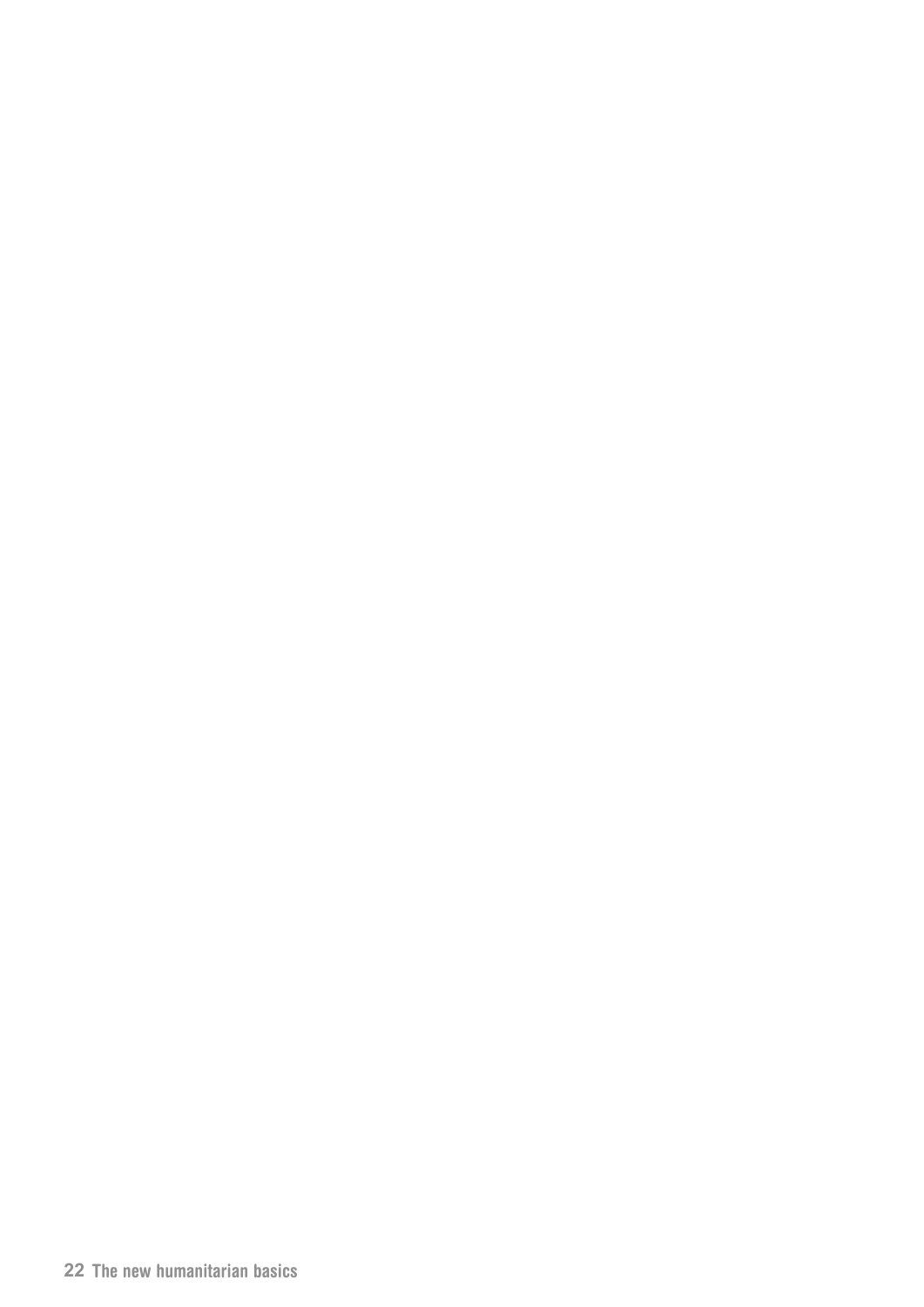# <span id="page-26-0"></span>**6 Concluding analysis**

### **6.1 What do the new humanitarian basics look like?**

It would be unsurprising if the reader arrived at this point with a better idea of what this proposal is not, as opposed to what it is. To those inured to pages of concrete recommendations, this paper might seem empty. That is by design. The humanitarian enterprise has produced endless tables of recommendations. This proposal believes that a great deal of thinking and deconstruction must take place before we can move forward towards a new set of mechanics or programmes. That said, the question remains: what does this proposal look like?

**6.1.1 Focused on a limited scope of crisis**

On a global scale, humanitarian action will respond to a more circumscribed set of crises, cases where there is a substantial breach of national/communal response capacities and where humanitarian approaches (short-termist, assistential) are best-suited to address needs. It will, hence, have reined in its expansion into development, human rights, livelihoods, good governance etc. It will no longer dream of becoming a world ministry of welfare and social engineering, creating instead an ecosystem that capitalises on the idealists and campaigners who would save the world without building a culture of individual saviourism. To be more self-limiting, the sector will need to recognise and act upon the humanitarianisation of problems and its Western-centric pathologisation of the ways in which the 'global South' is not meeting standards set by the 'global North'. Where it does respond, it does so not as an alibi under the misnomer of a 'humanitarian crisis', but as an overtly (insufficient) response to crisis.

**6.1.2 Limited rather than expansive in its role** Alongside a less expansive view of crisis, the sector must also shrink its own role. Humanitarian action properly plays a temporary surrogate role in the place of the state or community. It must recognise its comparative disadvantages and stand back in situations of protracted crisis. To deal with the impact of localisation and the impact of standing

back in situations of protracted crisis, a system steeped in a sense of its own superiority and superhero status will have to discover humility.<sup>30</sup> As local and as developmental as possible, and as international and as humanitarian as possible makes for a perfect slogan, but much dismantling will be needed to make it a reality.

This proposal rejects the utopian vision of the World Humanitarian Summit, in which humanitarian action aims to end need. Rather, it grounds its intervention in triage, ensuring that its scarce resources respond to the most urgent cases of need. Even in periods of crisis, this means working towards inclusion, particularly at an operational level, such that addressing the needs of basic existence has become sensitive and complementary to the responsibility of the state and the greater range of needs related to community, wellbeing and human dignity. This constitutes the whole-of-problem approach, pushing local and international focus towards the political and economic crisis and away from its symptoms.31

#### **6.1.3 An architecture based on the centrality of context and whole-of-problem response**

This rescoped humanitarian action could benefit from many of the proposals currently under discussion across the aid world. In particular, this vision is inherent to and reinforcing of ambitions to 'localise' the leadership and management of the formal system's crisis response. Consequently, it depends on states exercising ownership and expanding their investment in their institutional and human capacity; it depends upon local aid organisations becoming more effective, while not falling into the trap of reproducing the current system at a more local level. In terms of programmatic design, we argue for a default option of 'smart relief' that is development-sensitive, and that undertakes 'development holds' without adopting the objectives of development.

<sup>30</sup> See the Sidekick Manifesto, from the development side of things: http://sidekickmanifesto.org/.

<sup>31</sup> That other domains (peacebuilding, development, etc.) may not be able to occupy the turf ceded by humanitarians – that the development gap will continue to generate humanitarian needs – is beyond the scope of this paper.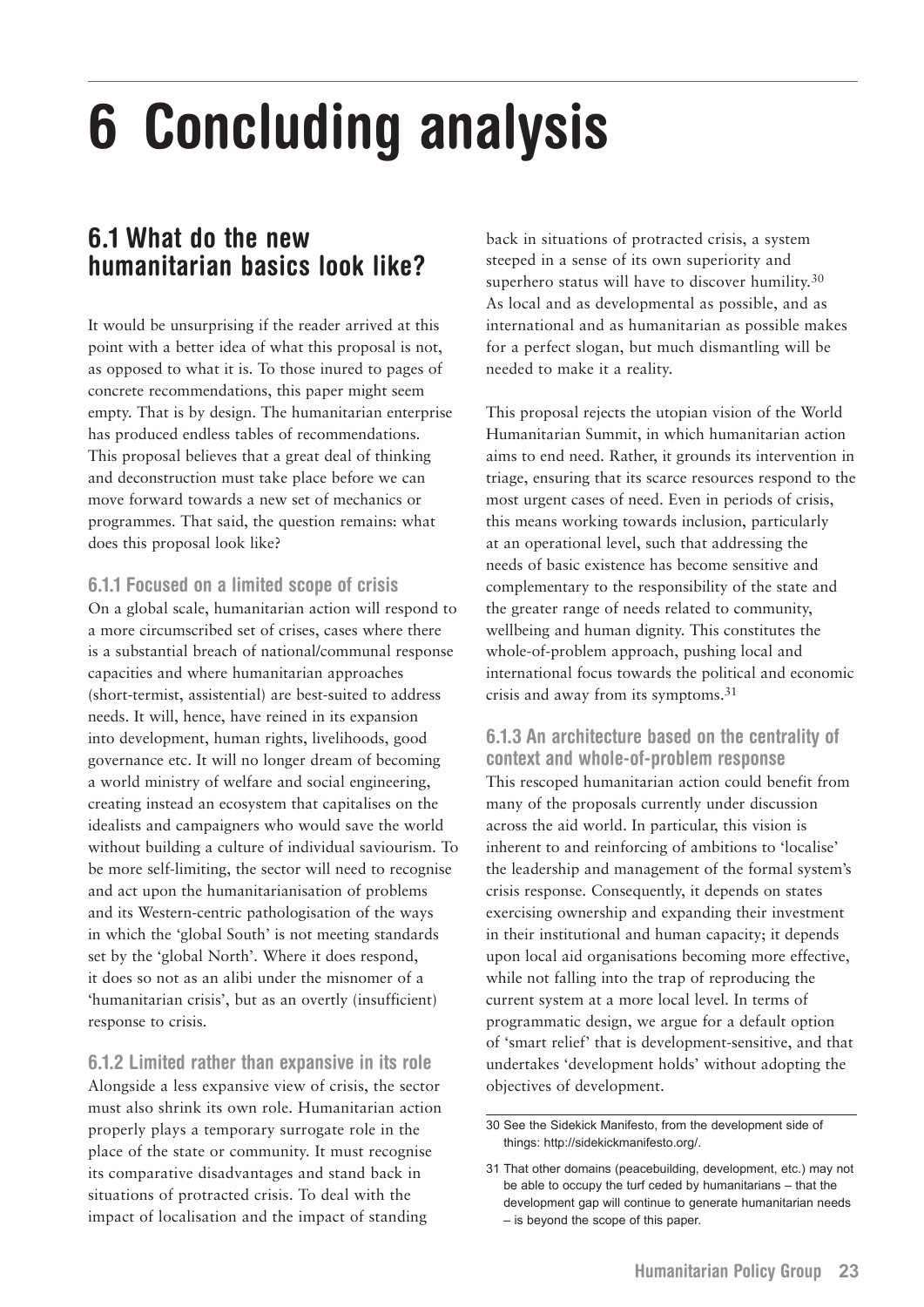With regard to institutional funding, and building on the Grand Bargain, we call for a change to financing via the establishment of a Grander Bargain, whereby government aid donors will:

- open up funding streams (actually, transform siloed streams to open pools) for substantial nonemergency relief programming in crisis contexts (development, rule of law etc.);
- designate the majority of institutional funding to multi-sectoral consortiums of aid responders, with direct inclusion of local agencies and authorities; and
- support long-range strategic fundraising planning by local organisations, aimed at building selfsufficiency in terms of private donations.

Rather than suggest a new coordination structure, this proposal adopts the logic of existing international declarations (e.g. the Sendai Framework for Disaster Risk Reduction) and new thinking (e.g. NWOW) in calling for coordination by national authorities, with the UN and other international agencies playing a supportive role. We call for a shift in the architecture of the system, from the primacy of themes/sectors to the primacy of context, to support a whole-of-problem approach in situations such as complex emergencies, and for coordination mechanisms that include a greater range of actors (e.g. development, governance, peacebuilding, environment).32 However, this proposal calls for abandoning the dream of centralised wholeof-intervention planning and coordination (i.e. the integrated framework), placing the emphasis instead on ensuring that the independence of the ecosystem's actors works as an advantage, with 'market forces' such as accountability and impartiality driving effectiveness and replacing bureaucratic approaches to coherence.

#### **6.1.4 Direct and connected**

This proposal champions a multidimensional directness of action that overcomes the increasing disconnection between the crisis response enterprise and crises themselves. As described above (Section 4.1), applying a metrics of directness to analyse the productivity of the output/work of the sector, we foresee a shrinking of the current system's machinery. We assume that much of the current Western-based

apparatus will be reborn in crisis-affected contexts, and in a manner more connected and accountable to the needs of crisis-affected people. We thus foresee current institutions being disabled as they cede from operations, replaced in part by local structures and in part by temporary profit/non-profit/government/ community networks of expertise, support and responders. We therefore argue against what appears to be a prevailing assumption that the great bulk of the existing formal system should or will shift to support functions (e.g. development of guidelines, norms and standards, brokerage between actors, thematic expertise) (see e.g. Maietta et al., 2017).

Elevating the primacy of operations within the various headquarters of the system requires structures that promote productivity towards humanitarian aims, not bureaucratic ones. By way of a technical solution, a new 'best practice' in the selection of board trustees is necessary, ensuring that a robust majority of trustees possess experience in humanitarian action, replacing the all-too-common dominance of expertise in marketing or fundraising and appointments based on political or treasury connections.

#### **6.1.5 Distinct, local (and international), principled**

The principles exist to guide the decisions of humanitarian actors, and remain of paramount importance to the challenging process of negotiating access in contested contexts. They do not exist to ringfence access to institutional funding or maintain exceptionalism in crisis response. This proposal sees principled humanitarian action as a subset of broader relief aid efforts that complements the objectives of other sectors (peace, development, etc.) yet maintains a distinction based on the core principles and relief/emergency aid. Humanitarian action is thus not of greater value or legitimacy than other forms of intervention.

The principles need to be operationalised across the sector, bridging the gap between their definition and their impact. What do humanity, impartiality, neutrality and independence look like in practice? How do we ensure that a reinterpretation of the principles takes place within a less inequitable balance of dogma and bias? This proposal draws much of its ethical impetus in the reinterpretation of the principle of humanity, such that it ceases to form a fundamental, unlived assumption of a sector that emphasises victimhood and helplessness rather than human agency (see Section 6.2.4).

<sup>32</sup> This proposal does not underestimate the complexities associated with such a set-up in a conflict situation, yet does not see a separated international intervention leadership and architecture as a viable model.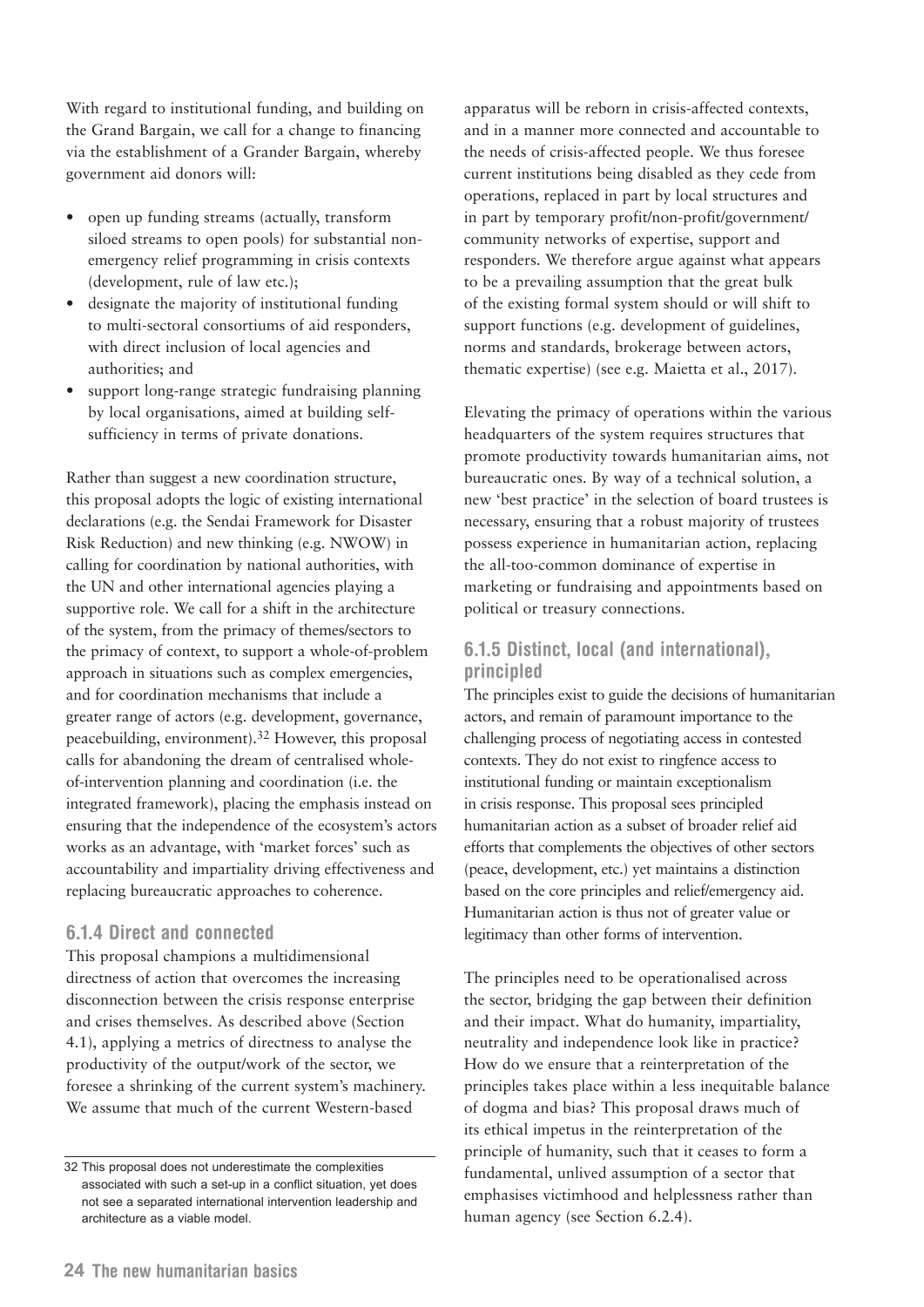#### <span id="page-28-0"></span>**6.1.6 Humanitarian protection recentred around operations**

Is assistance without protection inhumane? We believe it is. But we also believe that the changing humanitarian system and the changing political environment force us to rethink humanitarian protection. This proposal envisions capitalising on complementarity, and leaving much current public denunciation to the human rights workers and journalists, to local groups and a limited number of mandated agencies such as UNHCR, on refugee rights, and the ICRC, on specific issues of IHL such as the treatment of detainees. For other aid actors, the primary outlet for advocacy should be shifted to operations teams, and to a strategy/methodology of humanitarian engagement (rather than legalistic or journalistic engagement) with the actors responsible.

Building two-way (diplomatic) relationships with host governments, armed actors and local civil society requires appropriate human resources and commitment. Institutional donors will have to support these changes. That represents a change: 'In order to combat political opposition to foreign aid, major donors have placed greater emphasis on concrete results, making it harder to fund processes aimed at dialogue and engagement, rather than outputs' (HERE-Geneva, 2015: 7). It is precisely these resources for engagement that recent research in Iraq has shown are essential investments in understanding the context and understanding and changing local perceptions, two preconditions for agency security, access via negotiation and principled positioning (HERE-Geneva, 2017). It is at this level that we define the basics of humanitarian protection.

#### **6.2 Deconstruction and the new humanitarian basics**

This proposal seeks to initiate a dialogue on policy and practice aimed at changing the way the humanitarian system thinks about itself and its role, as well as the way the broader international community and crisis-affected people think about relief assistance and protection. Wisdom from the past is instructive.

*[W]e are well aware that relief, which does no more than help the beneficiaries subsist, is at best a limited, short-term measure. At worst, it may even exacerbate the negative effects* 

*(passivity, dependence, etc.) of present or future disasters. We must therefore reconsider the meaning and scope of our humanitarian activities. (ICRC, 1996).*

To do that properly requires working at the level of the underlying structure and culture of the system. But what does that look like? Design theory suggests immersing oneself in the user experience. From the user standpoint, shifting the power dynamics of the humanitarian system might be a step towards ensuring that crisis-affected people become not just users but also 'owners' of the system. There is an urgent need to deconstruct a system in which the nominal beneficiaries of humanitarian aid can be viewed not even as users, but as products whose human misery is captured and 'sold' to donors in the form of project proposals. It is hence neither the time nor the task to make the status quo more effective. Even this proposal for a radical restructuring around the whole-of-problem approach retains too much of the status quo, and offers too incomplete a lens by which to intervene. There is no 'fix' or solution by which a society in crisis becomes problem-free, but rather we move forward by aiming towards a whole-of-society approach as the default. As one study pointedly concludes, 'there are no incentives and few structural mechanisms for implementing the measures that humanitarian and development actors know would improve their effectiveness' (Mowjee, 2015: 44). This exercise therefore began in the conviction that change consists in pairing a 'solution' with the weakening or deconstruction of the underlying dynamics that have blocked similar reforms in the past. So what does deconstruction look like?

We believe that the formal humanitarian system is neither dying nor being pushed towards irrelevance, but it is passing through a critical juncture in its evolution. Reformist agendas once again abound. And yet it is a complex adaptive system, meaning it changes through evolution rather than through planned manipulation. That is why internal efforts to control or engineer its own future have proven and will prove far less valuable than clearing the space into which a new humanitarian action can emerge, hence the emphasis on deconstructing the underlying architecture. Here are some ideas.

#### **6.2.1 Shift the public narrative**

The public narrative on foreign aid is inappropriate on any number of levels. Wrapped in appeals for money, it emphasises the heroism of the (Western)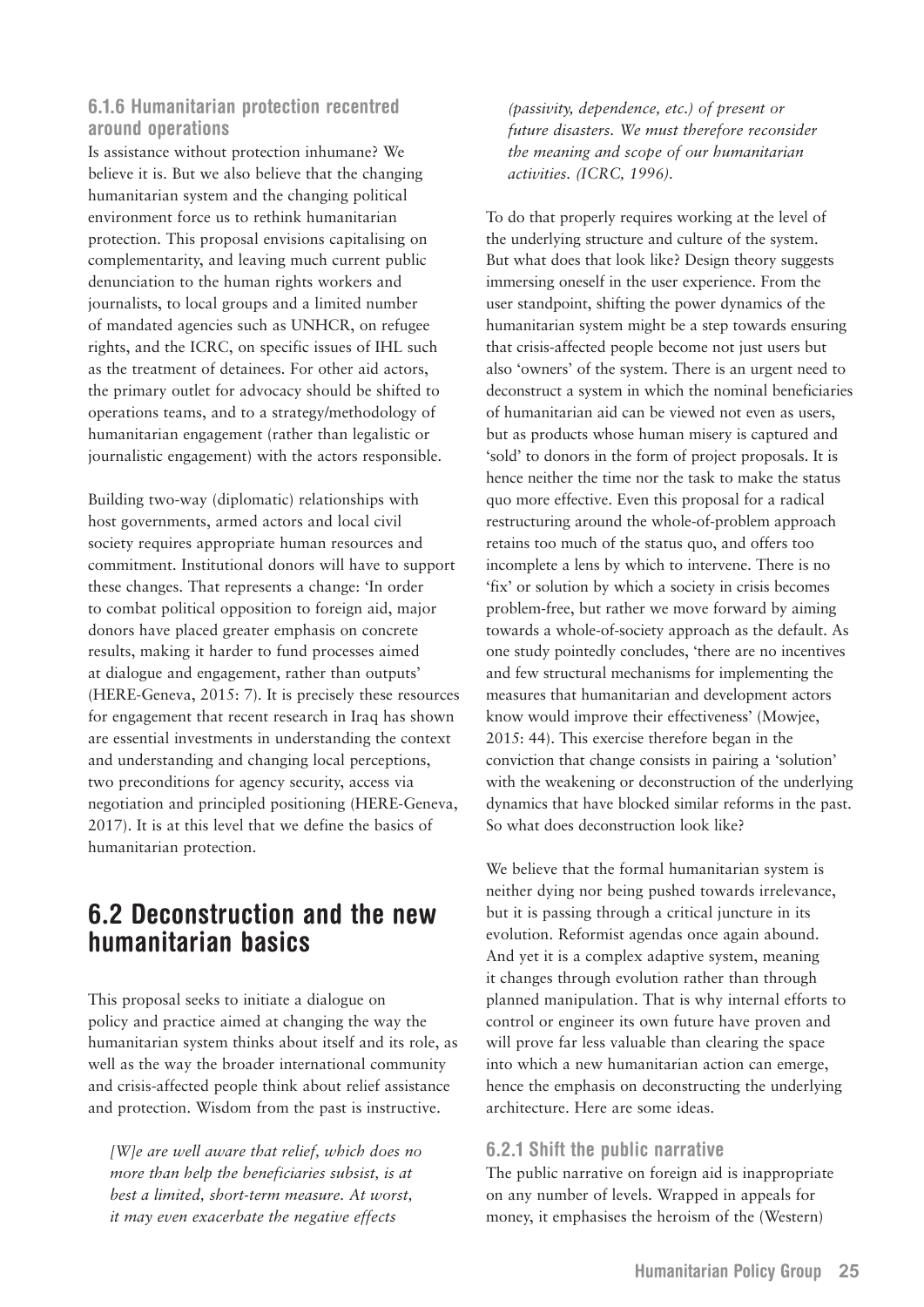aid giver organisations and whitewashed tales of lifesaving programmes; an overly KISSed<sup>33</sup> explanation of crisis and of aid work, reduced to black/white contexts, good/evil political dynamics and problem/ solution mechanics; a moralistic finger of accusation from the self-anointed guardians of global good, pointing at leaders, armies and the United Nations; an elitist, moralising dismissal of all those too 'selfish' or 'stupid' to understand the virtues of foreign aid as they struggle to find care for Aunt Agatha's cancer; and imagery that degrades humanity in the shocking depictions of suffering (or the newer trend of grateful, smiling aid recipients) combined with the invisibility of local crisis response ingenuity, dedication and skill. That may well be a caricature, but it is not a fiction.

Worse even than this narrative is the degree to which the formal system is hostage to the myth of its own nobility. News stories of aid mistakes, programme failures or unethical behaviour come as shocks to support for aid in the democracies responsible for much of its funding. The system needs a new narrative because it needs a new partnership with the public, one in which the difficulty of aid work is clear enough to expect and excuse failure, where help is given to people in crisis who are actively engaged in saving themselves, yet are still overwhelmed,<sup>34</sup> and where the moral authority of the sector comes from our compassion, humility and respect, rather than a hypocritical piety. We need a new narrative, for the public and for ourselves.

There are a number of ways forward, all of which involve short-term sacrifice in the name of long-term gain. Note that the narrative needs to shift, or it will be shifted for us by external forces. Across the sector, strategies of communications should promote aid rather than fundraising, with a clear response to aid scepticism. This means creating a dominant narrative that is faithful to the complexity of humanitarian action, its regular shortcomings (and successes) and the remarkable human agency that we find everywhere in the world. A new narrative requires engaging with the full range of public opinion, not just the aid choir. Aid agencies must leave the comfortable ground of

like-minded media (e.g. *The New York Times* and *The Guardian*) and engage rather than dismiss those critical of foreign aid (e.g. *The Daily Mail* and Fox News). Building such an engagement has become increasingly problematic in some western countries, as the sector seems less politically and economically diverse, more a part of the liberal educated elite and perhaps lacking the credentials or sensitivity to engage with the broader public. Perhaps inroads can be made by identifying and engaging with the faith-based aid community, as they share our belief in aid and yet belong to 'their' communities. Another measure: funding and development of an agency whose sole function is to deploy teams to major crises and document, promote and communicate (interviews, film footage, reports, celebrity visits) on the efforts, activities and successes of local crisis responders, from ordinary citizens to local NGOs to the state.

#### **6.2.2 How do we arrive at a new humanitarian mentality?**

Internally, the main obstacle is essentially the mental fabric and self-interest of the formal humanitarian system. That suggests the need for prototyping some sort of collective therapy, or at least placing the heretofore *academic* deconstruction of the aid system into a more direct confrontation with the actual thinking and culture of humanitarian agencies. It is time for a translation, one that involves moving the research, analysis and reflection of deconstruction to the centre of the training, strategic planning and, ultimately, mindset of the sector's operations. Along with the shift in power dynamics discussed in preceding sections, replacing the Western top-down system with a more bottom-up one will require continued research and analysis into the implicit biases of the system, and then the development of approaches that can change attitudes (we assume that simple training cannot change mindsets). And given the contours of this proposal, the system needs to invest in and inculcate a commitment to triage. It also needs to produce leadership capable of articulating a vision that is pragmatic rather than utopian, and inclusive rather than exceptionalist.

We believe in the humanitarian equivalent of shock therapy. As a major policy initiative to address underlying power dynamics, we call for the development and implementation of South-to-North development aid, humanitarian action and capacity-building support. In effect, we call for a wellpublicised humanitarianisation (problematisation) of

<sup>33</sup> KISS – a common design principle turned guide for public messaging: Keep It Simple, Stupid.

<sup>34</sup> Why have charities been able to raise major funds for the treatment of cancer and heart disease by emphasising the determination and agency of the sufferer, while humanitarian appeals seem stuck, one way or another, in the motif of the westerner as saviour?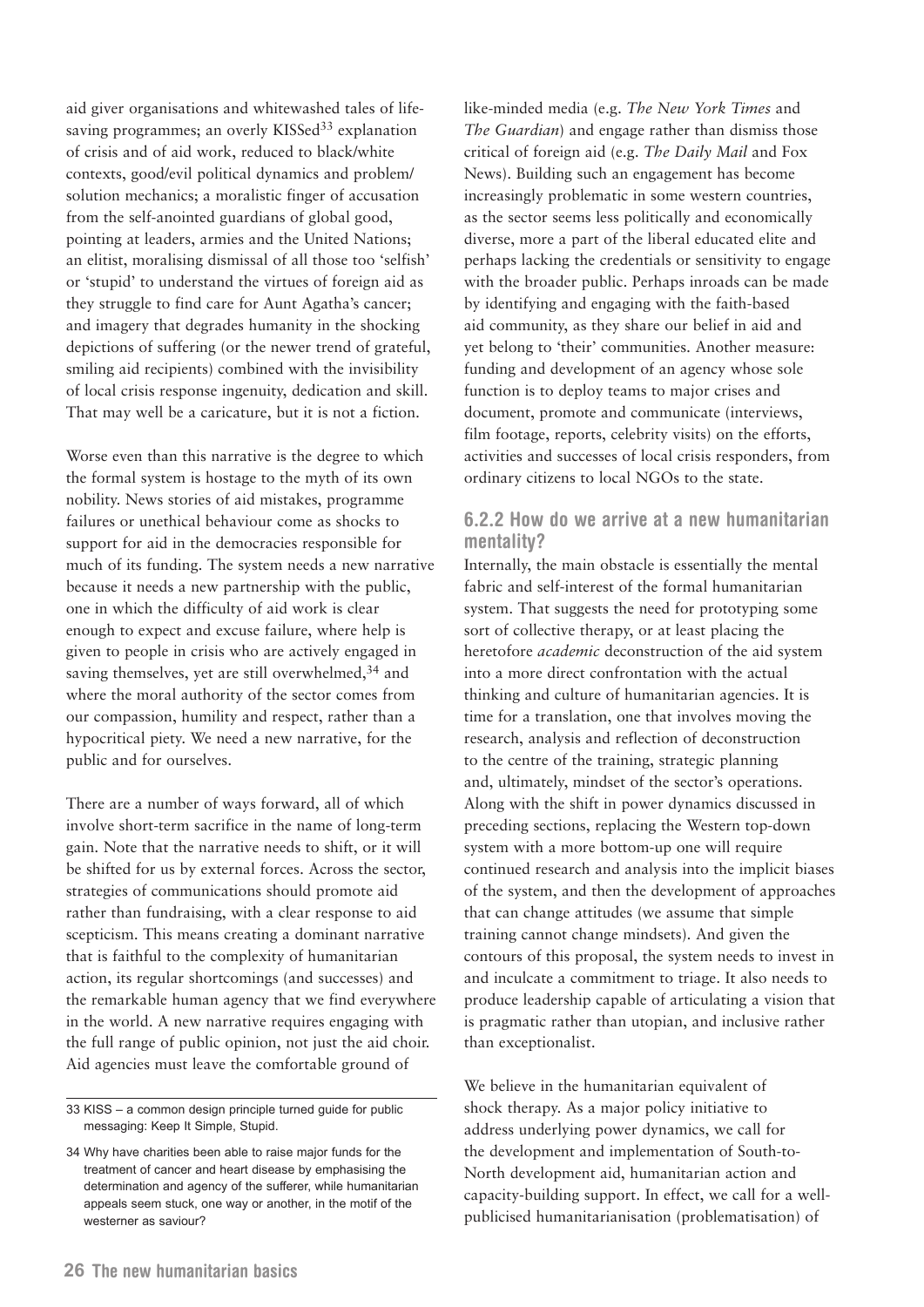the many crises in the global North. Such policies and programmes also begin to shift the prevailing charity model to one of an exchange among equals, where the North and South partner in 'saving' one another.

- Operations. Establishment of a Filipino medical and protection mission to address the pharmacalisation of American childhood,35 complete with a lobbying campaign to establish a new emergency threshold for the percentage of children permitted to be on psychiatric drugs? Emergency psychosocial care teams deployed to combat youth suicide in New Zealand?36 Cuban doctors to meet healthcare gaps among undocumented workers and migrants in Southern Europe? Indian teams to ensure dignified, qualified community care for the elderly in the United Kingdom?
- Capacity-building. Southern agencies to develop and offer accredited training programmes to the system's core 'Northern' agencies, with a particular emphasis on experiential learning activities to decrease bias, paternalism and the impulse to cling to power. International agencies working in a country should be required to undergo capacitybuilding by local NGOs in terms of cultural, political and contextual awareness.
- Contextualisation. To address the gap in contextual understanding, this proposal suggests mandating a certain level of capacity and capitalising upon local organisations to ensure it. For example, national regulations that require key categories of foreign aid workers to demonstrate a grasp of the basic history, economics, politics and culture of that society.

#### **6.2.3 A more global interpretation of the principles**

In regard to the principles, the most critical component of their implementation is to reinterpret them in a less biased fashion. More scrutiny is needed of the beliefs – often presented as truths – within the formal sector regarding the principles: for example, the facile conclusion that the humanitarian principles are best preserved by state-avoiding methodologies, or the assumption that most local organisations (or staff) cannot be neutral or independent.37 A preliminary

question: are neutrality or independence required to establish trust and gain access for actors *already present* among crisis-affected populations? And then there is the irony, or perhaps straightforward bigotry, in the sector's belief in its own civilised, rational objectivity, as contrasted with the easily influenced biases of local organisations – a belief that remains unshaken even as many Western INGOs and UN agencies position themselves as auxiliaries and partners of Western donor governments, even where the latter are belligerents in a given conflict.

At a deeper level, how do we address the power relations that generate the system's heavy interpretive bias? For example, the very value (let alone *ideal*) placed on the 'neutral' foreigner would seem nonsensical if applied in reverse, to humanitarian relief in the west. Imagine a proposition that teams of Indians or Ghanaians should replace local councils in organising flood relief in, say, England. Yet we know that the decisions of English local authorities will likely be political rather than impartial, influenced by important local businesses, wealthy landowners and party politics. Nor did anyone suggest a need for 'neutral' Indian or Ghanaian managers of aid efforts during the Troubles in Northern Ireland. Again, for a crisis occurring in *our* societies we hold the truth that a comprehensive understanding of the context is a prerequisite for aid work. For a crisis in *their*  societies, contextualisation of programming remains aspirational, and a veritable contextual illiteracy often sits beneath programme decision-making, hence the reliance upon standardised processes. How do we arrive at a 'truth', for example, that operational neutrality is consistently unattainable without a deep (native?) understanding of the context? That neutrality requires the adroit navigation of a foreign entity in a complex environment, not foreignness?

#### **6.2.4 Humanity defines humanitarian action, not the other way around**

At the very least, this proposal will raise fundamental questions as to its consequences. Vested interests will see it as comprising a form of humanitarian austerity, a denial of the human compassion to respond to the suffering of others. And if issues related to the humanitarianisation of the problems of 'Other' societies (as opposed to our own and those like it) sit in our blind spot, how do we begin to think of them differently? By way of a simple illustration, how did the term 'localisation' come to define an initiative aiming to combat the sector's *existing* localisation (i.e.

<sup>35</sup> See e.g. https://www.scientificamerican.com/article/big-pharmas-manufactured-epidemic-the-misdiagnosis-of-adhd/.

<sup>36</sup> See http://www.bbc.co.uk/news/world-asia-40284130.

<sup>37</sup> For an illustrative discussion of this issue, see Schenkenberg, 2016: 12ff.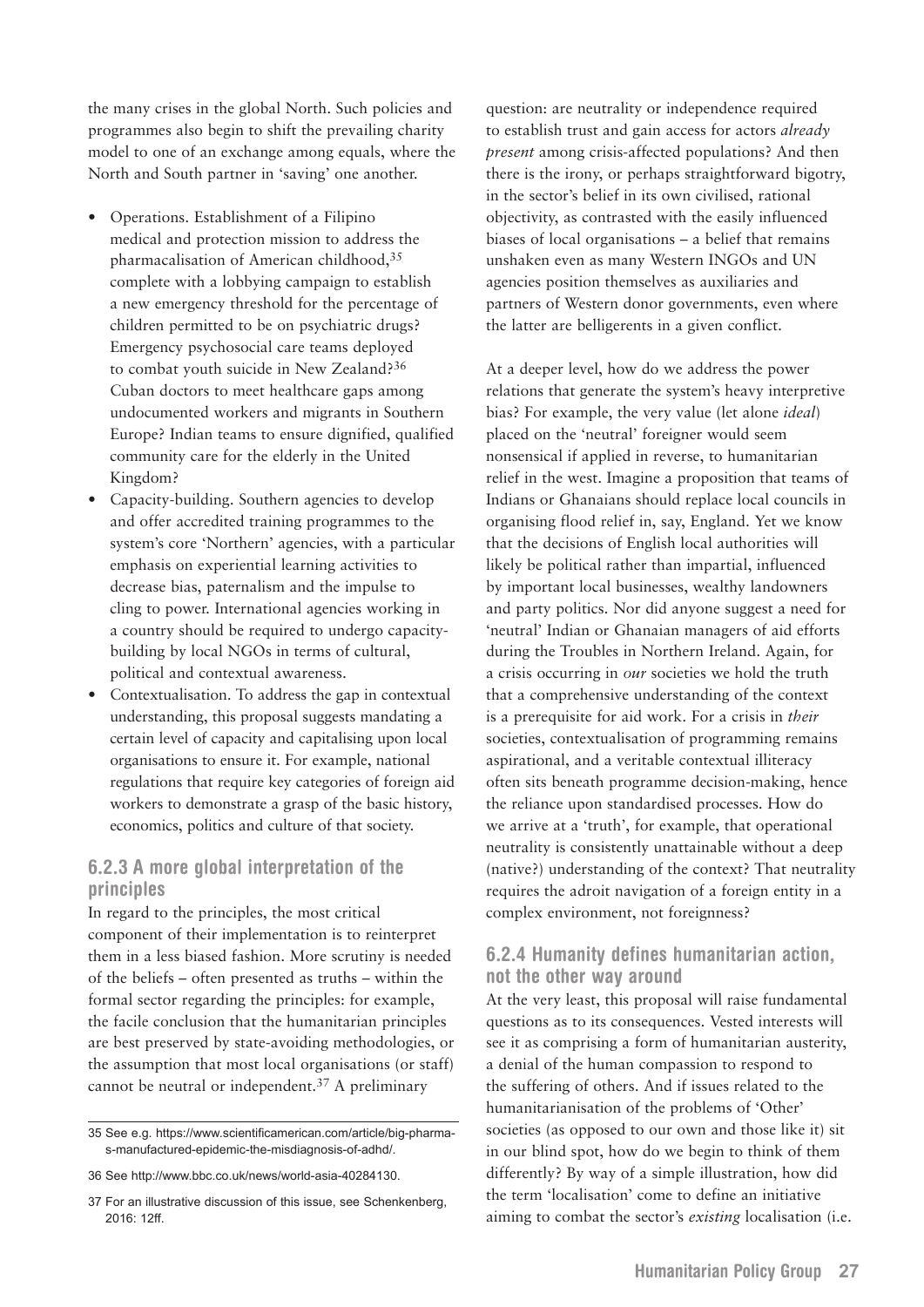the greatly disproportional localisation of power in the West)? Those questions suggest the complexity of the discussions to come. Those discussions, however, will have to avoid being hijacked by technocratic detail or narrowed to logframe-fitting notions of effectiveness. Humanity may help.

As Andrew Thomson points out, the humanitarian principle of humanity is the only one with the power to decolonise (Thompson, 2015). That may help explain why it remains assumed rather than interrogated in a top-down, highly inequitable humanitarian system. It is not a coincidence that Larissa Fast identifies three 'transformational practices and everyday actions' to operationalise humanity: 'affirming local context and capacity; adopting vertical and horizontal accountability; and valuing proximity and presence' (Fast, 2015: 124), and that these almost perfectly reflect calls for the localisation (read: decolonisation) of humanitarian action. That is necessarily first and foremost a discussion of ethics and power, not effectiveness. Put differently, and as was the case with political decolonisation, the sector needs a different framework through which to ask if it is doing the right things.

The principle of humanity also grounds this alternative vision in an ethic of the fundamental human dignity residing within each individual, and therefore bearing

the right to self-determination and the ability to possess at least some degree of power over the forces affecting life itself. Enter the humanitarian machine at a time of crisis, wielding its monopoly power over decision-making as to who will live or die. That is an inherently abusive power when it remains unaccountable for its decisions, such as its determination of who will and (especially) who will not receive aid. This is sovereign power being held by a non-sovereign body. Localisation thus represents a choice for identity and humanity over a heavily institutionalised internationalism.

By rescoping the conceptualisation of crisis, by locating crisis response much more within an affected population and within programming designed to address the causes of their suffering, the sector comes closer to a 'decolonisation' – a transfer of power not merely from international to local agencies, but also from a 'global' to a home society. This is the root of the whole-of-society approach. Effectiveness and efficiency are thus subordinated to the ethical principle by which people should not just hold power over the crisis response in their community (or have accountability for the lack thereof), but hold the power to get it wrong and the right to struggle to improve. That power rejects the toxic paternalism seeking to protect foreign people from their own failings, and yet allows no recourse for its own.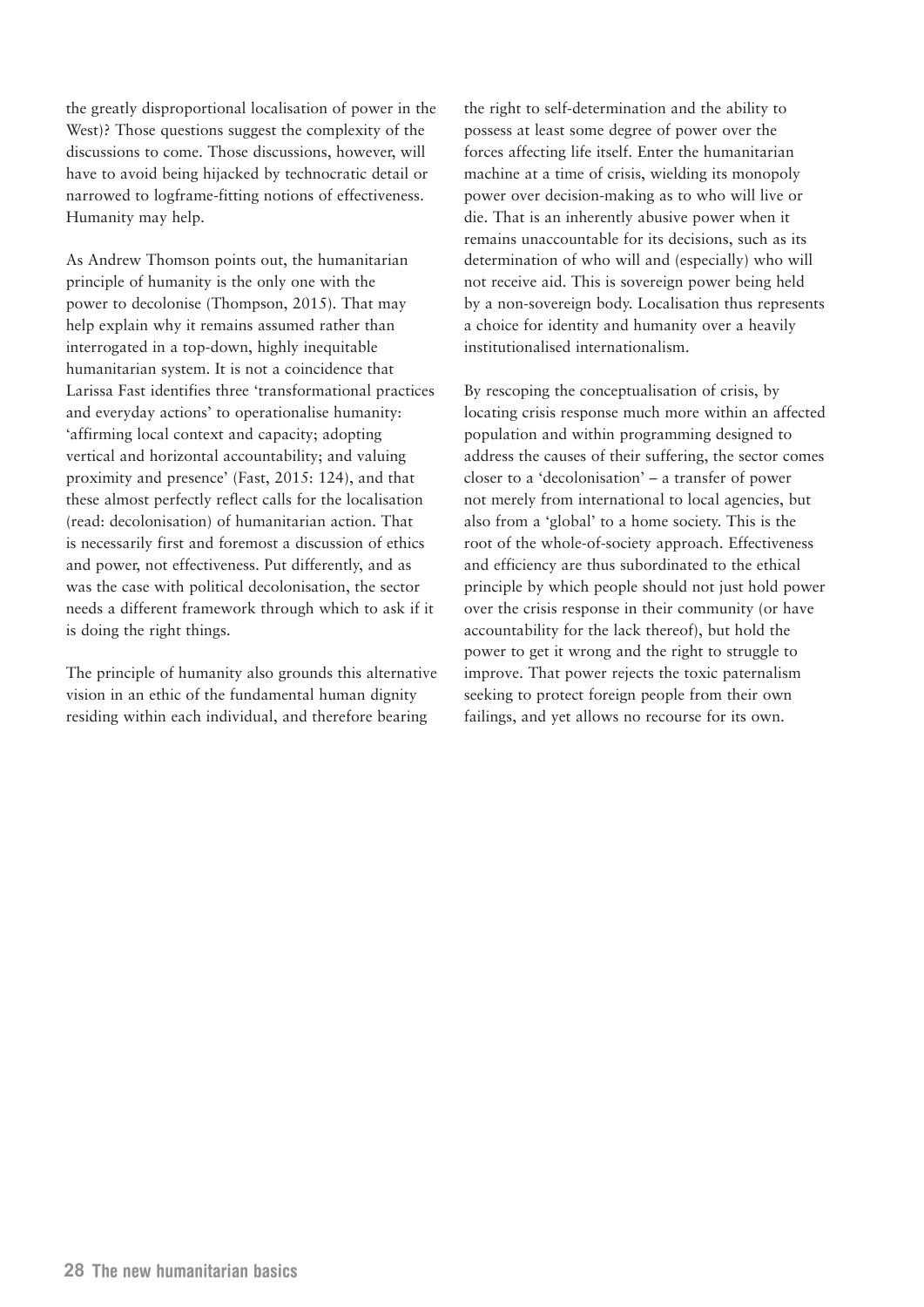## <span id="page-32-0"></span>**Bibliography**

ALNAP (2016) *The State of the Humanitarian System 2015*. London: ALNAP [\(http://sohs.alnap.org/](http://sohs.alnap.org/)).

Ban Ki-moon (2016) *One Humanity; Shared Responsibility. Report of the Secretary-General for the World Humanitarian Summit*. New York: United Nations [\(http://sgreport.worldhumanitariansummit.org/](http://sgreport.worldhumanitariansummit.org/)).

Bennett, C. et al. (2016) *Time to Let Go: Remaking Humanitarian Action for the Modern Era*. London: ODI ([https://www.odi.org/hpg/remake-aid/\)](https://www.odi.org/hpg/remake-aid/).

Boswell, A. (2017) 'South Sudan Needs Bold Alternatives, not this Dumpster Fire of Failed Interventions', IRIN, 15 November ([http://www.](http://www.irinnews.org/opinion/2017/11/15/south-sudan-needs-bold-alternatives-not-dumpster-fire-failed-interventions) [irinnews.org/opinion/2017/11/15/south-sudan](http://www.irinnews.org/opinion/2017/11/15/south-sudan-needs-bold-alternatives-not-dumpster-fire-failed-interventions)[needs-bold-alternatives-not-dumpster-fire-failed](http://www.irinnews.org/opinion/2017/11/15/south-sudan-needs-bold-alternatives-not-dumpster-fire-failed-interventions)[interventions](http://www.irinnews.org/opinion/2017/11/15/south-sudan-needs-bold-alternatives-not-dumpster-fire-failed-interventions)).

Bouchet-Saulnier, F. (2007) *The Practical Guide to Humanitarian Law*. Lanham, MD: Rowman and Littlefield.

de Castellarnau, M. and V. Stoianova (2016) *Emergency Gap: Humanitarian Action Critically Wounded*, Médecins sans Frontières [\(https://arhp.msf.](https://arhp.msf.es/emergency-gap-papers-aid-environment/emergency-gap-humanitarian-action-critically-wounded) [es/emergency-gap-papers-aid-environment/emergency](https://arhp.msf.es/emergency-gap-papers-aid-environment/emergency-gap-humanitarian-action-critically-wounded)[gap-humanitarian-action-critically-wounded\)](https://arhp.msf.es/emergency-gap-papers-aid-environment/emergency-gap-humanitarian-action-critically-wounded).

Center for Global Governance and Policy at the Jindal School of International Affairs (2014) *Conference Report on South–South Humanitarianism* ([http://](http://www.interworksmadison.com/documents/SELP2015/2-South-South-Humanitarianism-Conference-Report-9February2015.pdf) [www.interworksmadison.com/documents/SELP2015/2-](http://www.interworksmadison.com/documents/SELP2015/2-South-South-Humanitarianism-Conference-Report-9February2015.pdf) [South-South-Humanitarianism-Conference-Report-](http://www.interworksmadison.com/documents/SELP2015/2-South-South-Humanitarianism-Conference-Report-9February2015.pdf)[9February2015.pdf\)](http://www.interworksmadison.com/documents/SELP2015/2-South-South-Humanitarianism-Conference-Report-9February2015.pdf).

Chandler, D. (2001) 'The Road to Military Humanitarianism: How the Human Rights NGOs Shaped a New Humanitarian Agenda', *Human Rights Quarterly*, 23(3).

Chandran, R. and B. Jones (2008) *Concepts and Dilemmas of State Building in Fragile Situations: From Fragility to Resilience*. Paris: OECD ([https://](https://www.keepeek.com/Digital-Asset-Management/oecd/development/concepts-and-dilemmas-of-state-building-in-fragile-situations_journal_dev-v9-art27-en%23page1) [www.keepeek.com//Digital-Asset-Management/oecd/](https://www.keepeek.com/Digital-Asset-Management/oecd/development/concepts-and-dilemmas-of-state-building-in-fragile-situations_journal_dev-v9-art27-en%23page1) [development/concepts-and-dilemmas-of-state-building](https://www.keepeek.com/Digital-Asset-Management/oecd/development/concepts-and-dilemmas-of-state-building-in-fragile-situations_journal_dev-v9-art27-en%23page1)[in-fragile-situations\\_journal\\_dev-v9-art27-en#page1\)](https://www.keepeek.com/Digital-Asset-Management/oecd/development/concepts-and-dilemmas-of-state-building-in-fragile-situations_journal_dev-v9-art27-en%23page1).

Chenoweth, E. (2013) 'The Success of Nonviolent Resistance', TEDx Talks. ([https://www.youtube.com/](https://www.youtube.com/watch?v=YJSehRlU34w) [watch?v=YJSehRlU34w](https://www.youtube.com/watch?v=YJSehRlU34w)).

Collinson, S. and M. Duffield (2013) *Paradoxes of Presence: Risk Management and Aid Culture in Challenging Environments*. London: ODI.

Collinson, S. (2016) *Constructive Deconstruction: Making Sense of the International Humanitarian System*, HPG Working Paper. London: ODI.

Davey, E. et al (2013) *A History of the Humanitarian System: Western Origins and Foundations*. London: ODI [\(https://www.odi.org/sites/odi.org.uk/files/odi](https://www.odi.org/sites/odi.org.uk/files/odi-assets/publications-opinion-files/8439.pdf)[assets/publications-opinion-files/8439.pdf\)](https://www.odi.org/sites/odi.org.uk/files/odi-assets/publications-opinion-files/8439.pdf).

Deaton, A. (2018) 'The US Can No Longer Hide from Its Deep Poverty Problem', *New York Times*, 24 January ([https://www.nytimes.com/2018/01/24/](https://www.nytimes.com/2018/01/24/opinion/poverty-united-states.html) [opinion/poverty-united-states.html\)](https://www.nytimes.com/2018/01/24/opinion/poverty-united-states.html).

Donini, A. and S. Gordon (2015) 'Romancing Principles and Human Rights: Are Humanitarian Principles Salvageable?', *International Review of the Red Cross*, 97 (897/898).

Donini, A. (2012) 'Humanitarians, Perceptions, Power', in C. Abu-Sadr (ed.), In the Eyes of Others: How People in Crises Perceive Humanitarian Aid [\(https://www.doctorswithoutborders.org/](https://www.doctorswithoutborders.org/humanitarianism-perceptions-power) [humanitarianism-perceptions-power\)](https://www.doctorswithoutborders.org/humanitarianism-perceptions-power).

DuBois, M. (2009) *Protection: The New Humanitarian Fig Leaf* ([www.urd.org/IMG/pdf/](file:///Users/danielward/Desktop/My%20work/Network%20Humanitarianism/www.urd.org/IMG/pdf/Protection_Fig-Leaf_DuBois.pdf) [Protection\\_Fig-Leaf\\_DuBois.pdf](file:///Users/danielward/Desktop/My%20work/Network%20Humanitarianism/www.urd.org/IMG/pdf/Protection_Fig-Leaf_DuBois.pdf)).

DuBois, M. et al. (2015a) *The Ebola Response in West Africa: Exposing the Politics and Culture of International Aid*. London: ODI ([https://www.odi.org/](https://www.odi.org/sites/odi.org.uk/files/odi-assets/publications-opinion-files/9903.pdf) [sites/odi.org.uk/files/odi-assets/publications-opinion](https://www.odi.org/sites/odi.org.uk/files/odi-assets/publications-opinion-files/9903.pdf)[files/9903.pdf\)](https://www.odi.org/sites/odi.org.uk/files/odi-assets/publications-opinion-files/9903.pdf).

DuBois, M. (2015b) 'Humanitarian Effectiveness – (2)', Humanicontrarian ([http://www.humanicontrarian.](http://www.humanicontrarian.com/2015/09/18/humanitarian-effectiveness-2/) [com/2015/09/18/humanitarian-effectiveness-2/\)](http://www.humanicontrarian.com/2015/09/18/humanitarian-effectiveness-2/)

DuBois, M. (2016a) 'Leaving People Behind: Impartiality's Forgotten Clause', Humanitarian Law & Diplomacy Blog, 18 May ([http://blogs.icrc.org/](http://blogs.icrc.org/law-and-policy/2016/05/18/leaving-people-behind-impartiality-s-forgotten-clause/) [law-and-policy/2016/05/18/leaving-people-behind](http://blogs.icrc.org/law-and-policy/2016/05/18/leaving-people-behind-impartiality-s-forgotten-clause/)[impartiality-s-forgotten-clause/\)](http://blogs.icrc.org/law-and-policy/2016/05/18/leaving-people-behind-impartiality-s-forgotten-clause/).

DuBois, M. (2016b) 'Emergency Gap Series 4: The Cost of Coherence', Médecins Sans Frontières.

DuBois, M. (2016c) 'Be Careful What You Wish For', IRIN, 8 August [\(http://www.irinnews.org/](http://www.irinnews.org/opinion/2016/08/08/be-careful-what-you-wish) [opinion/2016/08/08/be-careful-what-you-wish\)](http://www.irinnews.org/opinion/2016/08/08/be-careful-what-you-wish).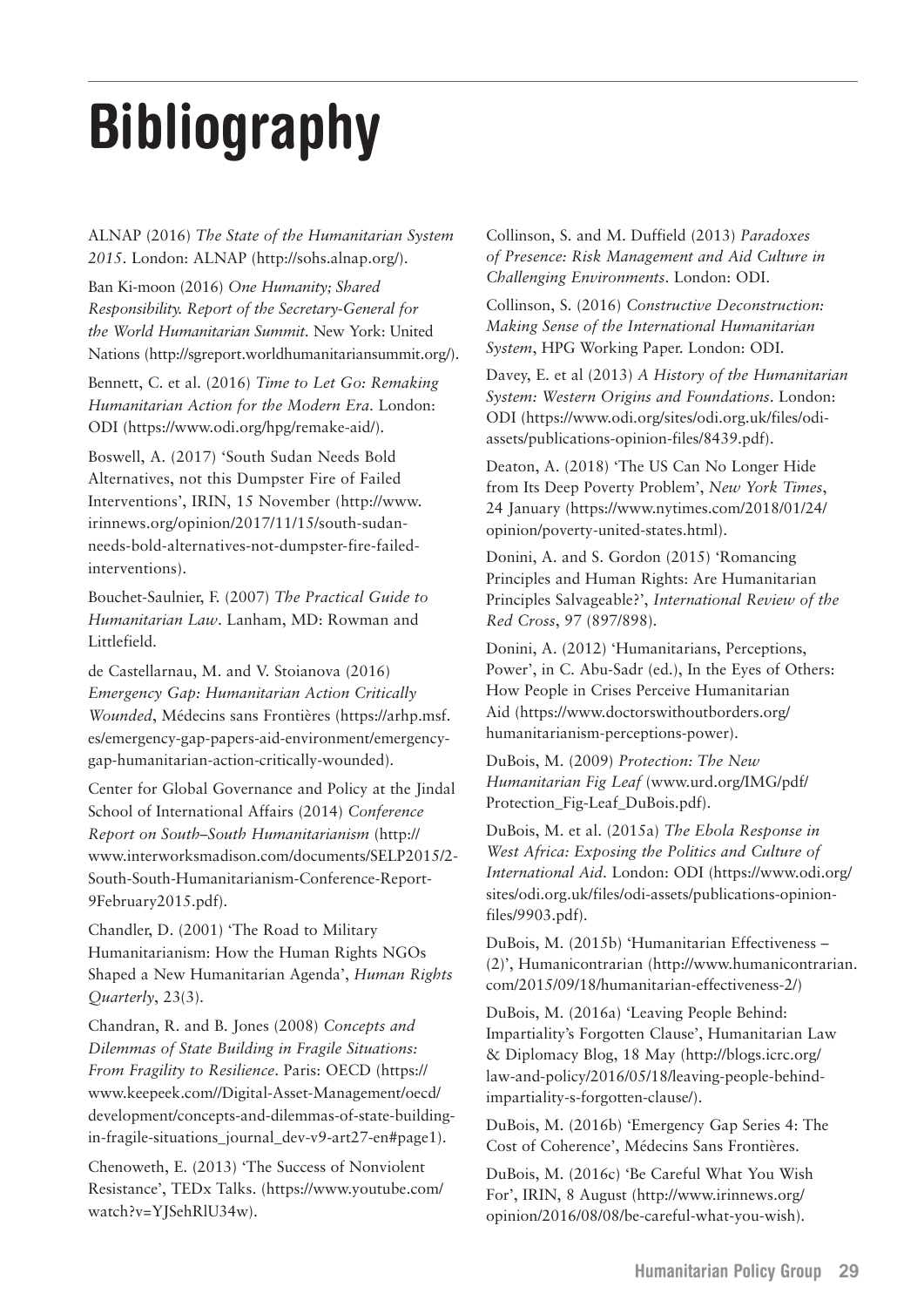DuBois, M. (2017) 'Headlines of Harvey', 31 August, Humanicontrarian [\(http://www.humanicontrarian.](http://www.humanicontrarian.com/2017/08/31/headlines-of-harvey/) [com/2017/08/31/headlines-of-harvey/\)](http://www.humanicontrarian.com/2017/08/31/headlines-of-harvey/).

DuBois, M., P. Harvey and G. Taylor (2018) *Rapid Real-Time Review: DFID Somalia Drought Response*. London: DFID [\(https://www.humanitarianoutcomes.](https://www.humanitarianoutcomes.org/publications/rapid-real-time-review-dfid-somalia-drought-response) [org/publications/rapid-real-time-review-dfid-somalia](https://www.humanitarianoutcomes.org/publications/rapid-real-time-review-dfid-somalia-drought-response)[drought-response\)](https://www.humanitarianoutcomes.org/publications/rapid-real-time-review-dfid-somalia-drought-response).

Duffield, M. (1994) *Complex Political Emergencies: An Exploratory Report for UNICEF with Reference to Angola and Bosnia*. Birmingham: School of Public Policy, University of Birmingham.

Eikenberry, A. et al. (2007) 'Administrative Failure and the NGO Response to Hurricane Katrina', *Public Administration Review*, December.

Fast, L. (2015) 'Unpacking the Principle of Humanity: Tensions and Implications', *International Review of the Red Cross*, 97(897/898).

Fiori, J. et al. (2016) *The Echo Chamber: Results, Management, and the Humanitarian Effectiveness Agenda*. London: Save the Children.

Fothergill, A. and L. Peek (2015) *Children of Katrina*. Austin, TX: University of Texas Press.

Gawande, A. (2014) *Being Mortal: Illness, Medicine and What Matters in the End*. London: Profile Books.

Harvey, P. (2009) *Towards Good Humanitarian Government: The Role of the Affected State in Disaster Response*, HPG Policy Brief 37, September ([https://www.odi.org/sites/odi.org.uk/files/odi-assets/](https://www.odi.org/sites/odi.org.uk/files/odi-assets/publications-opinion-files/5092.pdf) [publications-opinion-files/5092.pdf\)](https://www.odi.org/sites/odi.org.uk/files/odi-assets/publications-opinion-files/5092.pdf).

Harvey, P. (2013) 'International Humanitarian Actors and Governments in Areas of Conflict: Challenges, Obligations, and Opportunities', *Disasters* 37(s2).

Healy, S. and S. Tiller (2014) *Where Is Everyone? Responding to Emergencies in the Most Difficult Places*. Médecins Sans Frontières.

HERE-Geneva (2015) *Setting Priorities to Protect Civilians in Armed Conflict*, Report on the Working Meeting held on 15 June 2015, Geneva [\(http://here-geneva.ch/wp-content/](http://here-geneva.ch/wp-content/uploads/2015/10/1442844784publication.pdf) [uploads/2015/10/1442844784publication.pdf\)](http://here-geneva.ch/wp-content/uploads/2015/10/1442844784publication.pdf)

HERE-Geneva (2016) *On the Right Track? Reasserting the Priorities of Humanitarian Action*, 19 May [\(http://here-geneva.org/wp-content/](http://here-geneva.org/wp-content/uploads/2015/09/HERE-On-the-right-track-final.pdf) [uploads/2015/09/HERE-On-the-right-track-final.pdf](http://here-geneva.org/wp-content/uploads/2015/09/HERE-On-the-right-track-final.pdf)).

HERE-Geneva (2017) *Principled Humanitarian Assistance of ECHO Partners in Iraq*, 16 June ([https://www.nrc.no/resources/reports/principled](https://www.nrc.no/resources/reports/principled-humanitarian-assistance-of-echo-partners-in-iraq/)[humanitarian-assistance-of-echo-partners-in-iraq/\)](https://www.nrc.no/resources/reports/principled-humanitarian-assistance-of-echo-partners-in-iraq/). Hilhorst, D. and E. Pereboom (2016) 'Multi-mandate Organisations in Humanitarian Aid' in Z. Sezkin and D. Dijkzeul (eds), *The New Humanitarian in International Practice*. London: Routledge.

HPG and Think Place (2018) *A Design Experiment: Imagining Alternative Humanitarian Action* ([https://](https://www.odi.org/imagining-alternative-humanitarian-action) [www.odi.org/imagining-alternative-humanitarian-action\)](https://www.odi.org/imagining-alternative-humanitarian-action).

ICRC (1991) *The Fundamental Principles of the Red Cross and Red Crescent*.

ICRC (1996) *The Fundamental Principles of the Red Cross and Red Crescent* ([https://www.icrc.org/eng/](https://www.icrc.org/eng/assets/files/other/icrc_002_0513.pdf) [assets/files/other/icrc\\_002\\_0513.pdf\)](https://www.icrc.org/eng/assets/files/other/icrc_002_0513.pdf).

ICRC (2017) *Missing Migrants and Their Families: The ICRC's Recommendations to Policy-makers*, ICRC Policy Paper [\(https://www.icrc.org/sites/default/](https://www.icrc.org/sites/default/files/document/file_list/missing-migrants-families.pdf) [files/document/file\\_list/missing-migrants-families.pdf\)](https://www.icrc.org/sites/default/files/document/file_list/missing-migrants-families.pdf).

Kent, R. et al. (2016) Planning from the Future: Is the Humanitarian System Fit for Purpose, HPG, Feinstein International Center, King's College London.

Knox-Clarke, P. (2017) *Changing Humanitarian Action*. London: ALNAP.

Krause, M. (2014) *The Good Project: Humanitarian Relief NGOs and the Fragmentation of Reason*. Chicago, IL: University of Chicago Press.

Leader, N. (1998) 'Proliferating Principles, or How to Sup with the Devil without Getting Eaten', Disasters,  $22(4)$ .

Lwanga-Ntale, C. (2017) 'Draft Paper on Localisation and Contextualisation of Disaster Risk Reduction in Africa', unpublished manuscript. .

Macrae, J. and N. Leader (2000) *The Politics of Coherence: Humanitarianism and Foreign Policy in the Post-Cold War Era*. HPG Briefing Paper.

McGoldrick, C. (2016) 'Humanitarianism at a Breaking Point? New Roles for Local and International Actors', ICRC ([http://blogs.icrc.org/](http://blogs.icrc.org/law-and-policy/2016/08/19/humanitarianism-local-international-actors/) [law-and-policy/2016/08/19/humanitarianism-local](http://blogs.icrc.org/law-and-policy/2016/08/19/humanitarianism-local-international-actors/)[international-actors/\)](http://blogs.icrc.org/law-and-policy/2016/08/19/humanitarianism-local-international-actors/).

Mahmood, J. (2015) 'Humanitarian Funding Is Not Enough: We Must Increase People's Resilience', *The Guardian*, 19 June [\(https://www.theguardian.](https://www.theguardian.com/global-development/2015/jun/19/humanitarian-assistance-funding-record-levels-increase-resilience) [com/global-development/2015/jun/19/humanitarian](https://www.theguardian.com/global-development/2015/jun/19/humanitarian-assistance-funding-record-levels-increase-resilience)[assistance-funding-record-levels-increase-resilience](https://www.theguardian.com/global-development/2015/jun/19/humanitarian-assistance-funding-record-levels-increase-resilience)).

Maietta, M. et al. (2017) *The Future of Aid INGOs in 2030*, IARAN [\(http://futureofaid.iaran.org/The\\_](http://futureofaid.iaran.org/The_Future_Of_Aid_INGOs_In_2030-36.pdf) [Future\\_Of\\_Aid\\_INGOs\\_In\\_2030-36.pdf](http://futureofaid.iaran.org/The_Future_Of_Aid_INGOs_In_2030-36.pdf)).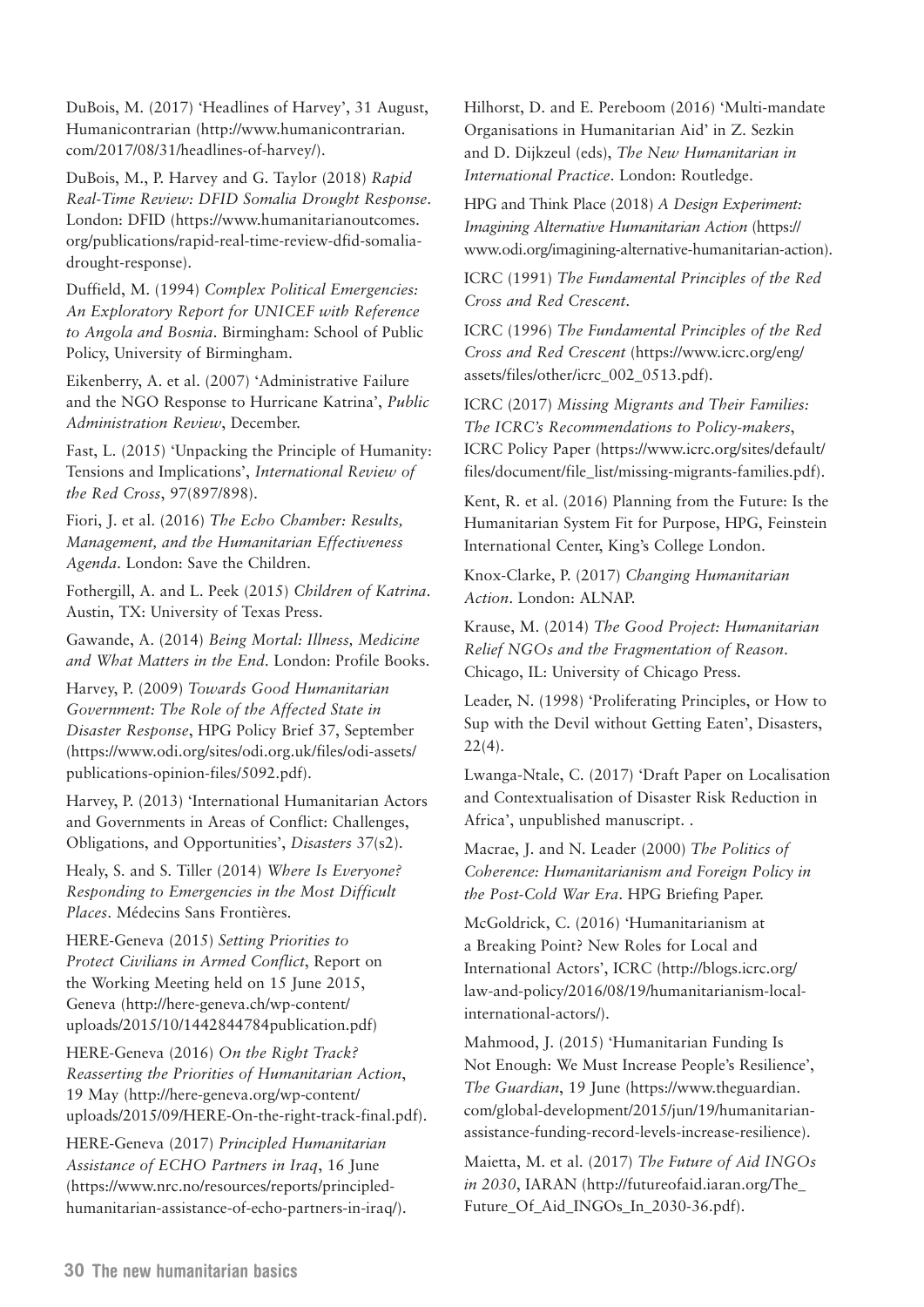Matyas, D. (2016) 'Even the River Has Need of Its Tributaries: An Exploration of Humanitarian Effectiveness in the Slow-onset Context of Niger' in *Essays on Humanitarian Effectiveness*, The Humanitarian Effectiveness Project [\(http://](http://humanitarianeffectivenessproject.com/2016/05/essays-on-humanitarian-effectiveness/) [humanitarianeffectivenessproject.com/2016/05/essays](http://humanitarianeffectivenessproject.com/2016/05/essays-on-humanitarian-effectiveness/)[on-humanitarian-effectiveness/\)](http://humanitarianeffectivenessproject.com/2016/05/essays-on-humanitarian-effectiveness/).

Mosel, I. and S. Levine (2014) *Remaking the Case for Linking Relief, Rehabilitation and Development: How LRRD Can Become a Practically Useful Concept for Assistance in Difficult Places*, HPG Working Paper. London: ODI ([https://www.odi.org/](https://www.odi.org/sites/odi.org.uk/files/odi-assets/publications-opinion-files/8882.pdf) [sites/odi.org.uk/files/odi-assets/publications-opinion](https://www.odi.org/sites/odi.org.uk/files/odi-assets/publications-opinion-files/8882.pdf)[files/8882.pdf\)](https://www.odi.org/sites/odi.org.uk/files/odi-assets/publications-opinion-files/8882.pdf).

Mowjee, T. et al. (2015) *Coherence in Conflict: Bringing Humanitarian and Development Aid Streams Together*. Copenhagen: DANIDA.

NEAR Network Leadership Council (2017) 'Open Letter' [\(http://near.ngo/imgtemp/downloadfile/](http://near.ngo/imgtemp/downloadfile/Open%20Letter%20on%20Localization%20Working%20Group%20Definitions_20%20June%202017%20_1498019781.pdf) [Open%20Letter%20on%20Localization%20](http://near.ngo/imgtemp/downloadfile/Open%20Letter%20on%20Localization%20Working%20Group%20Definitions_20%20June%202017%20_1498019781.pdf) [Working%20Group%20Definitions\\_20%20June%20](http://near.ngo/imgtemp/downloadfile/Open%20Letter%20on%20Localization%20Working%20Group%20Definitions_20%20June%202017%20_1498019781.pdf) [2017%20\\_1498019781.pdf\)](http://near.ngo/imgtemp/downloadfile/Open%20Letter%20on%20Localization%20Working%20Group%20Definitions_20%20June%202017%20_1498019781.pdf).

Niland, N. et al. (2015) *Independent Whole of System Review of Protection in the Context of Humanitarian Action*, Norwegian Refugee Council.

Norwegian Refugee Council (NRC) (2012) *Principles in Practice: Safeguarding Humanitarian Action*, Conference Report [\(http://principlesinpractice.org/](http://principlesinpractice.org/uploads/event/Documents/conference-report-brussels-safeguarding-humanitarian-action.pdf) [uploads/event/Documents/conference-report-brussels](http://principlesinpractice.org/uploads/event/Documents/conference-report-brussels-safeguarding-humanitarian-action.pdf)[safeguarding-humanitarian-action.pdf\)](http://principlesinpractice.org/uploads/event/Documents/conference-report-brussels-safeguarding-humanitarian-action.pdf).

Egeland, J., A. Harmer and A. Stoddard (2011) *To Stay and Deliver: Good Practice for Humanitarians in Complex Security Environments*. New York: OCHA [\(https://www.unocha.org/sites/unocha/files/Stay\\_and\\_](https://www.unocha.org/sites/unocha/files/Stay_and_Deliver.pdf) [Deliver.pdf\)](https://www.unocha.org/sites/unocha/files/Stay_and_Deliver.pdf).

OCHA (2017) *New Way of Working*. New York: OCHA Policy Development and Studies Branch [\(https://www.unocha.org/sites/unocha/files/](https://www.unocha.org/sites/unocha/files/NWOW%20Booklet%20low%20res.002_0.pdf) [NWOW%20Booklet%20low%20res.002\\_0.pdf\)](https://www.unocha.org/sites/unocha/files/NWOW%20Booklet%20low%20res.002_0.pdf).

Orbinski, J. (1999) 'The Nobel Lecture by the Nobel Peace Prize Laureate 1999: Médecins Sans Frontières', 10 December.

Parker, B. (2017) 'Aid Reform: Cash, World Bank Stand Out as Localisation Stalls', IRIN, 2 September [\(http://www.irinnews.org/feature/2017/07/03/aid](http://www.irinnews.org/feature/2017/07/03/aid-reform-cash-world-bank-stand-out-localisation-stalls)[reform-cash-world-bank-stand-out-localisation-stalls](http://www.irinnews.org/feature/2017/07/03/aid-reform-cash-world-bank-stand-out-localisation-stalls)).

Pictet, J. (1979) *The Fundamental Principles of the Red Cross, Commentary*, Henry Dunant Institute, Geneva [\(https://www.icrc.org/eng/resources/documents/](https://www.icrc.org/eng/resources/documents/misc/fundamental-principles-commentary-010179.htm) [misc/fundamental-principles-commentary-010179.htm](https://www.icrc.org/eng/resources/documents/misc/fundamental-principles-commentary-010179.htm))

Schenkenberg, E. (2015) 'Coming Clean on Neutrality and Independence: The Need to Assess the Application of Humanitarian Principles', *International Review of the Red Cross* 97 (897/898) ([https://www.icrc.org/en/](https://www.icrc.org/en/international-review/article/coming-clean-neutrality-and-independence-need-assess-application) [international-review/article/coming-clean-neutrality](https://www.icrc.org/en/international-review/article/coming-clean-neutrality-and-independence-need-assess-application)[and-independence-need-assess-application](https://www.icrc.org/en/international-review/article/coming-clean-neutrality-and-independence-need-assess-application)).

Schenkenberg, E. (2016) *The Challenges of Localised Humanitarian Aid in Armed Conflict*, MSF Emergency Gap Series 03 ([https://arhp.msf.es/sites/default/](https://arhp.msf.es/sites/default/files/MSF_EGS03_The%20challenges%20of%20localised%20humanitarian%20aid%20in%20armed%20conflict_november%202016_0_0.pdf) [files/MSF\\_EGS03\\_The%20challenges%20of%20](https://arhp.msf.es/sites/default/files/MSF_EGS03_The%20challenges%20of%20localised%20humanitarian%20aid%20in%20armed%20conflict_november%202016_0_0.pdf) [localised%20humanitarian%20aid%20in%20](https://arhp.msf.es/sites/default/files/MSF_EGS03_The%20challenges%20of%20localised%20humanitarian%20aid%20in%20armed%20conflict_november%202016_0_0.pdf) [armed%20conflict\\_november%202016\\_0\\_0.pdf](https://arhp.msf.es/sites/default/files/MSF_EGS03_The%20challenges%20of%20localised%20humanitarian%20aid%20in%20armed%20conflict_november%202016_0_0.pdf)).

Scott, R. (2015) *Financing in Crisis? Making Humanitarian Finance Fit for the Future*. Paris: OECD Development Cooperation Directorate ([https://](https://www.oecd.org/dac/conflict-fragility-resilience/docs/Financing%20in%20crisis.pdf) [www.oecd.org/dac/conflict-fragility-resilience/docs/](https://www.oecd.org/dac/conflict-fragility-resilience/docs/Financing%20in%20crisis.pdf) [Financing%20in%20crisis.pdf\)](https://www.oecd.org/dac/conflict-fragility-resilience/docs/Financing%20in%20crisis.pdf).

Scott-Smith, T. (2016) 'Humanitarian Dilemmas in a Mobile World', *Refugee Survey Quarterly* 35(2).

Siegfried, K. (2016) 'Gang Violence in Central America Is a Humanitarian Crisis', IRIN, 1 September ([https://](https://www.irinnews.org/analysis/2016/09/01/gang-violence-central-america-humanitarian-crisis) [www.irinnews.org/analysis/2016/09/01/gang-violence](https://www.irinnews.org/analysis/2016/09/01/gang-violence-central-america-humanitarian-crisis)[central-america-humanitarian-crisis\)](https://www.irinnews.org/analysis/2016/09/01/gang-violence-central-america-humanitarian-crisis).

Thompson, A. (2015) 'Humanitarian principles Put to the Test: Challenges to Humanitarian Action during Decolonization', *International Review of the Red Cross*, (97)897/8.

USAID (2015) *Early Response to Drought in Pastoralist Areas: Lessons from the USAID Crisis Modifier in East Africa*. Washington DC: USAID ([http://karamojaresilience.org/images/what-we-do/](http://karamojaresilience.org/images/what-we-do/crisis-modifier-review/usaid-crisis-modifier-review_final_draft_jan_2016.pdf) [crisis-modifier-review/usaid-crisis-modifier-review\\_](http://karamojaresilience.org/images/what-we-do/crisis-modifier-review/usaid-crisis-modifier-review_final_draft_jan_2016.pdf) [final\\_draft\\_jan\\_2016.pdf\)](http://karamojaresilience.org/images/what-we-do/crisis-modifier-review/usaid-crisis-modifier-review_final_draft_jan_2016.pdf).

UNDP (2009) *Human Security in Theory and Practice: An Overview of the Human Security Concept and the United Nations Trust Fund for Human Security*.

Usher, A. D. (2017) 'Western NGO Affiliates Raise Millions of Dollars in India, Sidelining Local NGOs', *Development Today*, 20 October ([https://drive.google.](https://drive.google.com/file/d/0B-g9o9H4mS0bYVZKSHRyU3ZHZ2s/view) [com/file/d/0B-g9o9H4mS0bYVZKSHRyU3ZHZ2s/](https://drive.google.com/file/d/0B-g9o9H4mS0bYVZKSHRyU3ZHZ2s/view) [view](https://drive.google.com/file/d/0B-g9o9H4mS0bYVZKSHRyU3ZHZ2s/view)).

WHS Secretariat (2016) *Restoring Humanity Synthesis of the Consultation Process for the World Humanitarian Summit*. New York: United Nations ([https://www.agendaforhumanity.org/sites/default/files/](https://www.agendaforhumanity.org/sites/default/files/resources/2017/Jul/Restoring_Humanity_Synthesis_of_the_Consultation_Process_for_the_World_Humanitarian_Summit.pdf) [resources/2017/Jul/Restoring\\_Humanity\\_Synthesis\\_](https://www.agendaforhumanity.org/sites/default/files/resources/2017/Jul/Restoring_Humanity_Synthesis_of_the_Consultation_Process_for_the_World_Humanitarian_Summit.pdf) of the Consultation Process for the World [Humanitarian\\_Summit.pdf\)](https://www.agendaforhumanity.org/sites/default/files/resources/2017/Jul/Restoring_Humanity_Synthesis_of_the_Consultation_Process_for_the_World_Humanitarian_Summit.pdf).